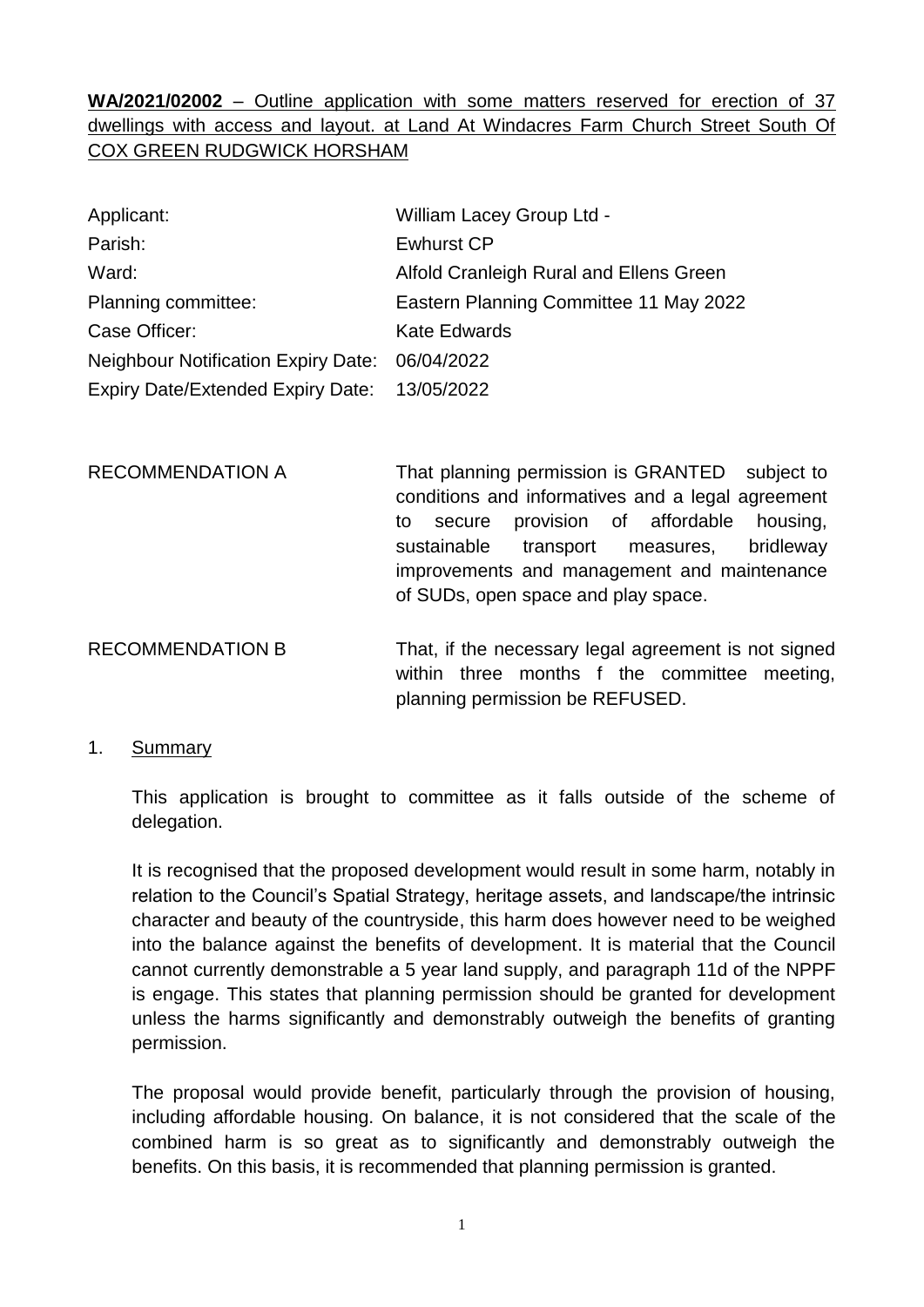# 2. Location Plan



## 3. Site Description

This 3.4 hectare sits and is located spanning the Borough boundary in a field behind existing dwellings to the south of Church Street. The northern part of the site, comprising of the area for the proposed access, falls within Horsham District Council. The site is located to the south and west of Church Street in Cox Green and comprises two fields and part of a third field (to accommodate the access road). The fields that make up the application site are pasture and bounded by hedgerows with mature trees.

Cox Green is a hamlet of approximately 50 generally larger dwellings which leads into the larger village of Rudgwick in which the dwellings are more mixed in scale and design.

There are a number of public footpaths in the vicinity of the site, with Footpath 449 running along the eastern and southern site boundary, connecting with Bridleway 1395 to the south east of the site. The part of Footpath 449 that runs along the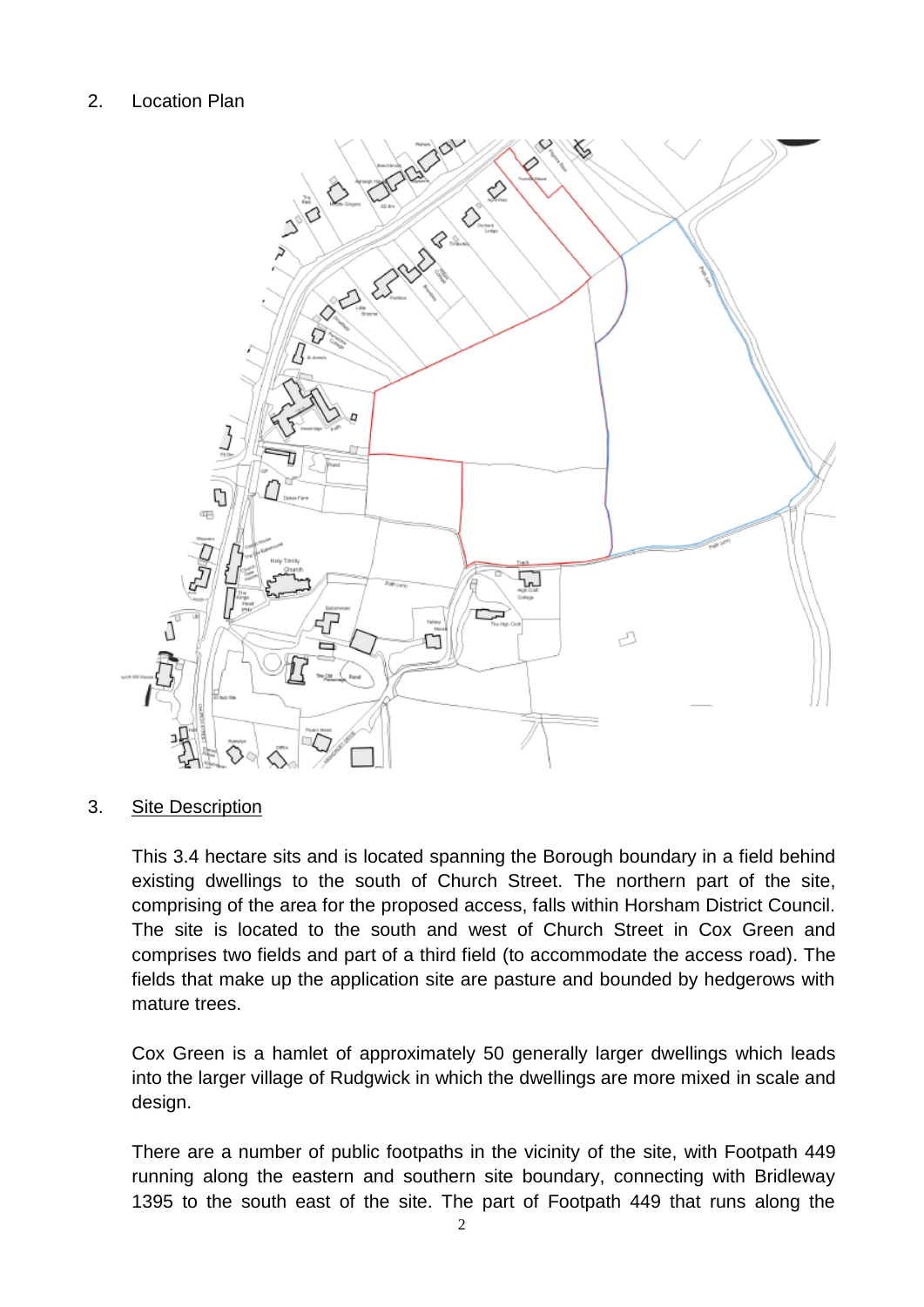southern site, is part of the Sussex Border Path (a Long Distance Path /National Trail) and connects the site with Church Street to the west and passes through the churchyard of the Grade I Listed Holy Trinity Church, which lies approximately 120m to the west of the site.

At present there is no direct vehicular access to the site from the highway network. There is a thin strip of land that links the main part of the site to the public highway (Church Street) and separates the existing dwellings of April Rise and Trundle Mead. This area is on a rising gradient up to the highway.

# 4. Proposal

Outline planning permission is sought for the erection of 37 dwellings with detailed matters of access and layout to be considered. Scale, design and landscaping are reserved matters.

37 dwellings are proposed, and the layout shows a mix of 1, 2, 3 and 4 bed units comprising a mix of flats, detached, semi detached and terrace houses. 35% of the homes are proposed as affordable housing.

An access road to the north from Church Street between two existing dwellings, April Rise and Trundle Mead, is also proposed. The access road is within Horsham District Council area and that authority have received a separate application for the new access.

The proposed Heads of Terms of the associated legal agreement are –

- 1. Provision of affordable units in perpetuity (13 dwellings)
- 2. The maintenance of play space
- 3. The maintenance of the Sustainable Urban Drainage System (SUDS)
- 4. The maintenance of open space, including offsite landscaping
- 5. The provision and monitoring of a travel plan and welcome packs
- 6. Provision of bridleway improvements
- 5. Proposed site plan

(PTO)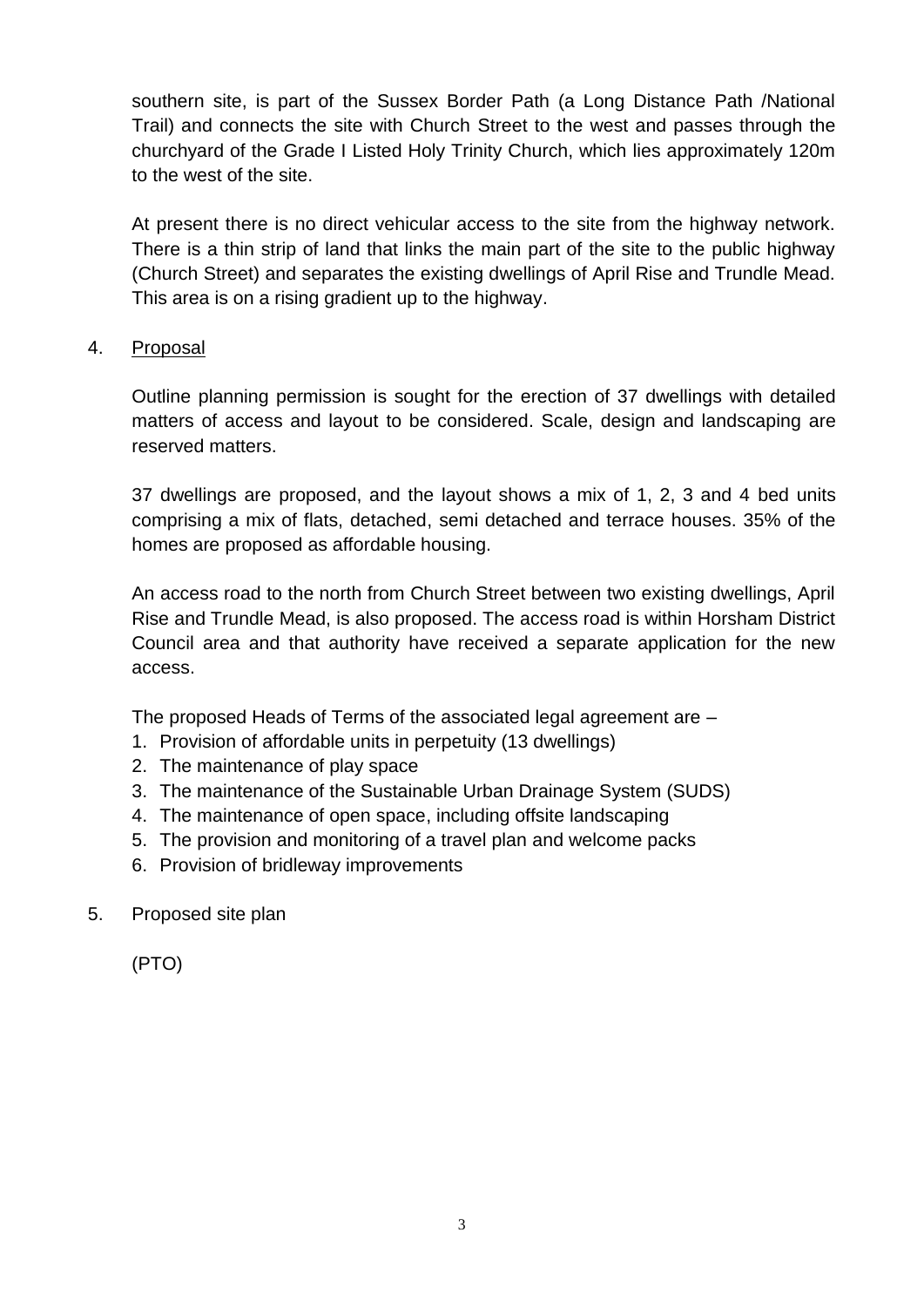

6. Relevant Planning History

| Reference    | Proposal                                                                                                                                                                                                                                                                                | Decision |
|--------------|-----------------------------------------------------------------------------------------------------------------------------------------------------------------------------------------------------------------------------------------------------------------------------------------|----------|
| WA/2018/1458 | Outline application for the erection Refused<br>of up to 57 houses with access to 03/12/2018<br>be determined (scale, design,<br>layout, and landscaping to form Appeal Dismissed<br>reserved matters) to include open 15/11/2019<br>space, parking, infrastructure and<br>landscaping. |          |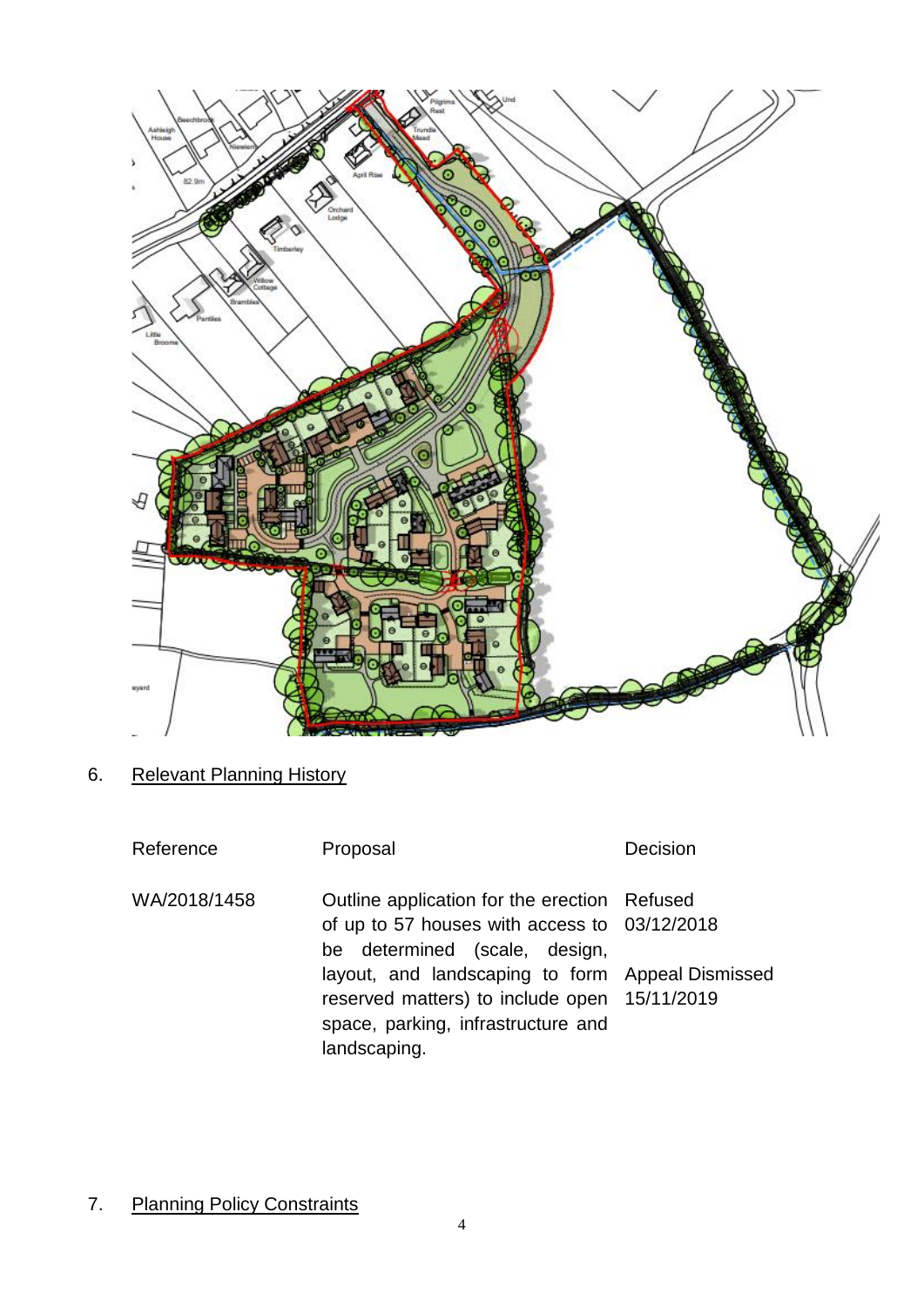Countryside beyond Green Belt (outside any defined settlement boundary) AGLV Public Footpath 448 Neighbourhood Plan Designation Ancient Woodland 500m buffer

# 8. Development Plan Policies and Guidance

The relevant development plan policies comprise:

- Waverley Borough Local Plan, Part 1, Strategic policies and sites (adopted February 2018): SP1; SP2; ALH1; ST1; ICS1; AHN1; AHN3; LRC1; RE1; RE3; TD1; HA1; NE1; NE2; CC2; CC4.
- Waverley Borough Local Plan 2002 (retained policies February 2018): D1; D4; D6; D7; D9; C6; C7; HE3; HE8; HE15; RD1; RD9; M5; M7; M9.

In accordance with the National Planning Policy Framework (NPPF) due weight has been given to the relevant policies in the above plans.

The Ewhurst and Ellens Green Neighbourhood Plan has been found sound by the Planning Inspectorate. The Council has accepted the Inspectors recommended modifications and is expected to publish a Decision Statement of 29<sup>th</sup> April 2022. At this stage, the plan does not formally form part of the development plan as it should first be accepted at a referendum. The referendum is scheduled for  $30<sup>th</sup>$  June 2022. Notwithstanding that the plan does not yet form part of the development plan, at this stage it carries material weight in planning decision making. The relevant Policies of the plan are EEG1; 3; 4; 5; 7 and 8.

The Council's Local Plan Part 2 is emerging. Following further consultation, the updated document was submitted to the Planning Inspectorate in December 2021. Given that no Inspectors letter has yet been received, the Policies within the plan are afforded only limited weight in relation to the assessment of this application.

Other guidance:

- National Planning Policy Framework (2019)
- National Planning Practice Guidance (2014)
- Land Availability Assessment (2016)
- West Surrey Strategic Housing Market Assessment (2015)
- o Settlement Hierarchy (Update 2012)
- Open Space, Sport and Recreation (PPG17) Study 2012
- Statement of Community Involvement (2019 Revision)
- Strategic Flood Risk Assessment (2015/2016)
- Cycling Plan SPD (April 2005)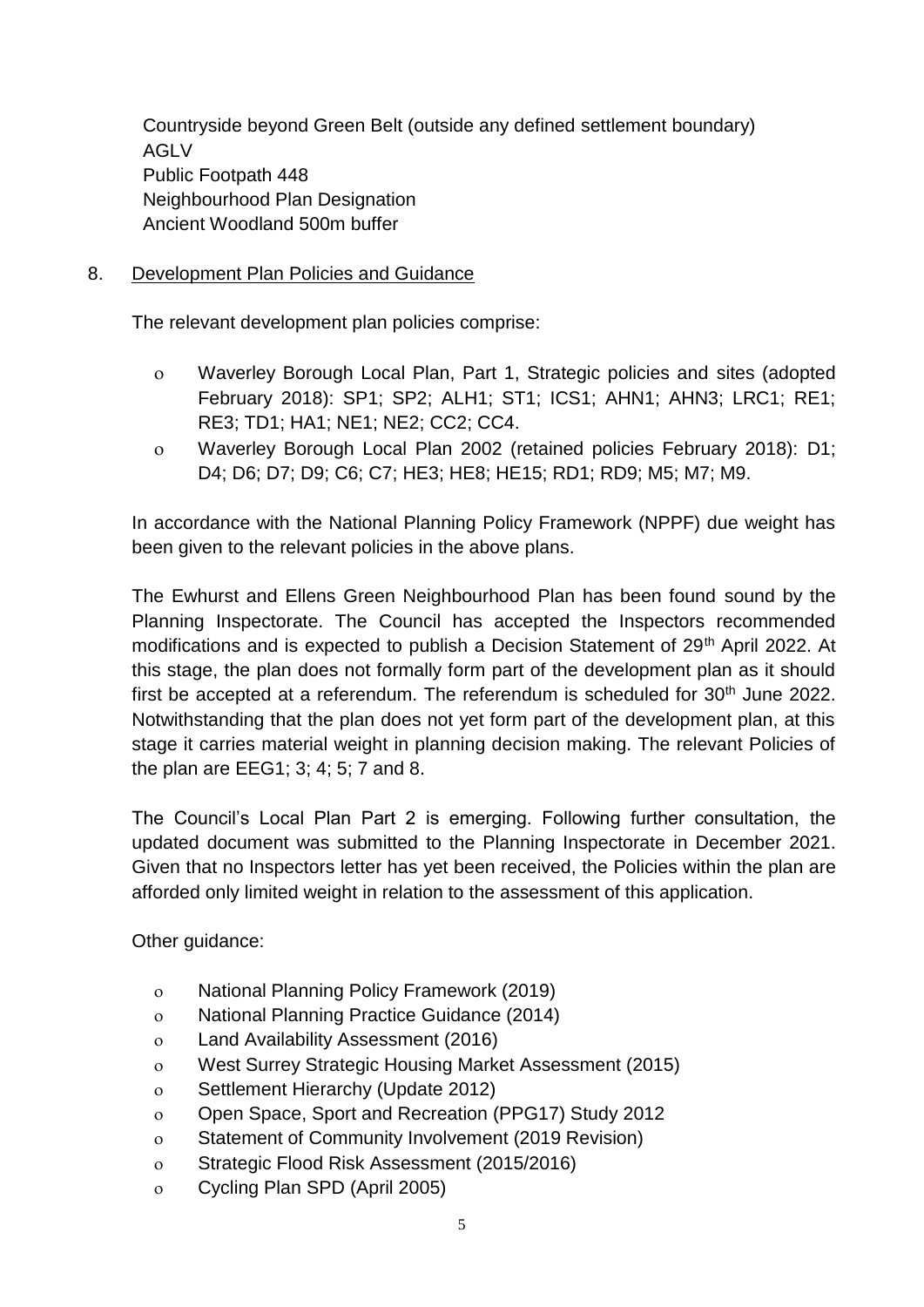- Council's Parking Guidelines (2013)
- Vehicular and Cycle Parking Guidance (Surrey County Council 2018)
- National Design Guide (2019)
- Rudgwick Neighbourhood Plan (2021, Horsham District Council)

# 9. Consultations and Town/Parish Council Comments

| County Council<br>Surrey<br>Authority                         | Highway   No objection subject to condition                                                                                                                                                       |  |  |  |
|---------------------------------------------------------------|---------------------------------------------------------------------------------------------------------------------------------------------------------------------------------------------------|--|--|--|
| West Sussex County Council Highway                            | No objection, subject to condition                                                                                                                                                                |  |  |  |
| Authority                                                     | objection restated<br>following<br>No<br>consultation on amendments.                                                                                                                              |  |  |  |
| <b>Rudgwick Parish Council</b>                                | Strong objection due to impact<br><b>on</b><br>countryside, AGLV, impact on heritage<br>assets and unsustainable location.<br>Site not designated in EEGNP.                                       |  |  |  |
|                                                               | Rudgwick has allocated sufficient sites<br>for planned growth following rigorous<br>assessment.                                                                                                   |  |  |  |
| Ewhurst<br><b>Ellens</b><br>Green<br>Parish<br>and<br>Council | Objection due to impact on countryside,<br>AGLV, impact on heritage assets and<br>unsustainable location. Parish housing<br>allocation already exceeded.<br>The harms would considerably outweigh |  |  |  |
|                                                               | the benefits and presumption in favour<br>of development would not apply.                                                                                                                         |  |  |  |
| <b>County Archaeologist</b>                                   | No comment received                                                                                                                                                                               |  |  |  |
| <b>Environment Agency</b>                                     | No comment received                                                                                                                                                                               |  |  |  |
| <b>Natural England</b>                                        | No objection, satisfied that no impact on<br>statutory protected sites.                                                                                                                           |  |  |  |
| <b>Local Lead Flood Authority</b>                             | Content with the development proposed<br>subject to condition and further advice<br>Confirmation received following scheme<br>amendment that their position remains<br>the same.                  |  |  |  |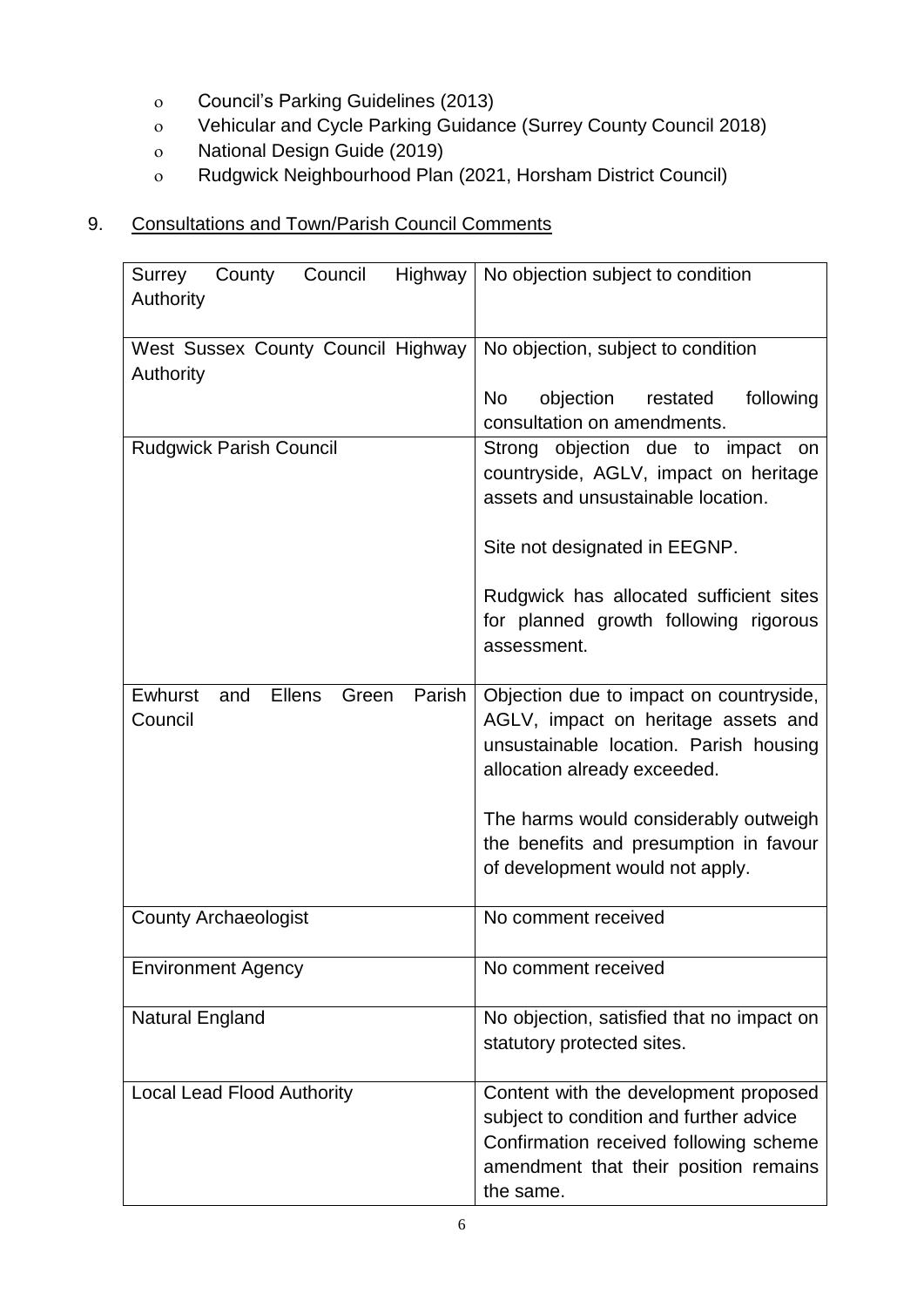| <b>Horsham District Council</b>      | Objection - unsustainable development<br>resulting in loss of countryside                                                                                                                                         |
|--------------------------------------|-------------------------------------------------------------------------------------------------------------------------------------------------------------------------------------------------------------------|
| <b>Thames Water</b>                  | Thames Water will be the network if the<br>new distribution main comes off of Cox<br>Green.                                                                                                                       |
| Southern Water                       | The development is outside of Southern<br>Waters statutory drainage area                                                                                                                                          |
| <b>Ramblers Society</b>              | The development will not significantly<br>inconvenience the Walking fraternity.                                                                                                                                   |
|                                      | Provision of more screening and more<br>open space within the development is<br>welcomed.                                                                                                                         |
|                                      | Objection if PROW closed during works.                                                                                                                                                                            |
| <b>Surrey Wildlife Trust</b>         | Conditions recommended, including in<br>relation<br>Reptile<br>and<br>amphibian<br>to<br>mitigation; further information requested<br>regarding bats in trees, BNG to tie in<br>with proposed reptile mitigation. |
| <b>NHS Royal Surrey</b>              | Request for financial contribution                                                                                                                                                                                |
| <b>Hea9th and Safety Executive</b>   | Not within any major hazard statutory<br>consultation zone                                                                                                                                                        |
| <b>Waverley Environmental Health</b> | No objection, conditions recommended                                                                                                                                                                              |
| <b>Surrey Police</b>                 | Request that the development meets<br>Secured by Design standards                                                                                                                                                 |

# 10. Representations

Representations received from third parties 119 letters of objection have been received.

The reasons for objection are:

- No need for the proposed housing.
- Traffic and congestion
- Impact on infrastructure, health and education GPs and school already full
- Few facilities and shops in Rudgwick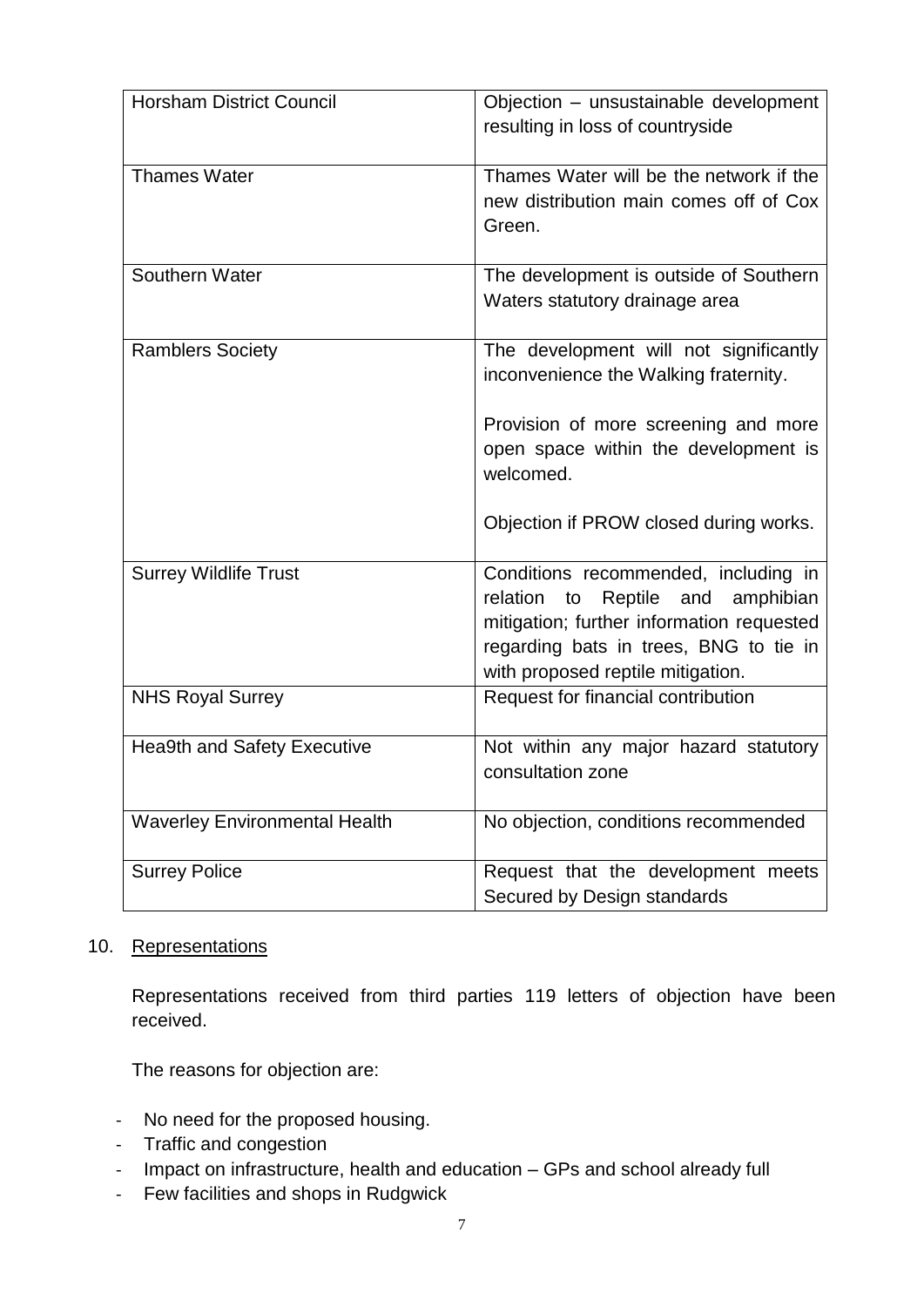- Negative impact on rural character
- Dangerous siting of access road
- No pavement to adjacent roads unsafe
- Rudgwick's housing need already allocated via Horsham District Council
- Add to demand on existing poor water supply
- Loss of natural habitat
- Adverse impact on Great Crested Newt (found adjacent to site)
- Loss of good quality agricultural land
- Noise and disturbance
- Would add to problems with power supply
- Would add to problems with sewearage
- Backland development out of character with linear form
- Will set precedent for 'phase 2'.
- Adverse impact on views enjoyed by walkers
- Landscape harm and adverse impact on AGLV
- No change in circumstances from when previous appeal was dismissed.
- Empty houses in Rudgwick village should be filled first.
- Adverse impact on listed church and Dukes Farm
- Loss of trees
- Not enough affordable homes
- No enough smaller homes
- Boundary screening unreliable as formed by Ash and Elm which are both highly vulnerable to die back.
- No suitable bus serving the site.
- Light pollution
- Increase in flood risk
- Mis-statements in Planning Statement
- Adverse landscape impact
- Unsustainable location
- Noise and traffic during construction phase
- Will block light
- Loss of trees
- Insufficient parking on Rudgwick
- Burden on Riudgwick village but will not help with housing numbers
- Landscaping and hedges will not address the harms of the development
- Inaccurate/misleading figures have been provided in the accommodation schedule which understate the built density and overstate the affordable housing provision.
- Density not significantly reduced from previous scheme as SUDs moved you off site.
- There is a minimal increase from the appeal scheme of affordable housing when assessed by bedrooms provided.
- Reduced unallocated parking spaces with current scheme.
- Planning benefits reduced with current proposal (reduction in number of units) but harm of same scope, including covering the same area of green field.
- The planning balance in all circumstances indicates refusal.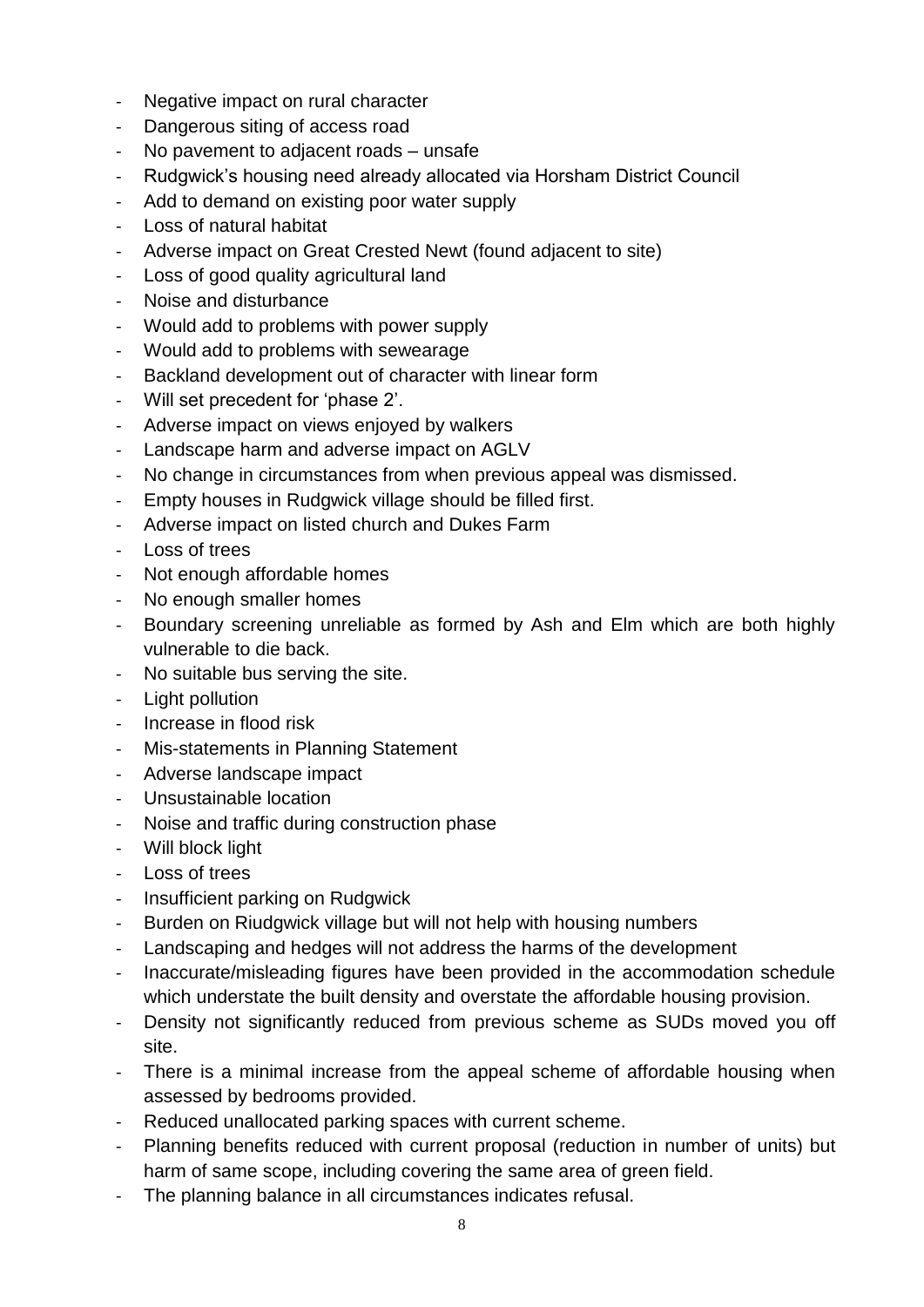- The rear boundaries to open fields is an essential part of the quality of the Conservation Area and reduction in the housing numbers would not prevent loss of the field.
- Harm to significance of Dukes House (Dukes Farm House), listed building.
- Restrictive covenant on the land preventing use for anything but agricultural or horticultural purposes.
- Pedestrian access via the PROW to facilities in Rudgwick and Bucks Green would not be suitable – paths narrow, unsurfaced and muddy with steps.
- Rudgwick does not have a full range of essential facilities and is reliant on Bucks Green for some.
- Would create cross boundary issues if constructed.

# 11. Determining Issues

Planning history and difference with previous proposal Principle of development The loss of agricultural land Housing Mix and Affordable Housing Impact on landscape character and visual amenity Impact on residential amenity Biodiversity and compliance with Habitat Regulations Impact on the Arun Special Protection Area Impact on Heritage Assets Highways and Parking Drainage and Flood Risk The planning benefits of the scheme Housing Land Supply Legal obligations, including request for contribution to heath facilities

# 12. Planning history and differences with previous proposal

The planning history is a material consideration. Planning permission has been previously refused for 57 units, with the site also including land to the east for the provision of SuDS and play space. The application was subsequently dismissed at appeal (ref WA/2018/1458).

The layout was a reserved matter for the previous application but notwithstanding this an indicative layout plan was submitted. The layout plans for the previous scheme (indicative) and current scheme are below.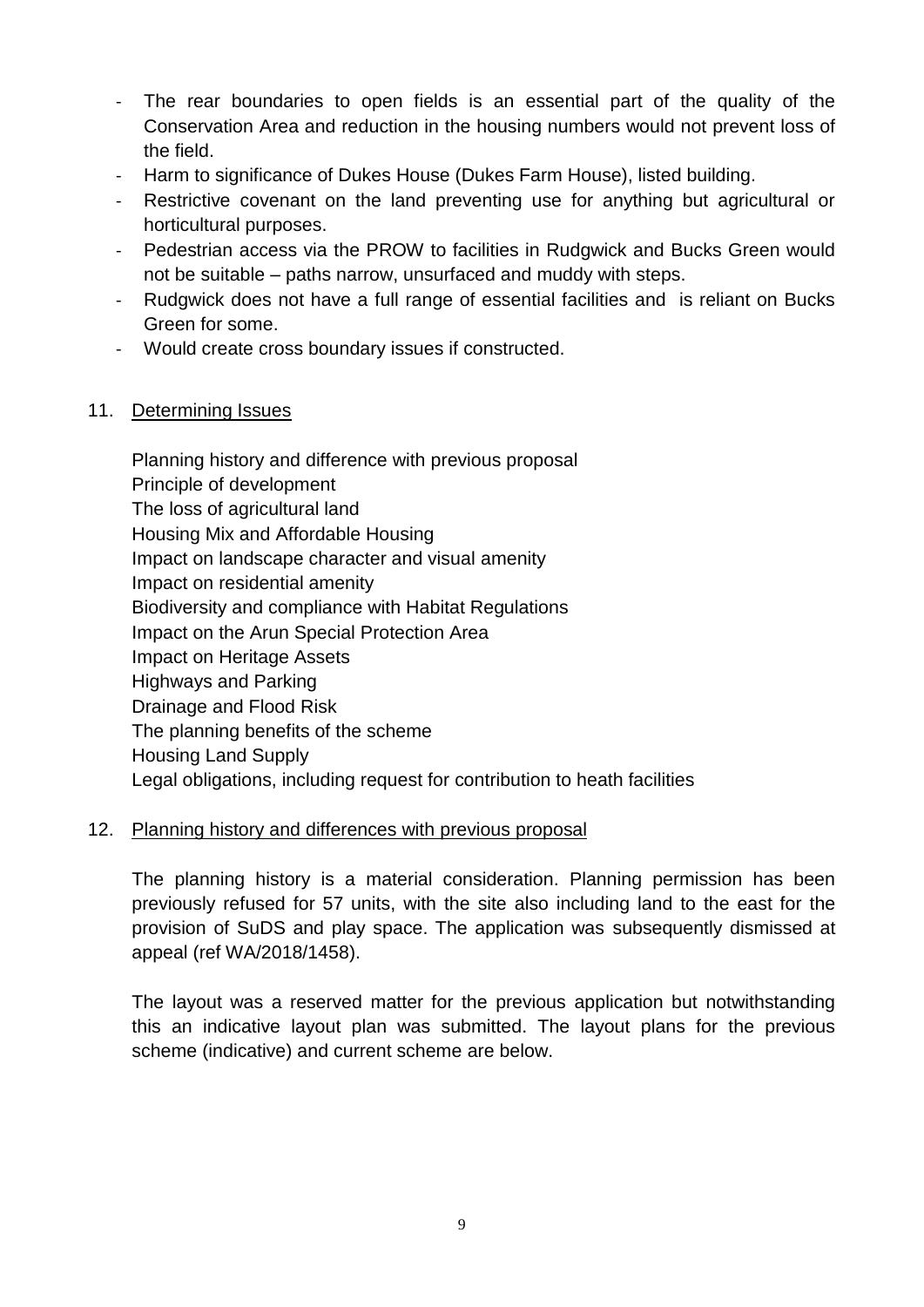# WA/2018/1458



WA/2021/02002 -



The previous application was refused for the following 8 reasons: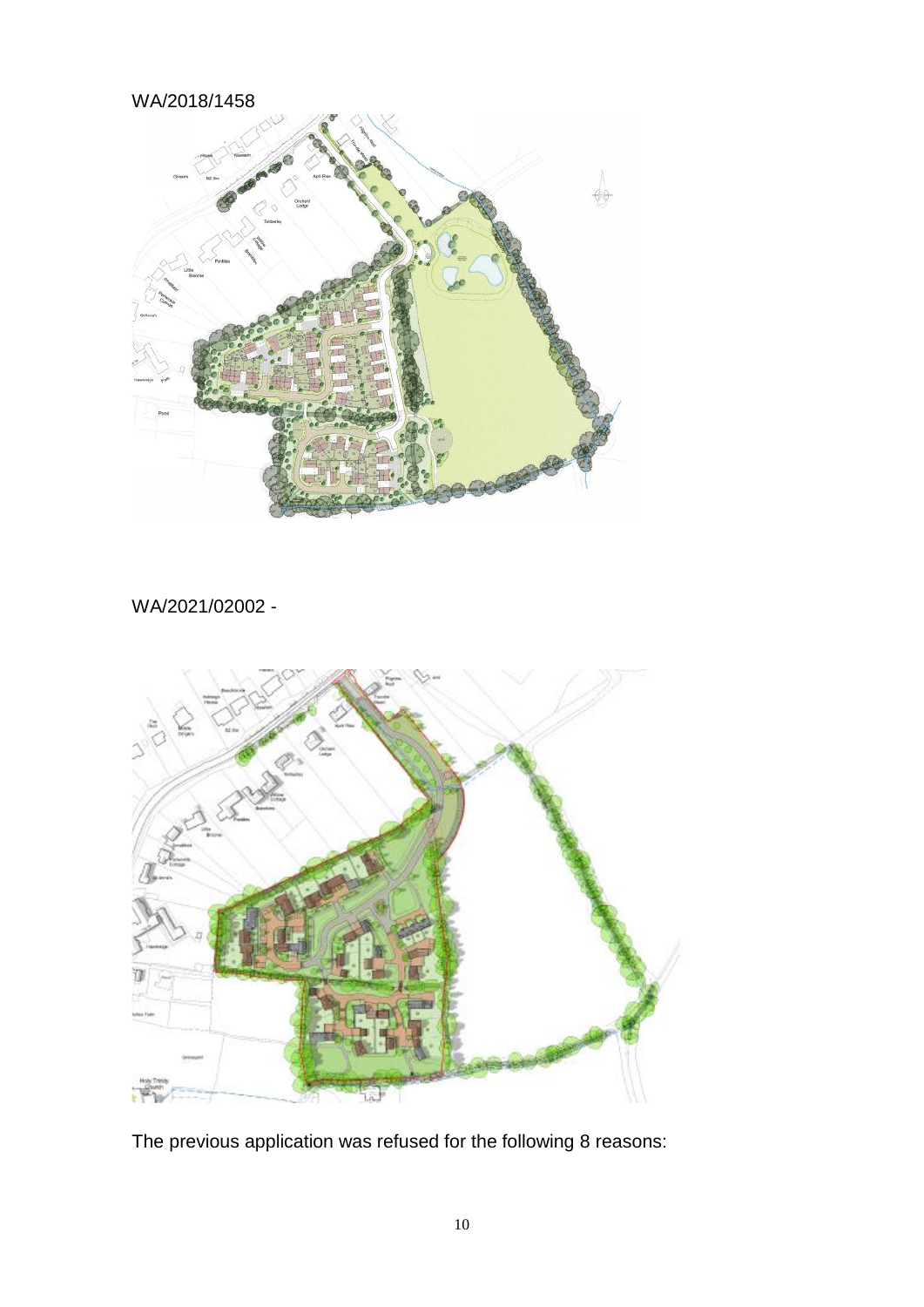## Refusal Reason 1

*The development is unsustainable due to its scale and location and would be contrary to Policy SP2 of the Local Plan (Part 1) 2018.*

# *Refusal Reason 2*

*The proposed development would result in harm to the landscape character of the area and the intrinsic character and beauty of the Countryside. The proposal conflicts with national, strategic and local policies in this regard set out in Policies RE1 and RE3 of the Local Plan (Part 1) 2018, and guidance contained within the NPPF (2018).*

## *Refusal Reason 3*

*The proposed development fails to respond to the rural character of the area and would result in a cramped layout harmful to the rural character of the surrounding area as such would be contrary to Policy TD1 of the Local Plan (Part 1) 2018 and retained Policies D1 and D4 of the Local Plan 2002.*

## *Refusal Reason 4*

*The Council is not satisfied that up to 57 dwellings can be accommodated within the site in order to ensure the residential amenity of future residents. The proposed development is therefore contrary to Policy TD1 of the Local Plan (Part 1) 2018 and retained Policies D1 and D4 if the Local Plan 2002.*

## *Refusal Reason 5*

*The proposed development would lead to less than substantial harm to the settings of Holy Trinity Church (a Grade I Listed Building), Tradewinds, Dukes Farmhouse, Dukes Cottage (Grade II Listed Buildings) and to the Rudgwick Conservation Area. The public benefits of the proposal are not sufficient to outweigh the identified harm. The proposal would therefore be contrary to Sections 66 and 72 of the Planning (Listed Buildings and Conservation Areas) Act 1990, Policy HA1 of the Local Plan (Part 1) 2018 and retained Policies HE3, HE5 and HE8 of the Local Plan 2002.*

## *Refusal Reason 6*

*The proposed development would result in loss of residential amenity to the neighbouring property of April Rise, Church Street contrary to Policy TD1 of the Local Plan (Part 1) 2018 and retained Policies D1 and D4 of the Waverley Borough Local Plan 2002.*

## *Refusal Reason 7*

*In the absence of a legal agreement to secure commuted sums towards the provision of recreation facilities, education provision and leisure facilities the*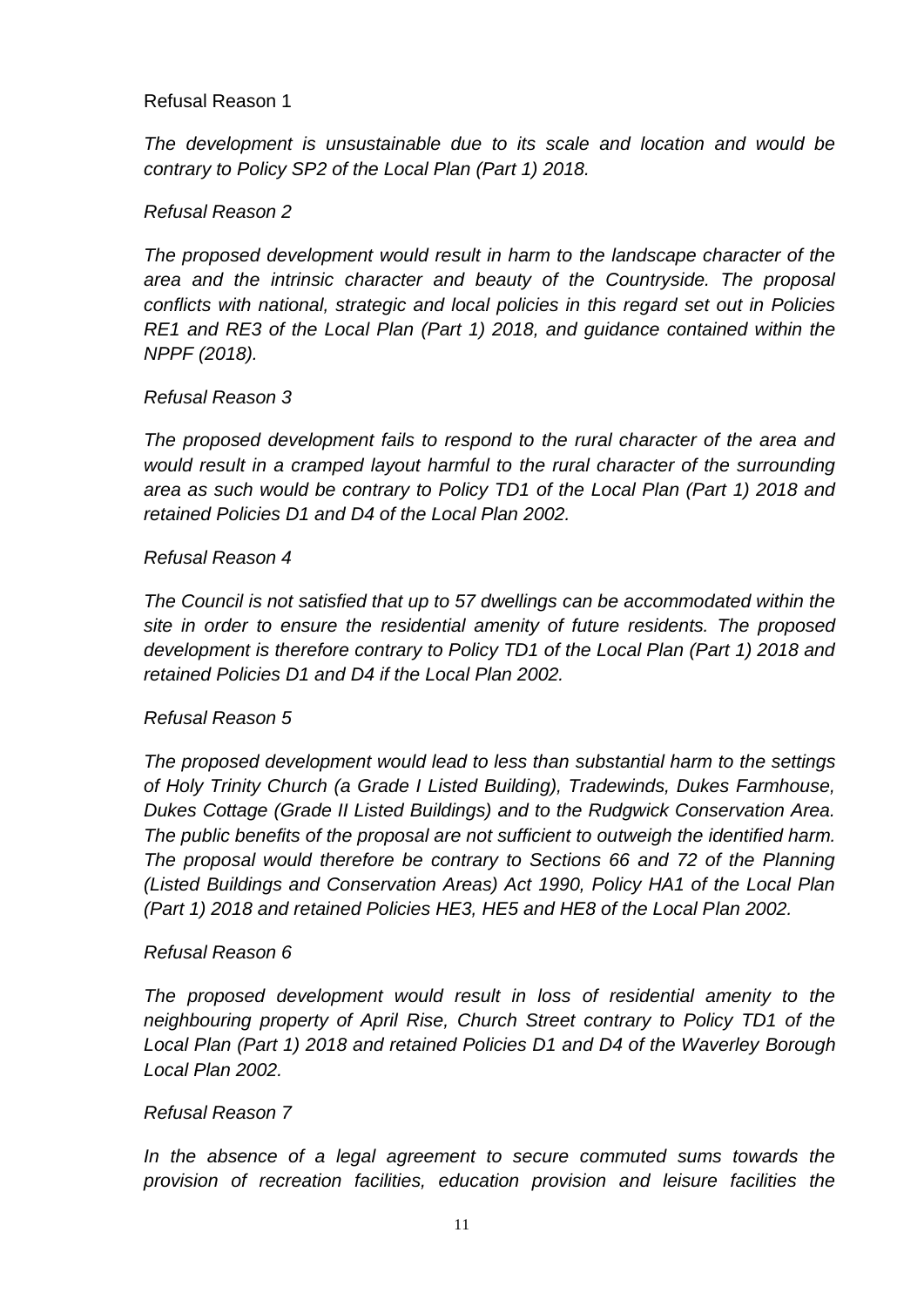*proposal fails to make a contribution towards sustainable inclusive and mixed communities and leisure and recreation facilities and is therefore contrary to Policies AHN1 and LRC1 of the Local Plan (Part 1) 2018 and the requirements of the NPPF 2018.*

## *Refusal Reason 8*

*In the absence of a legal agreement to secure the provision of £100 voucher per dwelling for first time occupiers towards purchase of a bicycle or bus ticket, the proposal fails to maximise opportunities to travel by sustainable modes of transport and is therefore contrary to Policy ST1 of the Local Plan (Part 1) 2018 and the requirements of the NPPF 2018.*

Refusal reasons 4, 6, 7 and 8 were addressed to the Council's satisfaction prior to the appeal hearing.

In relation to refusal reason 1, the Inspector concluded that the 57 dwellings then proposed could not be considered as modest growth and were therefore contrary to the Council's spatial strategy and Policy SP2. He also concluded that there was no conflict with the NPPF requirement to locate development near to services, considering that the site would be sufficiently close to services to meet the day to day needs of future residents.

In relation to refusal reasons 2 and 3, the Inspector concluded that there would be harm both in relation to the landscape and by reason that the layout and from of development would be out of character with its surroundings.

In relation to reason for refusal 5, the Inspector concluded that there would be less than substantial harm to a number of heritage assets, but that this harm in itself was outweighed by the benefits of the scheme. Therefore the dismissal was not purely on heritage grounds, albeit the heritage harm was a negative to be weighed in the planning balance.

The differences between the current proposal and that application are –

- 37 rather than 57 dwellings are now proposed.
- It is proposed that the LEAP would be sited within the same field boundary as the houses.
- The layout of the proposed development is now a matter to be considered at outline. In relation to the previous application, this was reserved.
- The Planning Statement of the current application provides further information in relation to housing need in Rudgwick (the adjacent settlement within Horsham District) and housing land supply.
- A landscaping buffer is now proposed in the adjacent field.

The test is whether having regard to the changes, the current proposal has overcome the reasons for the dismissal of the appeal and is acceptable.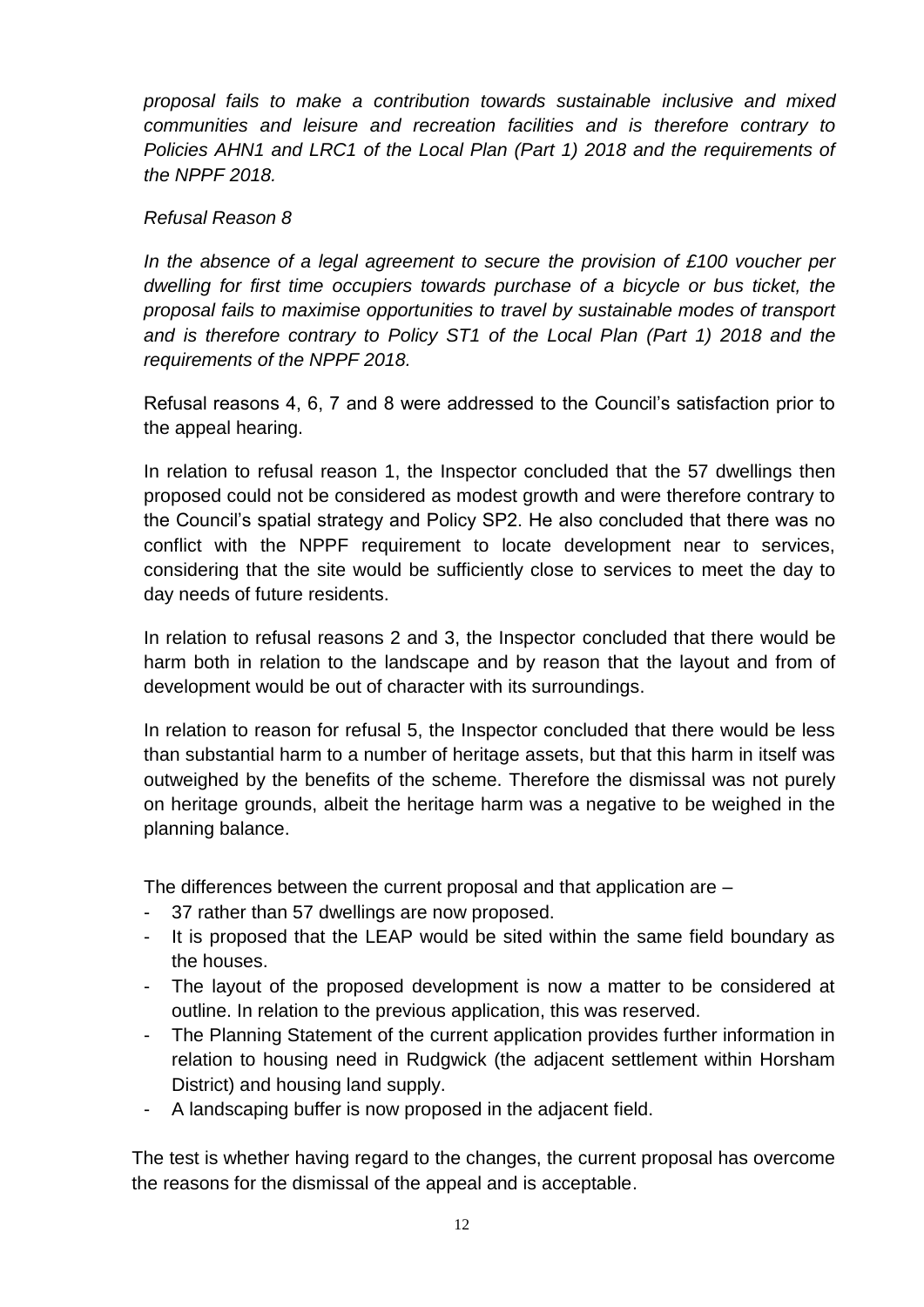## 13. The acceptability of the development in principle

The site is in countryside outside of the Green Belt, outside of any defined settlement boundary. Within such a context, the intrinsic character and beauty of the countryside should to be recognised and safeguarded in accordance with Policy RE1 of the Local Plan (Part 1) 2018. Whether this would be the case as a result of the proposal is discussed further below.

Retained Policy RD9 of the Local Plan 2002 outlines that development will not be permitted which would result in the loss or alienation of the most versatile agricultural land, unless it can be demonstrated that there is a strong case for development on a particular site that would need to override the need to protect such land. It has been accepted that the development would not result in the loss of agricultural land. Further justification has also been submitted with the current application, which demonstrates that there is no reason to depart from previous conclusion.

The acceptability of the site for future development also needs to be considered against the Council's Spatial Strategy contained within Policy SP2. It is accepted through the appeal history that the site falls within limb 5 of the Spatial Strategy which allows only modest development to meet local needs in areas that are not adjoining one of the defined Waverley larger or other villages. The Council and subsequently the Inspector found that the previous scheme for 57 unit scheme conflicted with the spatial strategy and was not considered to be modest growth for local needs. The Inspector stated that "the development would not be in an appropriate location having regard to the development plan and LPP1 Policy SP2 in particular." The scheme has now been reduced to 37 units. On balance, notwithstanding the reduction, it is not considered that a development of 37 units would constitute modest development.

The submitted Planning Statement provides new information seeking to demonstrate a local need, it indicates a perceived deficit in housing in Horsham District Council. It also seeks to demonstrate that affordable housing completions in Waverley are below that required. On balance, it is not considered that the information provided within the Planning Statement clearly demonstrates a defined need for development commensurate with that proposed at a settlement/Parish local level is demonstrated.

Given all of the above considerations, the proposal would not to comply with Policy SP2 of the Local Plan (Part 1) 2018. Notwithstanding this, it should be noted that the previous Inspector did conclude that there are sufficient facilities within walking distance of the site to meet the day to day needs of local residents.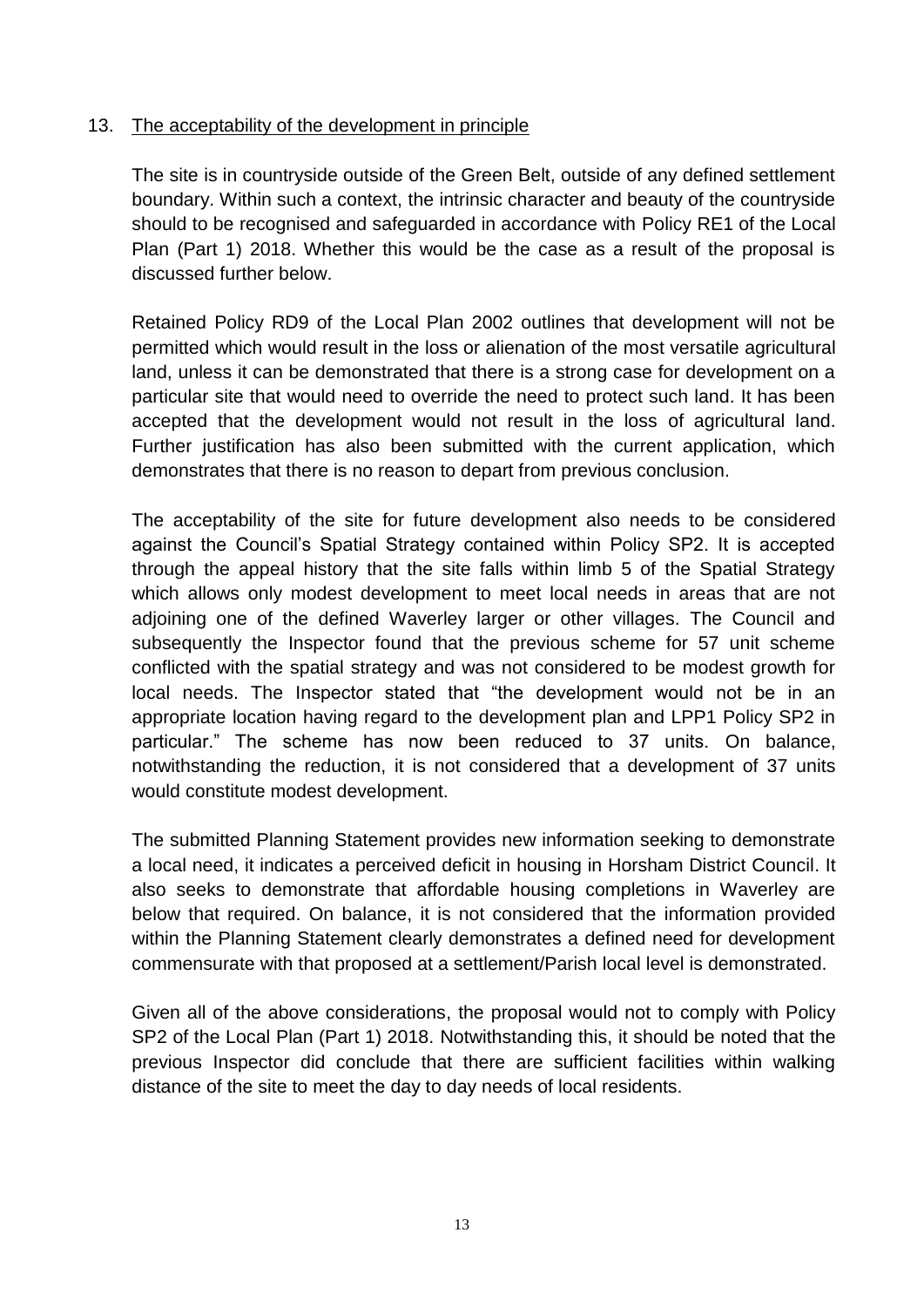# 14. Housing Mix and Provision of Affordable Housing

Policy AHN3 of the Local Plan 2018 (Part 1) sets out the proposals will be required to make provision for an appropriate range of different types and sizes of housing to meet the needs of the community, reflecting the most up to date evidence in the Waverley and West Surrey Strategic Housing Market Assessment (SHMA).

The table below sets out the number and type of dwellings proposed to be provided and compares the proposed provision with the estimated need for Market and Affordable sector housing for Waverley as set out in the SHMA.

| <b>Market</b>       |          | $\overline{2}$ | 3 bedroom | $4+$     |              |
|---------------------|----------|----------------|-----------|----------|--------------|
|                     | bedroom  | bedroom        |           | bedrooms | <b>TOTAL</b> |
| Total provision     | 6        | 12             | 12        |          | 37           |
| <b>Market Need</b>  | 9.3%     | 32.1%          | 38.2%     | 20.4%    | 100%         |
| <b>SHMA</b>         |          |                |           |          |              |
| Proposed            | $0(0\%)$ | 8 (33%)        | 10 (41%)  | 6(25%)   | 24           |
| <b>Market</b>       |          |                |           |          |              |
| Affordable          | 40%      | 30%            | 25%       | 5%       | 100%         |
| <b>Housing Need</b> |          |                |           |          |              |
| <b>SHMA</b>         |          |                |           |          |              |
| Proposed            | 6(46%)   | 4(31%          | 2(15%)    | 1(8%)    | 13           |
| Affordable          |          |                |           |          |              |

For the affordable housing provision there is a slight under overprovision of 1 bedroom units. This is, however, on balance considered acceptable given that the scheme design includes the 6 one bedroom units in three adjacent buildings forming one block and it would be inappropriate to provide one of these units as a different tenure to the other 5. Whilst there would be a concurrent slight under-provision of three bedroom units against the expectations outlined in the SHMA this is considered acceptable given that a four bedroom unit would be provided and given the scheme design which would provide 6 one bedroom units. Meeting the SHMA expectations exactly with the comparatively small number of unit (at 13) as proposed would not be achievable. Overall, given the numbers involved in the scheme the variation is not so significant to warrant refusal of the scheme on these grounds.

Similarly for the market housing provisions are broadly compliant with the SHMA expectations other than that they would not provide any market one bedroom units when the SHMA calls for a 10% provision. In practice, however, given the small number of units this equates to only 1.3 units and is not considered a significant deficit. This slight discrepancy is also not so significant as to warrant refusal of permission.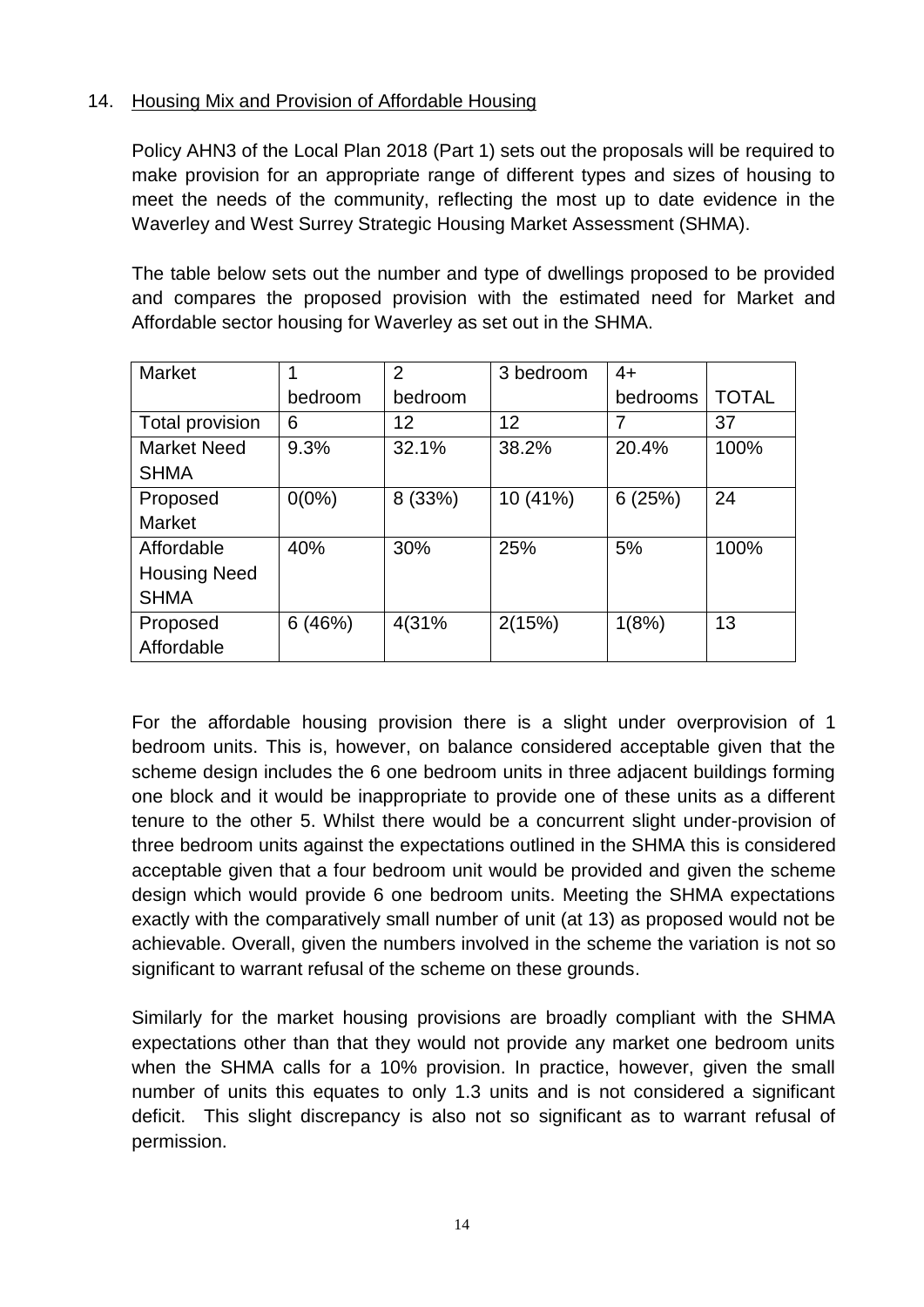It is also noted that Policy AHN1 requires a minimum provision of 30% affordable housing. 30% provision on a scheme of 37 units would require the provision of 11.1 affordable units so represents an uplift of 1.9 units within the scheme. It is considered that there is a planning reason to secure these extra units which are offered within the associated legal agreement given that the application is considered on balance and the additional unit parts are considered as an additional planning benefit in the planning balance equation.

It has been confirmed that a 70% affordable rent and 30% affordable homeownership split is acceptable to the applicant, and this should be secured via any 106 agreement. The Council's Housing Enabling Team have confirmed that the provision of 35% affordable overall represents a significant benefit of the scheme and that the tenure split would need to take account of the 25% First Homes requirement, and the requirement for 10% affordable homeownership across the whole development. Subject to completing a S106 agreement securing this provision the proposal would provide an appropriate level of affordable housing.

Officers will expect in the preparation of the associate legal agreement that affordable rents will be capped at 70% of the market rent for 1beds and 2beds, and 65% of the market rent for 3beds and 4beds, in line with our adopted Affordable Homes Delivery Strategy.

The current accommodation schedule indicates that the affordable units would be geographically clustered in two adjacent clusters within the development. Overall, it is considered that the proposed siting is suitable given that most affordable units would be facing private units and the affordable units previously proposed in a cluster within a cul de sac have now been relocated. A satisfactory plan detailing this would need to be received prior to the completion of the legal agreement. Subject to resolution of this matter within the legal agreement, the spatial distribution of the proposed affordable units is considered acceptable.

As such, the proposal would comply with Policy AHN3 of the Local Plan Part 1 (2018).

# 15. Impact on landscape character and visual amenity

Policy TD1 of the Local Plan 2018 (Part 1) requires development to be of high quality design and to be well related in size, scale and character to its surroundings. Retained Policies D1 and D4 of the Local Plan 2002 are attributed substantial and full weight respectively due to their level of consistency with the NPPF 2018.

The site is located within the Countryside beyond the Green Belt outside any defined settlement area. Policy RE1 of the Local Plan (Part 1) 2018 states that in this area the intrinsic character and beauty of the countryside will be recognised and safeguarded in accordance with the NPPF.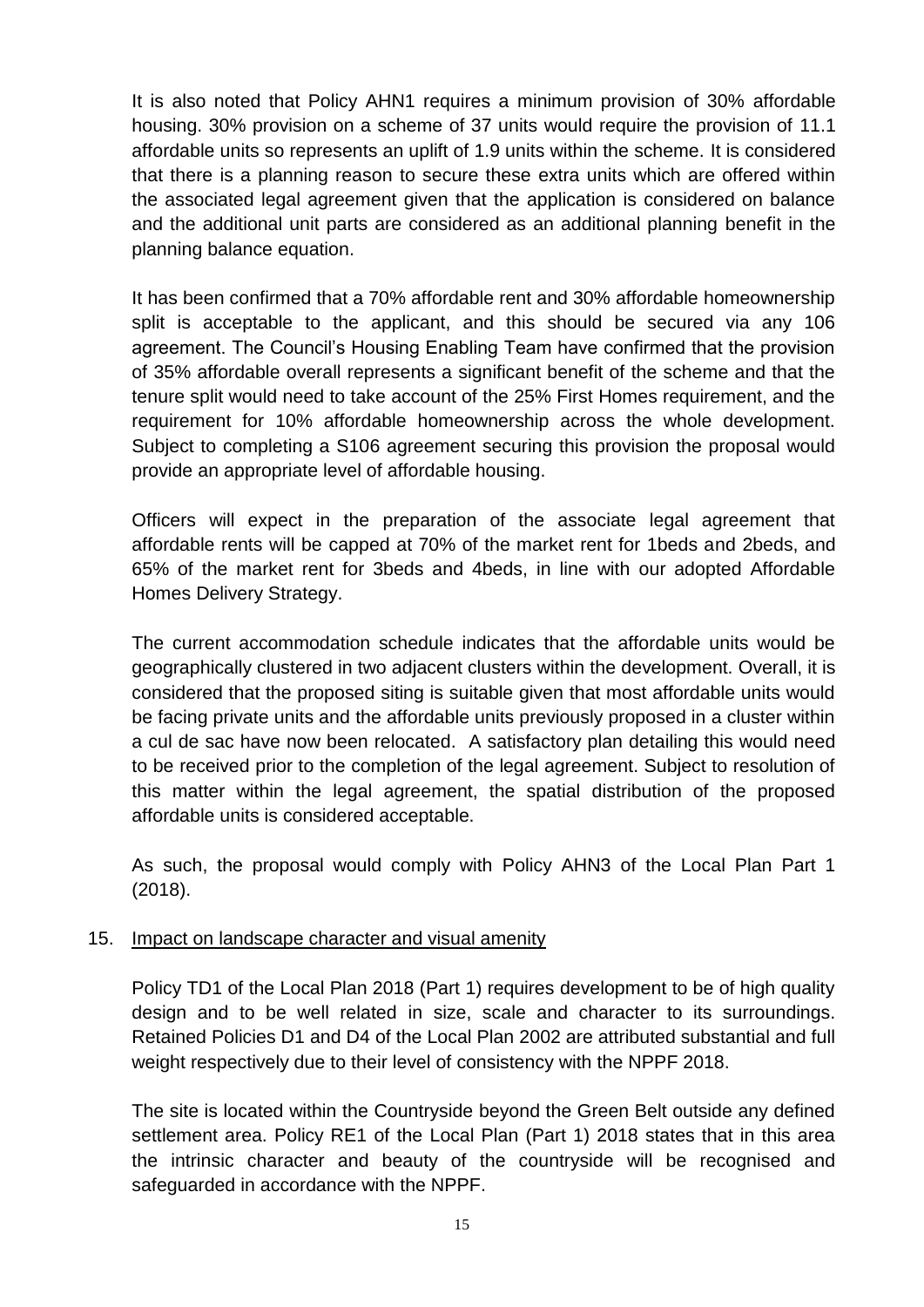The site is located in the AGLV. Policy RE3 of the Local Plan (Part 1) 2018 sets out that new development must respect and where appropriate, enhance the character of the landscape in which it is located, commensurate with its designation as a local landscape designation. The policy goes on to state that the AGLV will be retained for its own sake and as a buffer to the AONB.

The application site is also located in the Wooded Low Weald (WW) landscape character type (LCT) and the Cranleigh to Charlwood Wooded Low Weald' (WW8) landscape character area (LCA) within the Surrey Landscape Character Assessment: Waverley Borough, 2015. The adjoining landscape area where the access is located is in the Rowhook and Rudgwick Wooded Ridge (L1) (LCA) within Horsham District Landscape Character Assessment, 2003. Both the landscape types share a significant number of similar characteristics such as:

- undulating landform with low ridges
- small scale pastoral fields
- significant woodland cover
- fields bounded by hedges and tree belts and
- small villages and scattered farmsteads.

In addition to the above the Wooded Low Weald LCT is also described as a tranquil landscape with a sense of remoteness and intimacy due to woodland/ tree cover. The intrinsic character of the site and its rural context is typical of Landscape Character Area of Charlwood Wooded Low Weald WW8 and Rowhook and Rudgwick Wooded LCA L1.

The site includes components representative of the prevailing landscape characteristics and is considered of high landscape value. The nearest settlements are Cox Green and Rudgwick to the north and west of the site respectively; Cox Green in particular having a linear historic settlement pattern.

In dismissing an appeal for 57 dwellings on this site under application WA/2018/1458 the Planning Inspector was clear that the site makes a positive contribution to the Area of Great Landscape Value, is part of a locally valued landscape and is seen within the wider context of the AGLV. With regards to the AGLV and landscape character the inspector concluded that:

*''the local landscape designation would be eroded and the loss of fields that contribute positively to a wider pastoral and green landscape. The approach to and from the settlement along the PROW would become more urbanised and reduce the overall rural setting.''*

The inspectors report went on to say…*''The likely character and layout of the development, with estate roads and cul-de-sacs, would not be cramped or of an*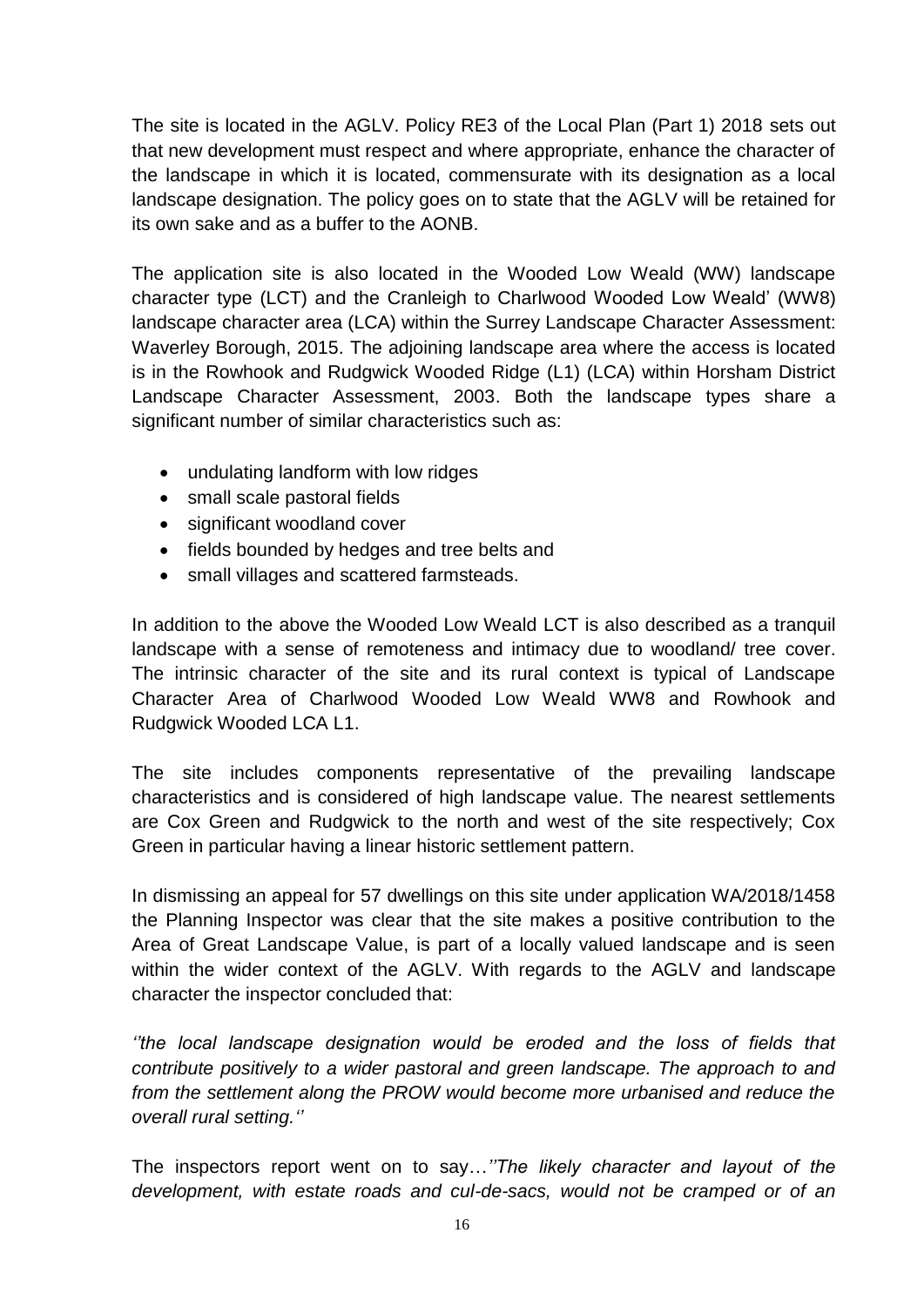*overly high density in itself. However, it would be at odds with its context of linear and dispersed pattern of housing.''* 

Finally in paragraph 18 the inspector stated:

*''The development would not accord with paragraph 170 of the National Planning Policy Framework (NPPF) which seeks to protect valued landscapes in a manner commensurate with their identified quality in the development plan and to recognise the intrinsic character and beauty of the countryside. There would also be conflict with the NPPF and paragraph 122, which seeks efficient use of land while aiming to maintain an area's prevailing character and setting, and paragraph 127 which seeks to ensure that development is sympathetic to local character including the surrounding built environment and landscape setting.''*

There are several changes from the appeal scheme, notably the SuDS and play equipment are no longer proposed in the eastern field, and the number of dwellings has reduced from 57 to 37 and when compared to the previous indicative layout the proposed layout does set the dwellings further back from the Sussex Border Path.

The removal of the SuDS and play area from the eastern field has in part reduced the impact on the eastern field past that considered at the appeal, however the access road would still continue to cross into the eastern field, breaking the tree line. As such, there would continue to be some adverse impact on this part of the site.

The proposal would still result in residential development within the application site, with access roads, dwellings enclosed gardens and parking associated with the proposed 37 dwellings.

The proposal would therefore result in some harm to the valued landscape, cause some harm to the AGVL (the surrounding valued landscape) and result in a development that would cause some harm to the prevailing character. This would represent a harm to the intrinsic character and beauty of the countryside. These harms will need to be weighed into the planning balance.

In order to address concern regarding landscape harm, the applicant amended the proposal by the inclusion of a proposed comparatively wide landscaping buffer strip in addition to the existing field boundary between the red line and blue line land. The views of a landscape and visual consultant were sought of the addition of this buffer. The landscape specialist has confirmed that landscape harm still remains despite the proposed provision of this buffer, and that there remain a number of areas of disagreement between the applicant and the Council's consultant with regards to the scale of landscape harm. However, the landscape consultant's comments also confirmed that the proposed buffer does result in a reduction of harm, as indicated in the following statement – ""The new Landscaping Strategy Plan (MH Architects dated 25/02/22) includes a 'landscape buffer' outside the eastern boundary of the site. This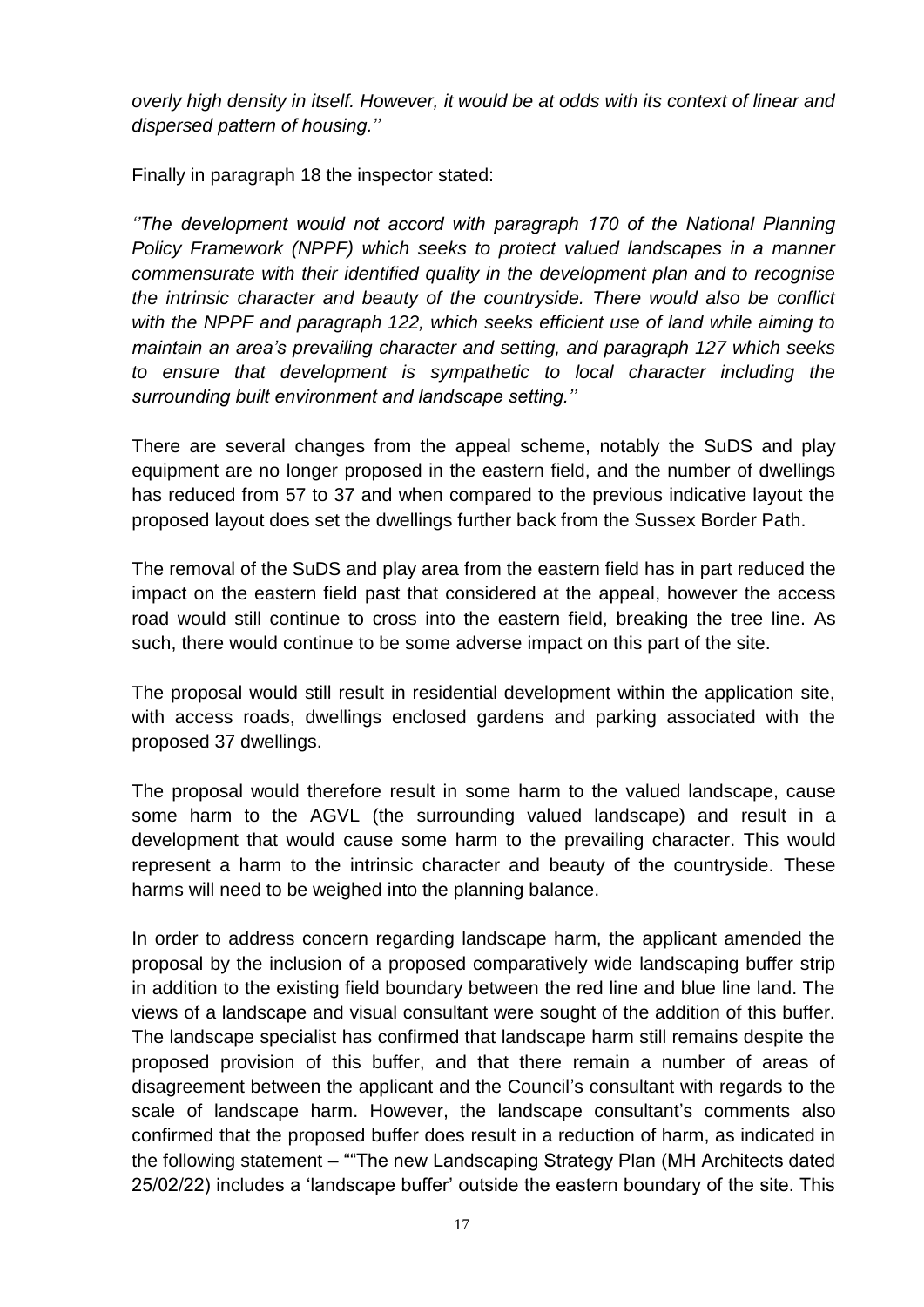is an improvement on the previous masterplan. In itself it would not be out of character in the local landscape. If it established well it would eventually limit views of the development from the Sussex Border Path. However, it would not be sufficient to mitigate the harm to the landscape identified in BN01."

For these reasons the proposal would fail to comply with Policies TD1, RE1 and RE3 of the Local Plan 2018 (Part 1), Policies D1 and D4 of the Local Plan 2020 (as retained) and guidance contained in the NPPF with particular reference to paragraphs 124, 130 and 174. The scale of the harm is, however, reduced from that of the previous proposal, particularly by the inclusion of a significant landscape buffer strip which would reduce views of the development from the adjacent PROWs.

# 16. Layout

Whilst this is an outline application, layout is one of the matters to be considered.

As set out above the development is more loose than the previously refused scheme. Overall, and particularly within the context of the adjacent Berkeleys site, it is considered that the scheme would be broadly within the character of the surrounding village environments. The applicant has resolved an issue of parking arrangement within part of the site in order to reduce congestion and ensure the spaces relate to the units they would serve. Playspace is reasonably well integrated into the site and the mixture of building types and designs is such that the spaces when viewed from within the site would have sufficient variety and create a well-designed development. The character of the development, in layout terms, is considered therefore to be acceptable and appropriate for the locality.

Policy TD1 of the Local Plan (Part 1) 2018 requires development to be of high quality design and to be well related in size, scale and character to its surroundings. Retained Policies D1 and D4 of the Local Plan 2002 are attributed substantial and full weight respectively due to their level of consistency with the NPPF 2018. It is considered that the proposal complies with these Policies.

# 17. Impact on residential amenity

Policy TD1 of the Local Plan 2018 (Part 1) seeks to ensure that new development is designed to create safe and attractive environments that meet the needs of users and incorporate the principles of sustainable development. Furthermore, this policy seeks to maximise the opportunity to improve the quality of life, health and well-being of current and future residents through the provision of appropriate private, communal and public amenity space; appropriate internal space standards for new dwellings; on site playspace provision and appropriate facilities for the storage of waste and private clothes drying facilities.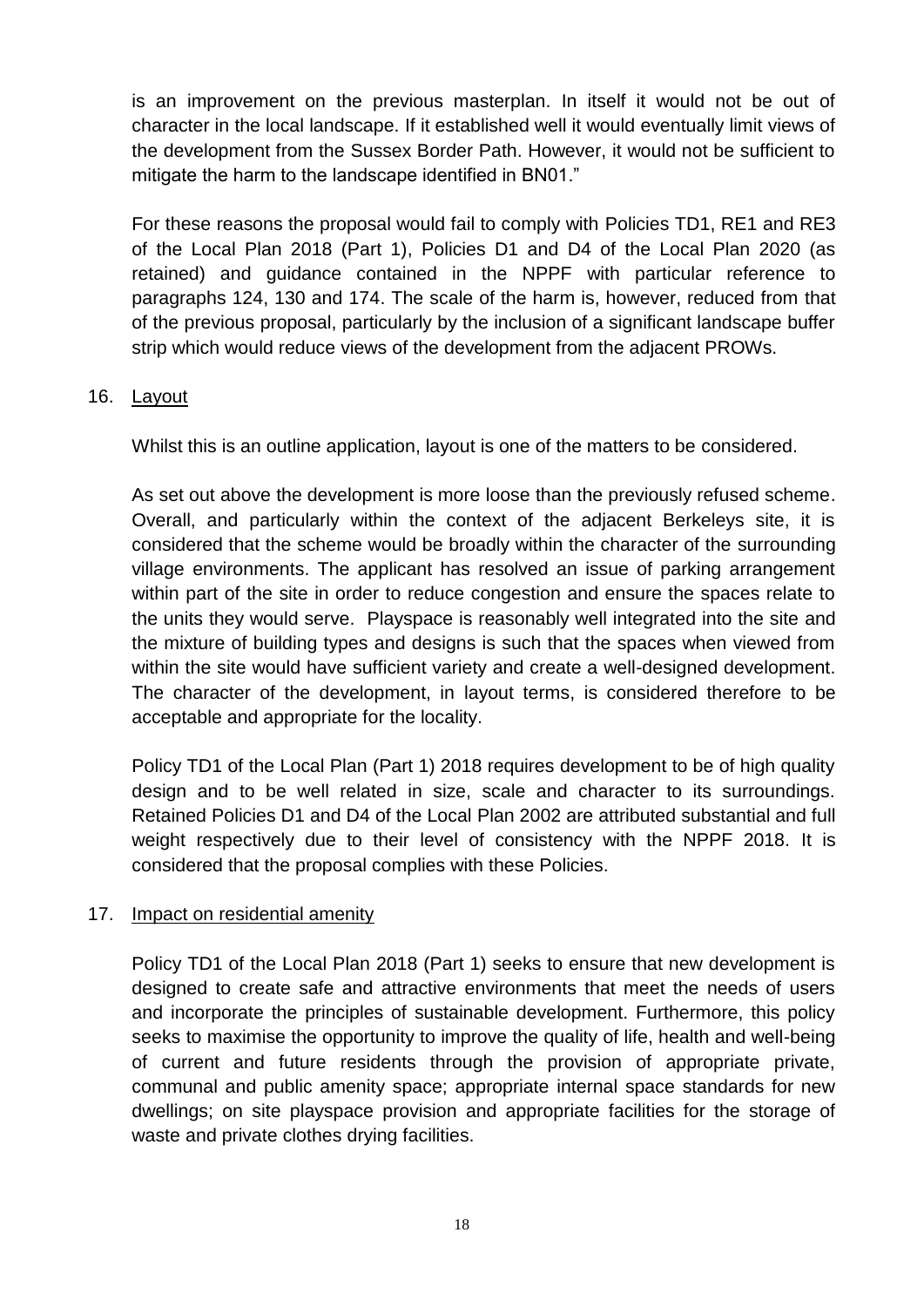Retained Policies D1 and D4 of the Local Plan 2002 seek to ensure development does not result in a loss of amenity to neighbouring properties. Policies D1 and D4 are given substantial and full weight respectively due to their consistency with the NPPF 2018.

The closest neighbouring residential properties are those along Church Street and High Croft to the south of the site. Properties along Church street have substantial rear gardens with depths varying from 100 metres to approximately 27 metres. The proposed dwellings would be set off boundaries shared with properties along Church Street and would not result in an overbearing impact, loss of light or loss of privacy to any primary amenity areas serving these neighbouring properties.

High Croft is located to the south, with this neighbouring property close to the boundary of the site. The scheme has been designed with open space to the southern boundary. Therefore the closest dwelling would be approximately 27 metres from this neighbouring dwelling. The distances of separation would be sufficient to ensure that the development would not give rise to an overbearing impact, loss of light or loss of privacy to this property.

Within the development itself the layout had generally avoided adverse impacts between properties. There is one unfortunate relationship, whereby the garage serving plot 2 has been shown extending down its own garden in an overbearing form. The layout does even indicate through shading that there would be loss of light to the rear of that plot. Given that scale and appearance remain to be agreed the impact can be reduced through a reduction in height of the garage, on balance this relationship would not be so harmful to warrant refusal of the scheme as a whole.

The proposed units would generally be provided with good standard of outdoor amenity spaces. It is noted that the flatted building at plots 5 to 10 would have a small amenity space for the 5 flats. On balance, taking into account that these are 1 bedroom units, rather than larger family dwellings, the space provided would not be harmful to amenities of future occupants.

The indicative floor plans provided show that the dwellings would meet the Nationally Described space standards. Scale remains a reserved matter and it would therefore need to be checked should an application be submitted for the remaining reserved matters.

In terms of the relationship between dwellings, the provision of garden space and the size of the units the proposal would be acceptable, and would not be contrary to Policies TD1 of the Local Plan 2018 and Policies D1 and D4 of the 2002 Local Plan, when taken as a whole.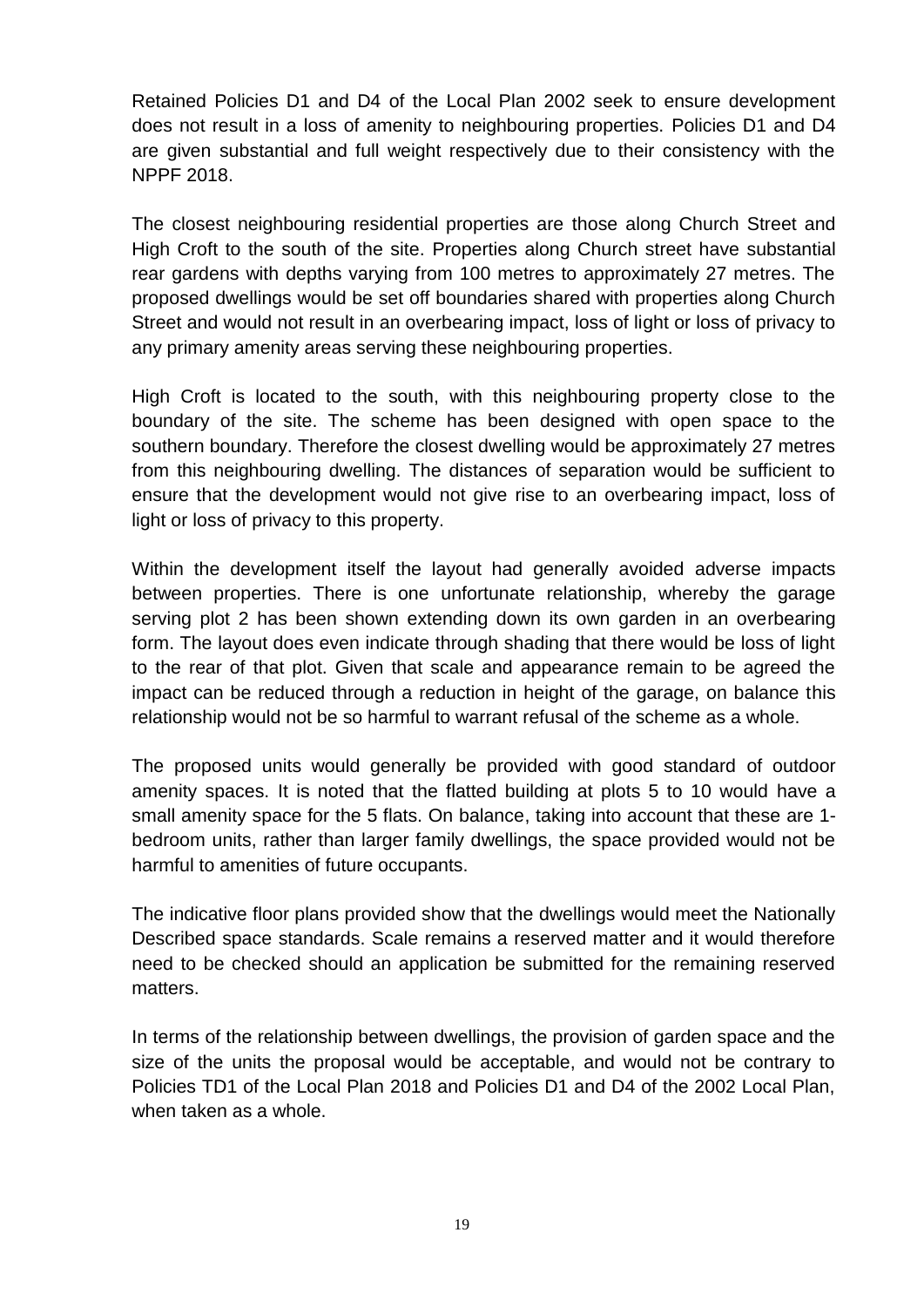# 18 Provision of Play Space

Policy LRC1 of the Local Plan Part 1 (2018) states that proposals for new reseidential development will be expected to make provision for play space having regard to Fields in Trust standards set out in Tabel 1. Table 1 confirms that for a development of over 10 dwellings a Local Area of Play (LAP) and Local Equipped Area of Play (LEAP) are required.

Both a LEAP and LAP are proposed, these are well located and would meet the requirements of LRC1.

The proposal would therefore comply with Policy LRC1 of the Local Plan Part 1 (2018) and guidance contained in the NPPF in this regard.

## 19 Biodiversity and compliance with the Habitat Regulations

The NPPF requires that when determining planning application, local planning authorities should aim to conserve and enhance biodiversity by applying the following principles:

If significant harm resulting from a development cannot be avoided (through locating on an alternative site with less harmful impacts), adequately mitigated, or, as a last resort, compensated for then planning permission should be refused.

In addition, Circular 06/2005 states 'It is essential that the presence or otherwise of protected species and the extent that they may be affected by the proposed development, is established before planning permission is granted.'

The ecological information submitted by the applicant has been considered by Surrey Wildlife Trust. Following the receipt of additional information with regards to reptiles and amphibians, an appropriate mitigation strategy has been demonstrated, subject to condition. A licence from Natural England would be necessary for the proposed relocations. Additional information is awaited with regards to bat roosting in trees proposed to be felled. Verbal advice from Surrey Wildlife Trust is that a suitable outline Bat Mitigation Strategy, indicating how the development will make provisions within the wider site for bats, is likely to be address this matter. This information has been sought for receipt prior to the committee meeting and will be reported to committee by way of an update sheet.

Overall, subject to conditions and the receipt of additional information with regards to bats, it is considered that the scheme complies with Policy NE1 of the Local Plan (Part 1) 2018, guidance within the NPPF, the provisions of The Conservation of Habitats and Species Regulations 2010 (as amended) and the Wildlife and Countryside Act (1981) as amended.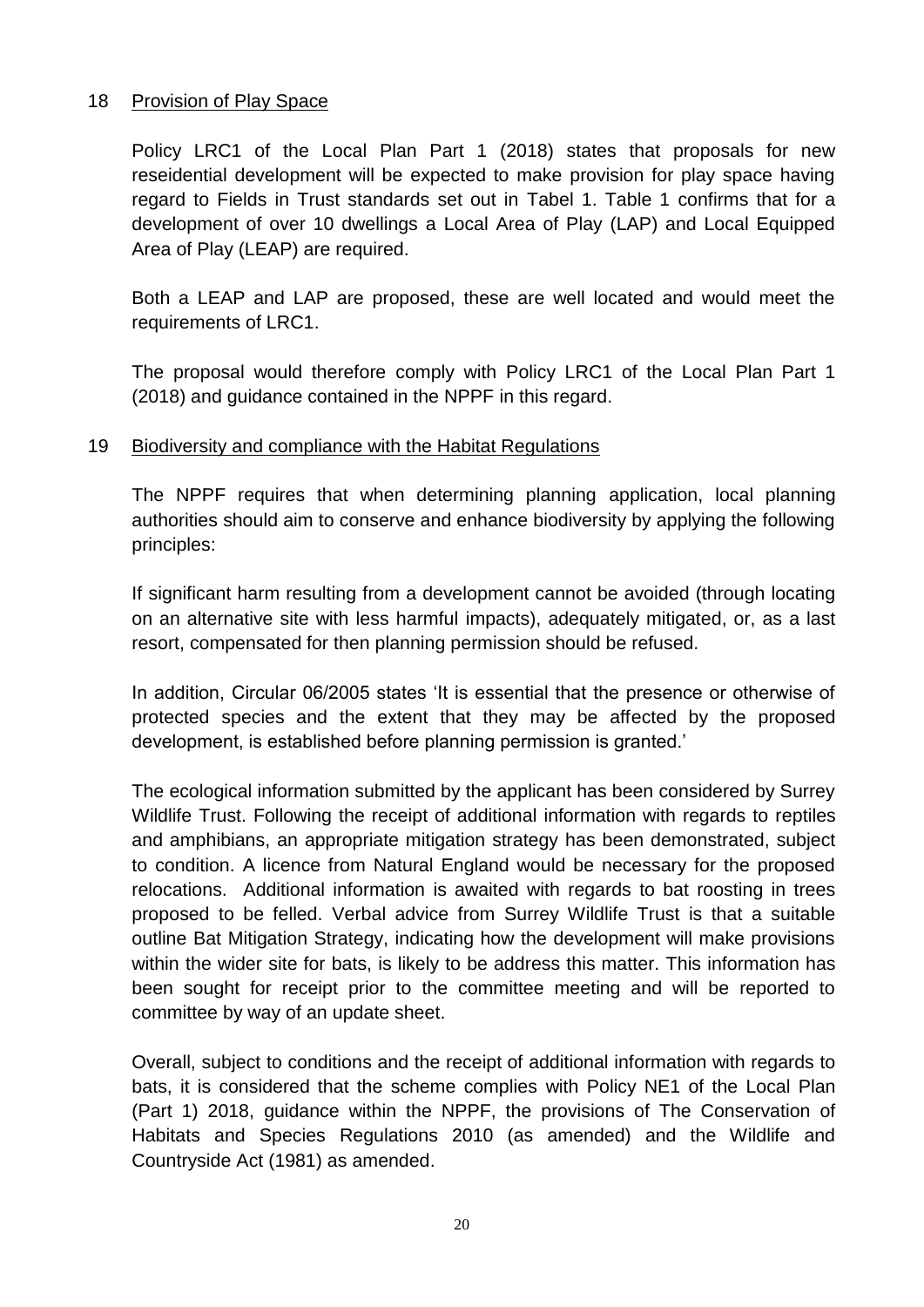# 20. Impact on the Arun Special Protection Area

The site is not within a defined buffer zone of the above statutorily designated sites. However, during the course of the consideration of the application, an Interim Position Statement was issued by Natural England noting that it could not be confirmed that sites within the Sussex North (water) Supply Zone would not have an adverse impact on the SAC, SPA and Ramsar sites by reason of water abstraction. Natural England have subsequently confirmed, independently of their preceding comments specifically on this application, that the Sussex North Supply Zone does not cross into Waverley Borough. However, given the proposals trans-boundary nature, it needs to be ascertained that the water supply would not be taken from the adjacent water supply zone. The applicant has provided written confirmation that, if the water supply is taken from Cox Green, Thames Water would be the supplier and there would therefore be no abstraction from the Sussex North Supply Zone. This matter would need to be secured by condition were consent to be granted.

Subject to the surety of such a condition, it can be concluded that there would be no adverse impact on the Arun Valley SPA, SAC and Ramsar sites by reason of water abstraction. As this condition represents an avoidance measure, an Appropriate Assessment will be required. This will be provided to members prior to the committee meeting.

# 21. Impact on Heritage

The proposed development is located to the east of Rudgwick Conservation Area and within its setting. It is also in the setting of other designated heritage assets including the Grade I Listed Holy Trinity Church and the Grade II Listed Tradewinds and Dukes Cottage (north) and Dukes Farmhouse (West). Policy HA1 of the Local Plan (Part 1) 2018 outlines that the Council will ensure that the significance of heritage assets are conserved or enhanced to ensure the continued protection and enjoyment of the historic environment. Retained Policy HE3 of the Local Plan 2002 is afforded significant weight owing to consistency with the NPPF 2018. Retained Policy HE8 of the Local Plan 2002 is afforded substantial weight due to its level of consistency with the NPPF and seeks to ensure that the development preserves or enhances the character of Conservation Areas.(Barnwell Manor Wind Energy Ltd v. East Northants DC, English Heritage and National Trust [2014] EWCA Civ 13)

# Impact on Listed buildings

Section 66 of the Planning (Listed Buildings and Conservation Areas) Act 1990 states that in considering applications which affect Listed Buildings, Local Planning Authorities must have special regard to the desirability of preserving the building or its setting or any features of special architectural or historic interest which it possesses.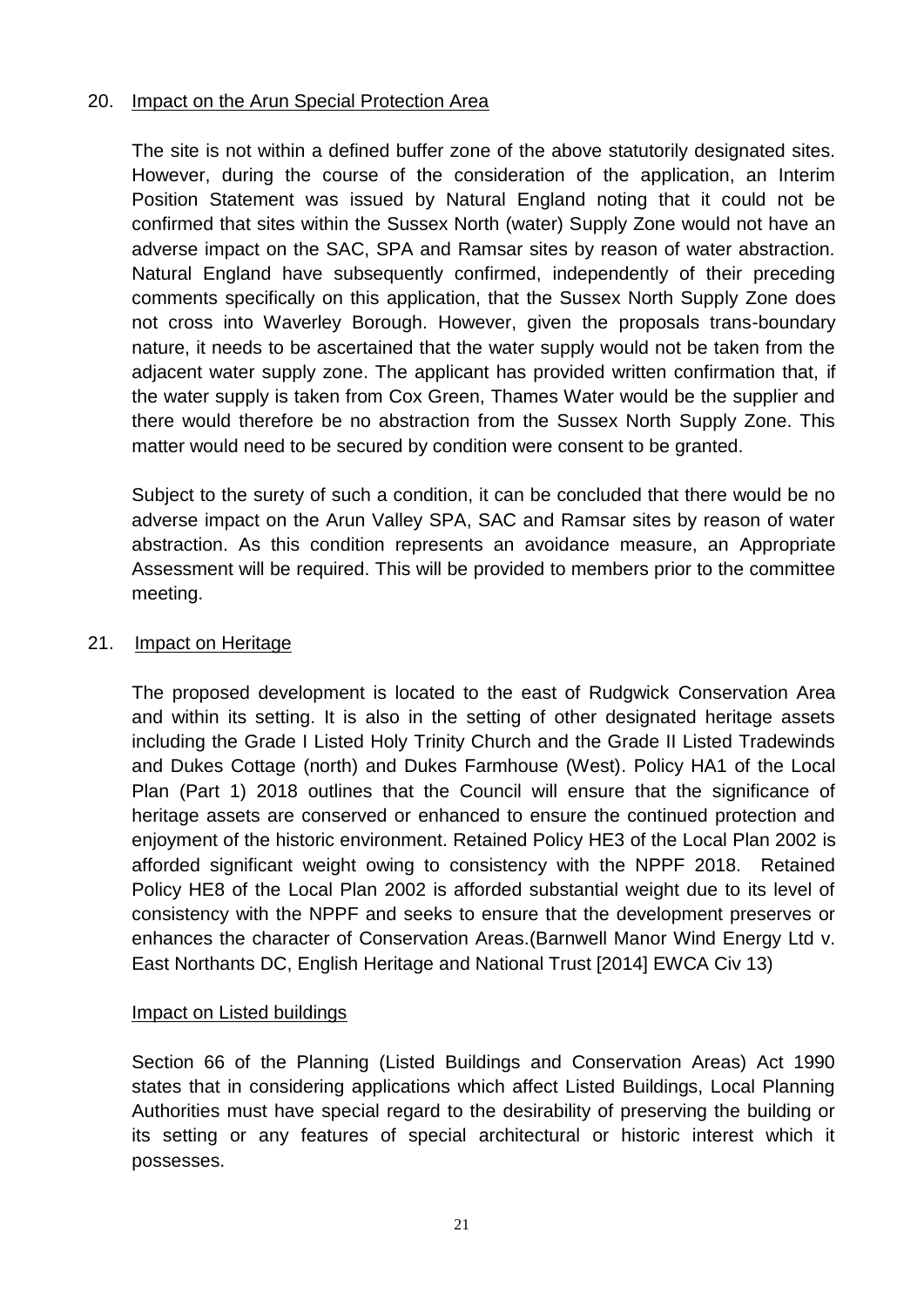Paragraphs 193, 194, 195 and 196 of the NPPF are of particular relevance and are provided below:

- 193. When considering the impact of a proposed development on the significance of a designated heritage asset, great weight should be given to the asset's conservation (and the more important the asset, the greater the weight should be). This is irrespective of whether any potential harm amounts to substantial harm, total loss or less than substantial harm to its significance.
- 194. Any harm to, or loss of, the significance of a designated heritage asset (from its alteration or destruction, or from development within its setting), should require clear and convincing justification. Substantial harm to or loss of: a) grade II listed buildings, or grade II registered parks or gardens, should be exceptional;

b) assets of the highest significance, notably scheduled monuments, protected wreck sites, registered battlefields, grade I and II\* listed buildings, grade I and II\* registered parks and gardens, and World Heritage Sites, should be wholly exceptional.

195. Where a proposed development will lead to substantial harm to (or total loss of significance of) a designated heritage asset, local planning authorities should refuse consent, unless it can be demonstrated that the substantial harm or total loss is necessary to achieve substantial public benefits that outweigh that harm or loss, or all of the following apply:

a) the nature of the heritage asset prevents all reasonable uses of the site; and

b) no viable use of the heritage asset itself can be found in the medium term through appropriate marketing that will enable its conservation; and

c) conservation by grant-funding or some form of not for profit, charitable or public ownership is demonstrably not possible; and

d) the harm or loss is outweighed by the benefit of bringing the site back into use.

196. Where a development proposal will lead to less than substantial harm to the significance of a designated heritage asset, this harm should be weighed against the public benefits of the proposal including, where appropriate, securing its optimum viable use.

The application of the statutory duties within section 66 of the Planning (Listed Buildings and Conservation Areas) Act 1990 combined with the guidance contained in the NPPF means that when harm is identified, whether that be less than substantial or substantial harm, it must be given considerable importance and weight. Policy HA1 of the Local Plan (Part 1) 2018 outlines that the Council will ensure that the significance of heritage assets are conserved or enhanced to ensure the continued protection and enjoyment of the historic environment. Retained Policies HE3 and HE5 of the Local Plan 2002 are afforded significant weight owing to their consistency with the NPPF 2018.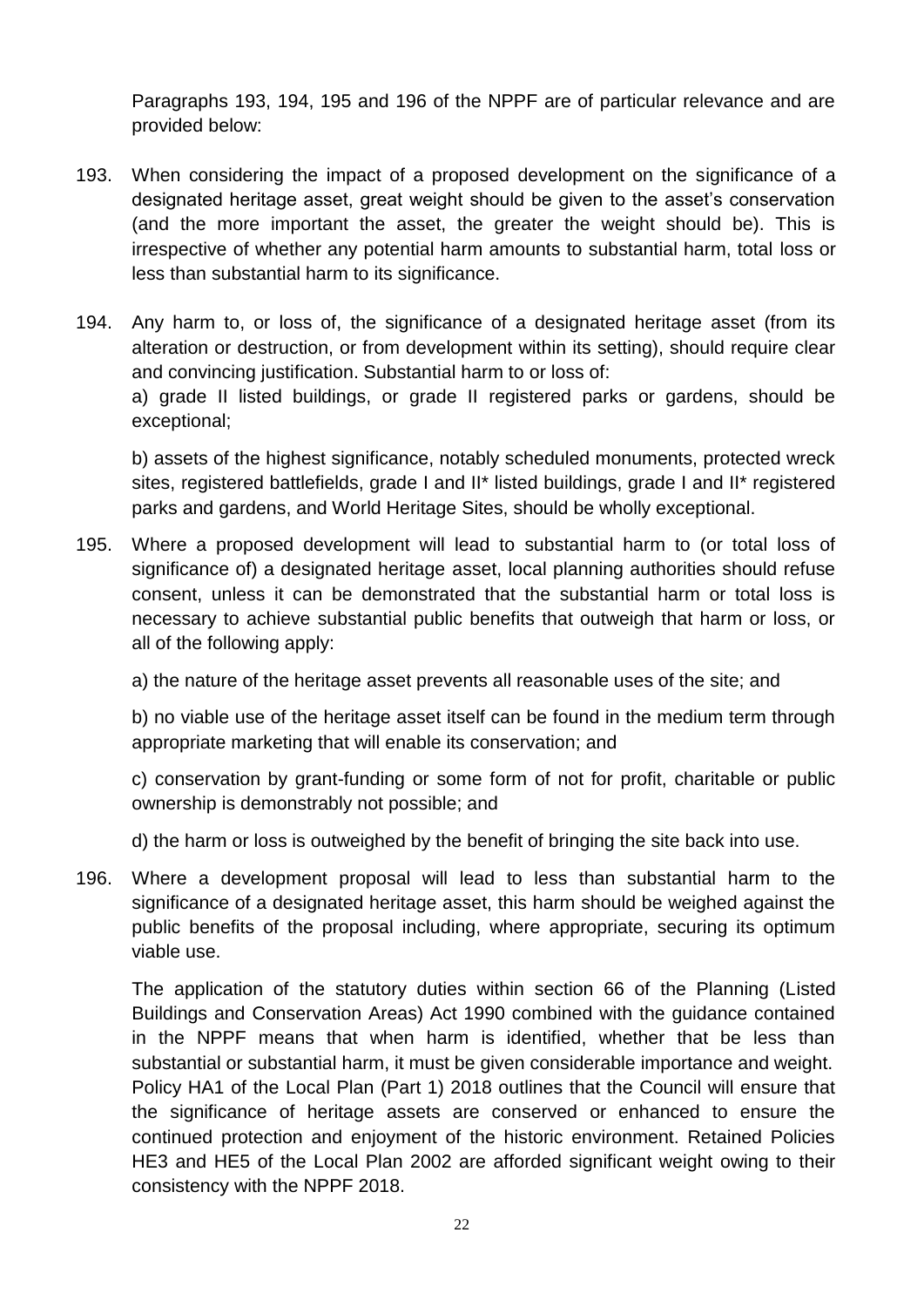The Church of the Holy Trinity is a medieval church with 19th century restorations, it has considerable architectural and historic interest and occupies a prominent position within its churchyard on the edge of the village. It is experienced in views from Church Street and along the PROW which skirts the building to the south and heads east into the countryside past the site. The wider setting of the church takes in land on both sides of Church Street and comprises leafy and largely rural surroundings beyond the village. Modern development around the church does not detract from this setting. Views back to the church along the PROW beyond the churchyard and from the site itself are limited to brief glimpses due to mature vegetation. Views from the church to the site are similarly restricted. The application site, is however, considered to contribute positively to the setting and significance of the church as part of the rural surroundings in which one experiences the church, principally from the approach along the PROW.

Duke's Farm House appears to be an early 18th century dwelling. It has architectural interest as a notable Georgian house and historic interest due to its age and links with the development of Rudgwick. It most likely formed part of the traditional farmstead of Duke's Farm and therefore there is also a historic functional relationship between the building, the countryside and the farming of fields, although the full extent of its land ownership remains unclear. The farmhouse has a rural backdrop on the edge of the village which forms part of its setting, to which the application site contributes to. In terms of public views, the building is best appreciated from Church Street, with little visibility from the PROW along the southern part of the site. However, there is intervisibility between the farmhouse and the western part of the site through gaps in boundary planting. The house is quite distant, but clearly identifiable. As such, application site makes a positive contribution to the setting and significance of the listed building.

Trade Winds is a late 16<sup>th</sup> century timber framed dwelling with subsequent alterations and extensions. Duke's Cottage is a  $17<sup>th</sup>$  century timber framed dwelling which has subsequently been altered and extended. They have architectural and historic interest as timber framed buildings of vernacular construction which reflect the materials, techniques and craftsmanship of their regional typology. They are best appreciated in public views from the road although there are glimpses from PROWs to the rear. They share a rural backdrop with fields to the rear, which contribute greatly to their setting. The application site forms part of this wider backdrop but there is little intervisibility between the listed buildings (including their gardens) and the site due to the distance and boundary vegetation and neither building faces towards the site. Therefore, it is considered that the site makes little contribution to the setting and significance of these two listed buildings.

The previous application for 57 dwellings (WA/2018/1458) was dismissed at appeal. In dismissing this the planning inspector identified less than substantial harm to the heritage assets because the introduction of housing into the western part of the site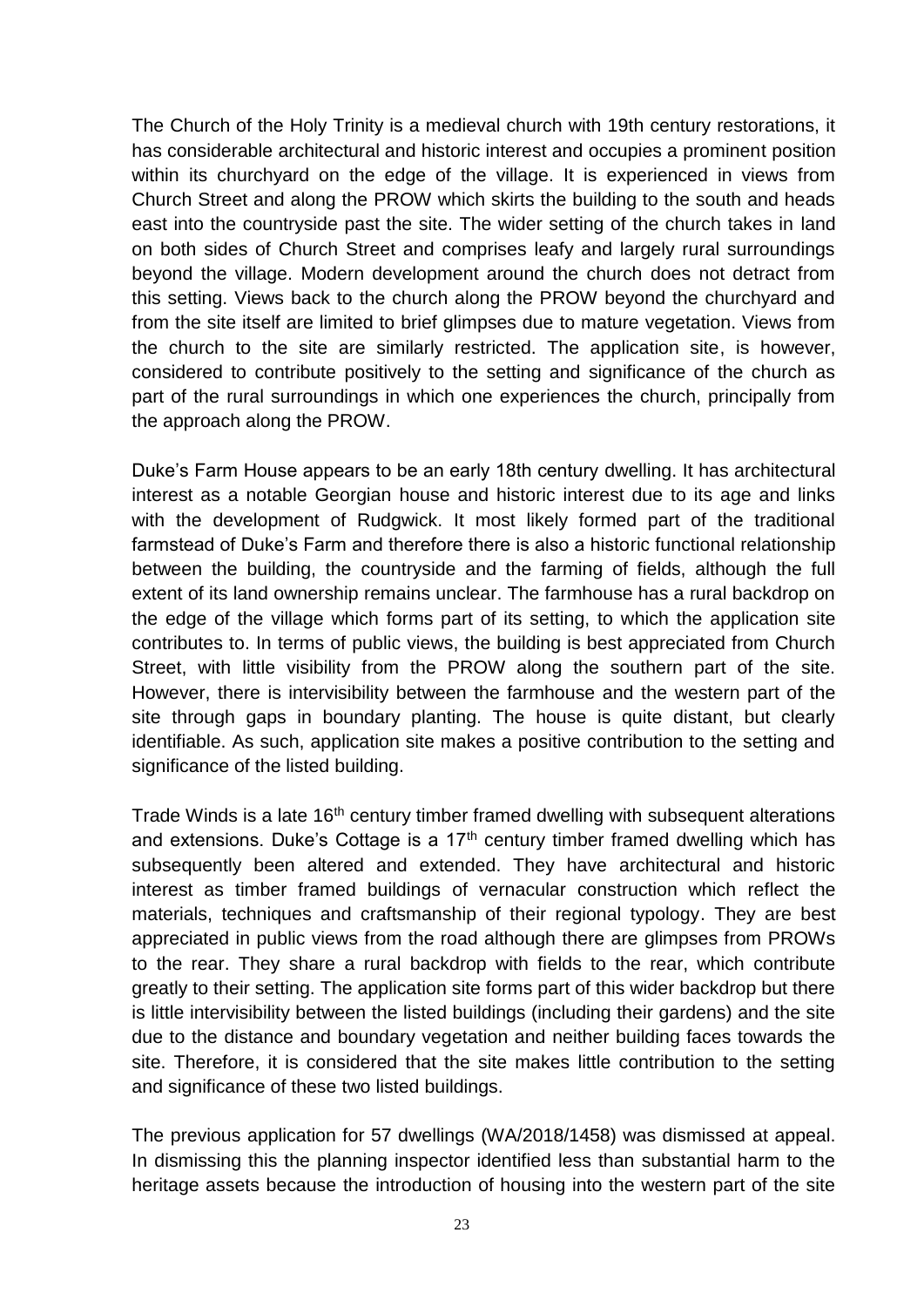would result in an erosion of the rural fields on the edge of the settlement. Boundary screening was unlikely to block views altogether and lighting and vehicle movements would also be detectable, eroding the rural backdrop. He identified this harm to be of a moderate level due to the positive contribution the application site makes to the setting of the church, Duke's Farm House and the CA.

For Duke's Cottage and Trade Winds, the distance and lack of any intervisibility, along with insufficient evidence on the links between the site and these listed buildings means that the development would have no adverse effect on their setting and would not harm their significance.

The proposed application reduces the number of houses to 37, this reduction does reduce the density and therefore the amount of built form, level of lighting and vehicle movements. However, they would still be visible heading to and from the church along the PROW, or looking east from Duke's Farm House's rear garden, eroding the rural backdrop. Therefore, less than substantial harm is still identified albeit of a slightly lower level than identified by the appeal Inspector.

In light of the above, the proposal would lead to less than substantial harm to the significance of the Heritage Assets and as such, would fail to preserve the special interest and setting of the Listed Buildings. As such, there is a presumption against granting planning permission.

However, the NPPF states that where a development proposal will lead to less than substantial harm to the significance of a designated heritage asset, this harm should be weighed against the public benefits of the proposal, including securing its optimal viable use. In this instance, the public benefits are:

- the provision of 35% affordable housing (13 units) and 24 market dwellings; The social benefits of increased choice in housing and ability for new households to live near their families are specifically identified as social benefits by the applicant.
- and provision of a LAP and LEAP within the development.
- County PROW officers from both Surrey and West Sussex have indicated that they would support the creation of a new bridleway to link Church Street to Bridleway 1395.
- Contributions to infrastructure directly related to the development, whilst necessary to mitigate the effects of the development may be considered as a benefit of the development that may be weighed with regard to the harm to heritage assets.
- The employment opportunities during the construction phase and the use of local services by future residents could also be considered as public benefits to be weighed when considering harm to heritage assets.
- The applicant lists CIL funds and new homes bonus. These funds would not go beyond addressing the infrastructure demands of the development and therefore would provide no significant benefit.
- Provision of nett biodiversity gain, which is attributed moderate weight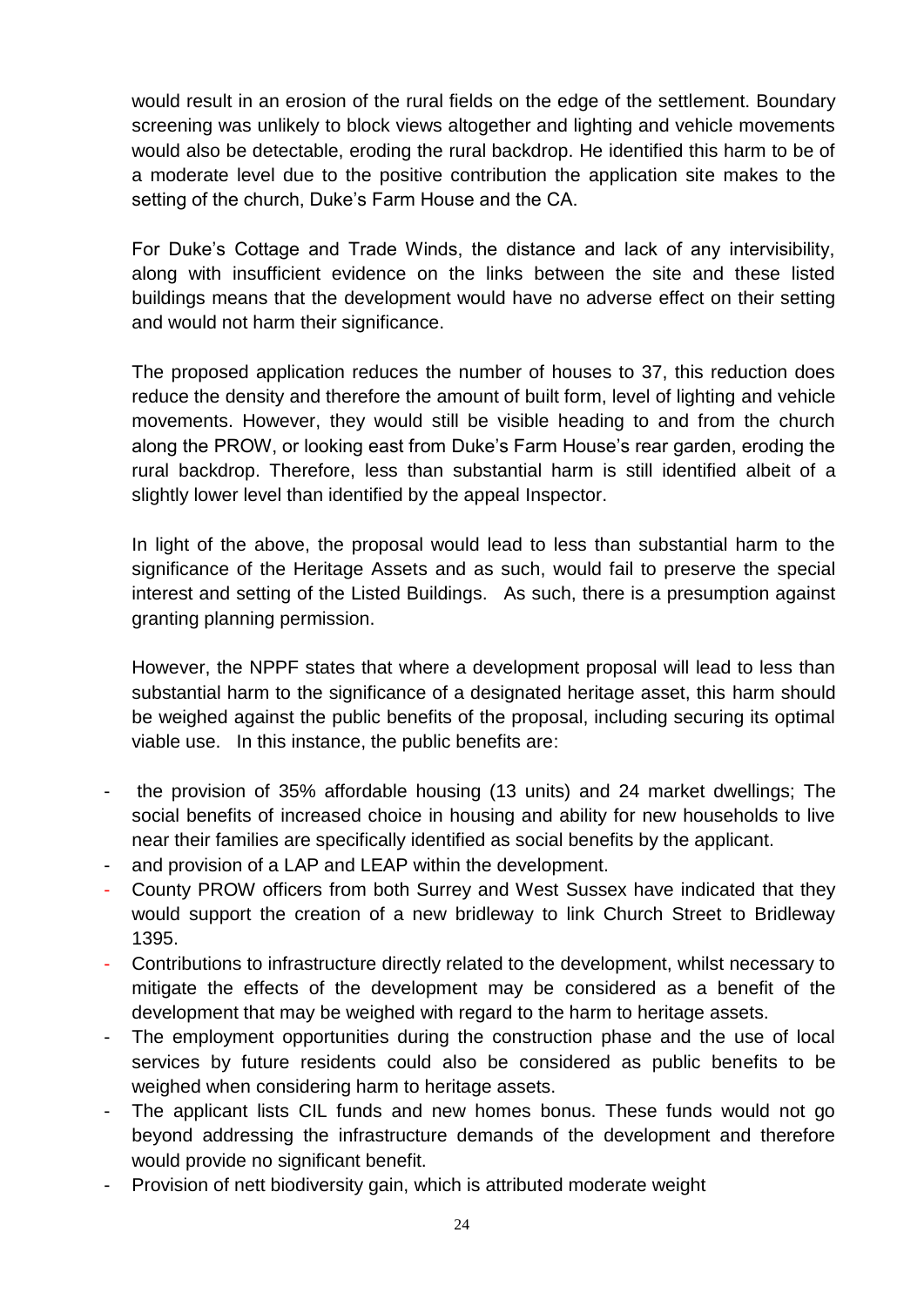Officers consider that these public benefits are sufficient to outweigh the identified harm. The proposal would therefore be in accordance with Section 66 of the Planning (Listed Buildings and Conservation Areas Act 1990 and relevant paragraphs of the NPPF, despite there being some conflict with Policy HA1 of the Local Plan (Part 1) 2018 and retained Policy HE8 of the Local Plan 2002. Any harm does however remain to be considered in the overall planning balance.

## Impact on Conservation Area

Section 72 of the Planning (Listed Buildings and Conservation Areas) Act 1990 states that in considering applications within a Conservation Area, Local Planning Authorities must pay special attention to the desirability of preserving, or enhancing the character and appearance of the area.

- 193. When considering the impact of a proposed development on the significance of a designated heritage asset, great weight should be given to the asset's conservation (and the more important the asset, the greater the weight should be). This is irrespective of whether any potential harm amounts to substantial harm, total loss or less than substantial harm to its significance.
- 194. Any harm to, or loss of, the significance of a designated heritage asset (from its alteration or destruction, or from development within its setting), should require clear and convincing justification. Substantial harm to or loss of: a)grade II listed buildings, or grade II registered parks or gardens, should be exceptional;

b)assets of the highest significance, notably scheduled monuments, protected wreck sites, registered battlefields, grade I and II\* listed buildings, grade I and II\* registered parks and gardens, and World Heritage Sites, should be wholly exceptional $^{63}.$ 

195. Where a proposed development will lead to substantial harm to (or total loss of significance of) a designated heritage asset, local planning authorities should refuse consent, unless it can be demonstrated that the substantial harm or total loss is necessary to achieve substantial public benefits that outweigh that harm or loss, or all of the following apply:

a)the nature of the heritage asset prevents all reasonable uses of the site; and

b)no viable use of the heritage asset itself can be found in the medium term through appropriate marketing that will enable its conservation; and

c)conservation by grant-funding or some form of not for profit, charitable or public ownership is demonstrably not possible; and

d)the harm or loss is outweighed by the benefit of bringing the site back into use.

196. Where a development proposal will lead to less than substantial harm to the significance of a designated heritage asset, this harm should be weighed against the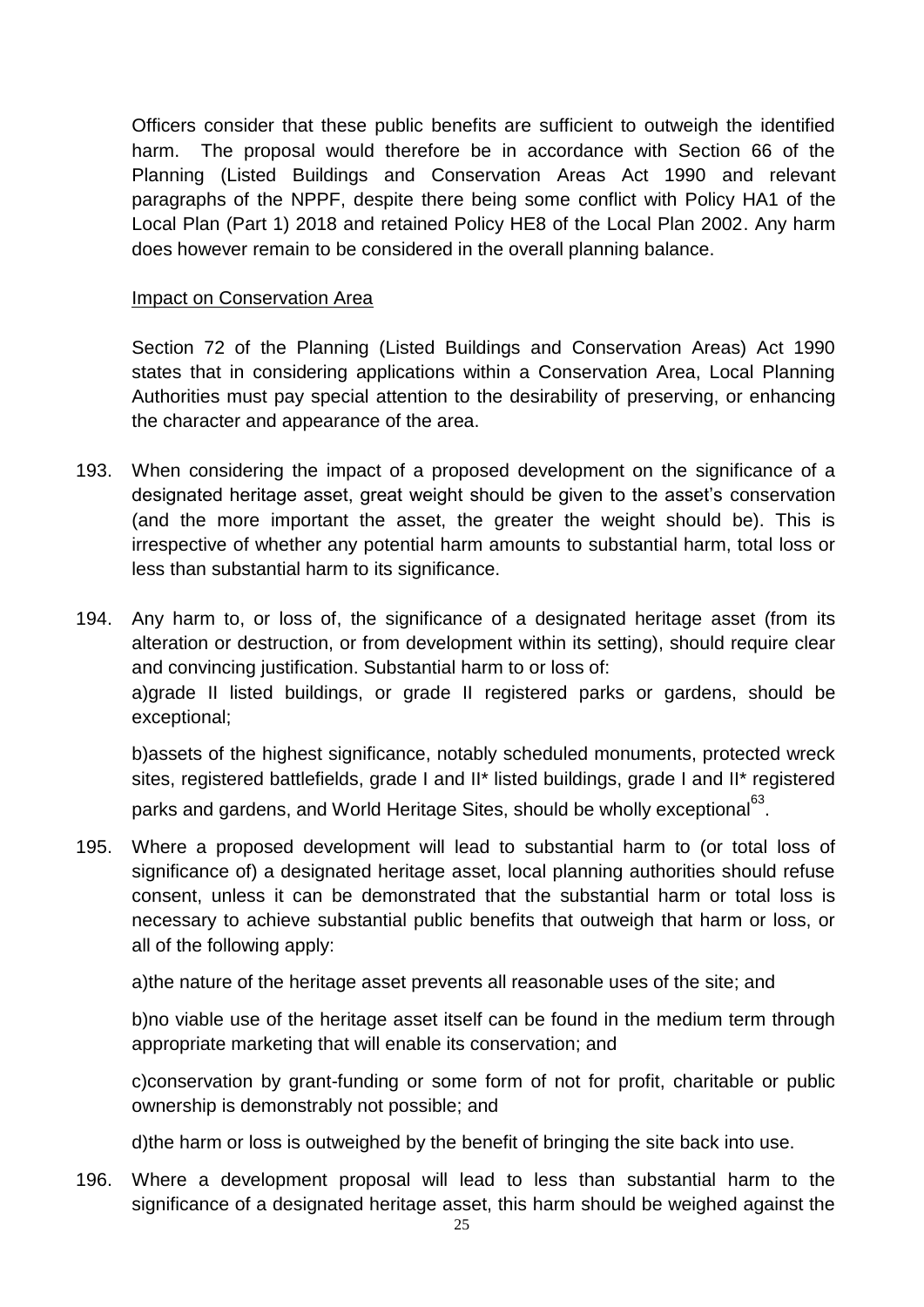public benefits of the proposal including, where appropriate, securing its optimum viable use.

The application of the statutory duties within section 72 of the Planning (Listed Buildings and Conservation Areas) Act 1990 combined with the guidance contained in the NPPF means that when harm is identified, whether that be less than substantial or substantial harm, it must be given considerable importance and weight. Policy HA1 of the Local Plan (Part 1) 2018 outlines that the Council will ensure that the significance of heritage assets are conserved or enhanced to ensure the continued protection and enjoyment of the historic environment.

Retained Policy HE8 of the Local Plan 2002 is afforded substantial weight due to its level of consistency with the NPPF and seeks to ensure that the development preserves or enhances the character of Conservation Areas.

Rudgwick Conservation Area covers the village's historic core along Church Street and contains a number of buildings of architectural and historic interest. The CA is of linear form which is flanked by countryside to the west and east, which forms part of its setting. Public views of the countryside from within the CA are restricted by buildings and vegetation. Nevertheless, the rural backdrop to the CA can be appreciated from the PROW past the church as well as from the rear garden of Duke's Farm House. Public views into the CA from the PROW are restricted by vegetation, but there is intervisibility with the site in a similar way to the intervisibility between the site and Duke's Farm House. The application site forms part of the rural setting and as such makes a positive contribution to setting and significance of the CA, albeit of a more moderate nature given that it is only a small part of the rural backdrop.

In light of the above, the proposal would lead to less than substantial harm to the significance of the Heritage Asset and as such, would fail to conserve the character of the Conservation Area. As such, there is a presumption against granting planning permission.

However, the NPPF states that where a development proposal will lead to less than substantial harm to the significance of a designated heritage asset, this harm should be weighed against the public benefits of the proposal, including securing its optimal viable use. In this instance, the public benefits are as outlined above in relation to the Listed Buildings. Officers consider that these public benefits are sufficient to outweigh the identified harm to the significance of the Conservation Area as well as the Listed Buildings. The proposal would therefore be in accordance with Section 72 of the Planning (Listed Buildings and Conservation Areas Act 1990) and relevant paragraphs of the NPPF, some conflict with Policy HA1 of the Local Plan (Part 1) 2018 and retained Policy HE8 of the Local Plan 2002 does however remain and should be considered in the overall planning balance.

Overall conclusions with regards to heritage harm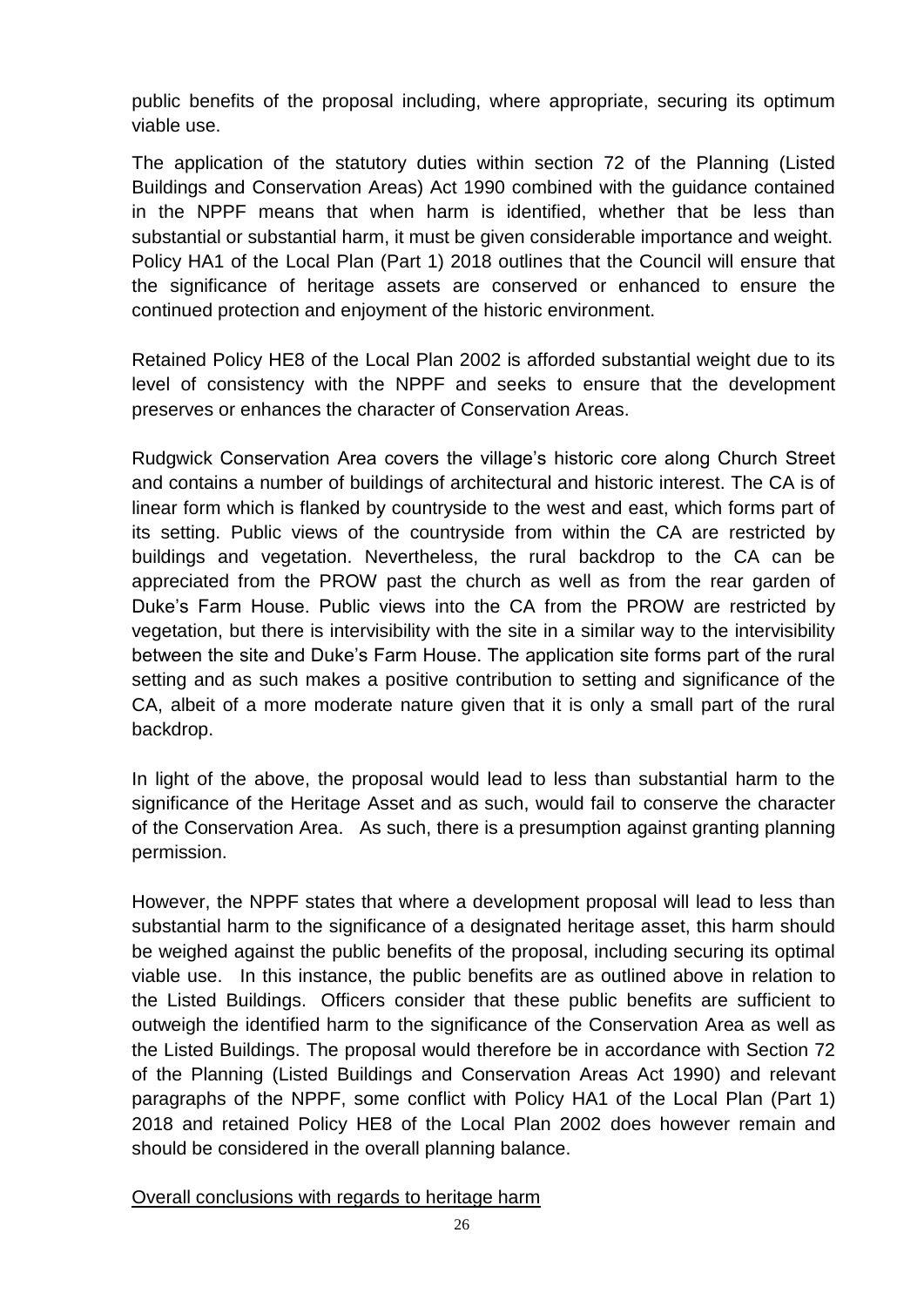The harm to each of the numerous heritage assets would be less than substantial and as outlined in the NPPF, this should be afforded considerable weight and importance. The harm to the significance of the Grade 1 Listed Church should be afforded greater weight in accordance with Paragraph 199 of the NPPF (2021) given that this is an asset of greater significance.

In considering the appeal under WA/2018/1458, the Planning Inspector concluded the following with regards to the impact on the church, Duck's Farm house and the Conservation Area:

*''As a consequence, the development would not preserve the setting of both listed buildings and the CA. This would result in harm to the significance of these heritage assets. Therefore, there would be conflict with LPP1 Policy HA1 and LP2002 Policies HE3 and HE8, which seek to safeguard the significance of heiritage assets, protect the setting of listed buildings and protect open spaces and views important to the conservation and setting of a conservation area.*

*The harm would be less than substantial in each case. Although the site is only one*  part of the setting for each designated heritage asset, the positive contribution it *makes to that setting means that the harm is of a moderate rather than low level. Nevertheless, NPPF paragarpah 193 states that great weight should be given to the conservation of a designated heritage asset, irrespective of the level of harm (with greater weight to highly graded assets). NPPF paragraph 194 states that any harm should require clear and convincing justification, with NPPF paragraph 196 requiring less than substantial harm to be weighed against public benefits. The exercise is carried out in the planning balance section below …*

*…As noted above the harm to the listed church and farmhouse and the CA would be less than substantial and moderate in magnitude. Although great weight should be given to the conservation of designated heritage assets irrespective of the level of harm, the heritage balance indicates that the public benefits would outweigh the harm in this instance. There would be no conflict with the NPPF paragraph 196 and the weight to the conflict with Policies HA1, HE3 and HE8 is reduced. As such, NPPF paragraph 11 (d)(i) would not apply. Therefore, the tilited balance in the NPPF paragraph 11 (d) (ii) needs to be applied…In contrast, the effect of the proposal on the character and appearance of the area would be considerable due to the change in landscape and visual character and the incngrous form of development in this part of Rudgewick and Cox Green … The moderate harm to heritage assets, although not enough on its own to outweigh the benefits, should also be considered in the overall balance… Therefore, the adverse impacts of the development would significantly and demonstrably outweigh the benefits when assessed as a whole''*

Having regard to the inspectors balancing exercise and giving great weight to the harm identified to the heritage assets, it is concluded that the public benefits do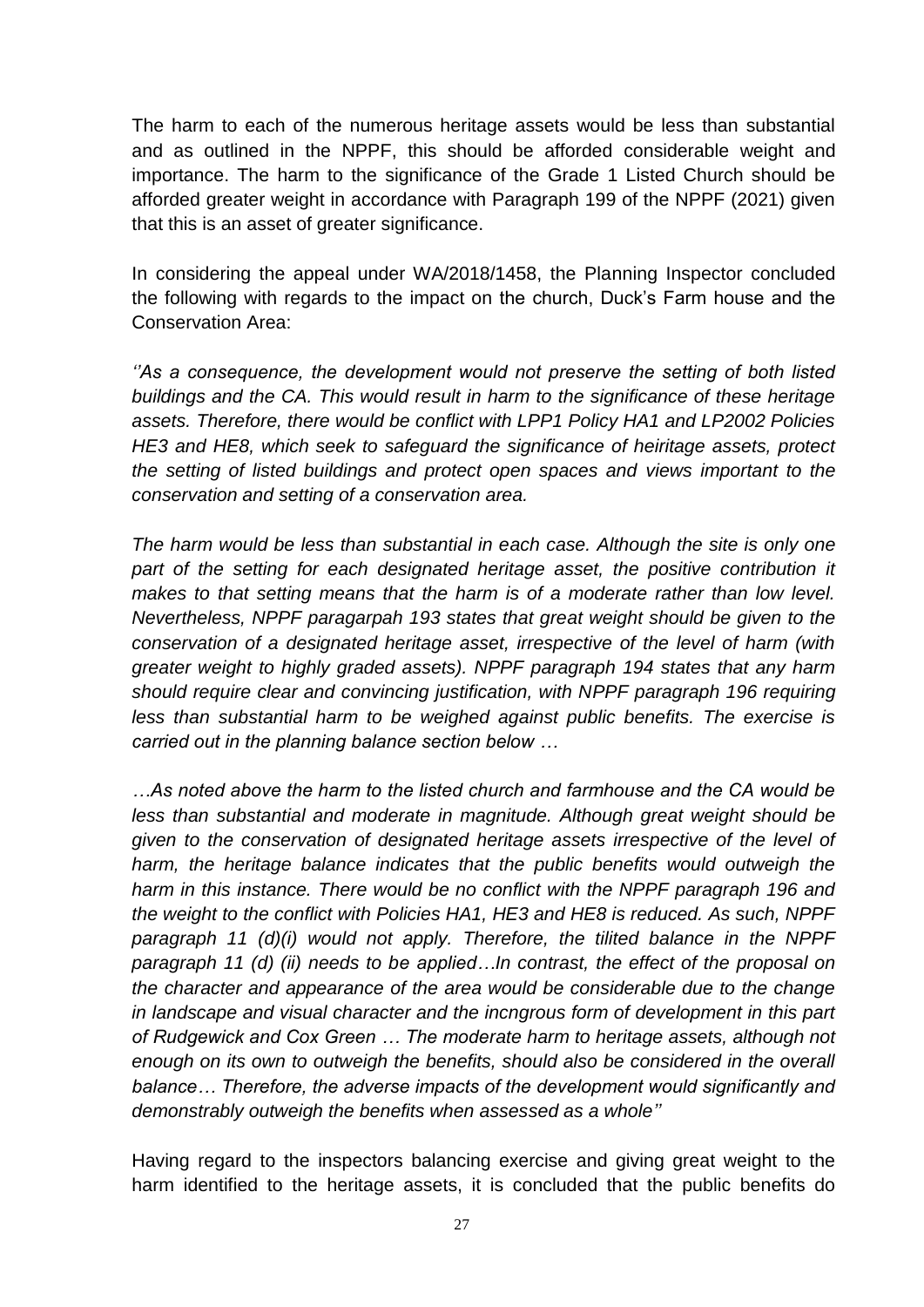outweigh the less than substantial harm to the heritage assets when considered alone. However the harm, although not of such weight in itself to outweigh the benefits, remains a harm of the development and is still relevant to the overall balancing exercise in reaching a final decision as to whether planning permission should be granted (which is detailed at the end of this report). As set out in the inspector's report to WA/2018/1458 there would be no conflict with the NPPF paragraph 202 but there would be some conflict with Policy HA1 of the Local Plan (Part 1) 2018 and retained Policies HE3 and HE8 of The Local Plan 2002.

#### 22. Impact on parking, access and highway safety

Policy ST1 of the Local Plan 2018 (Part 1) states that development schemes should be located where it is accessible by forms of travel other than by private car; should make necessary contributions to the improvement of existing and provision of new transport schemes and include measures to encourage non-car use. Development proposals should be consistent with the Surrey Local Transport Plan and objectives and actions within the Air Quality Action Plan. Provision for car parking should be incorporated into proposals and new and improved means of public access should be encouraged.

Paragraph 104 of the NPPF states that opportunities to promote walking, cycling and public transport use are identified and pursued. Paragraph 110 goes on to state that when considering development proposals appropriate opportunities to promote sustainable transport modes can or be taken up given the type of development and its location and also that safe and suitable access to the site can be achieved for all users. Paragraph 112 states that applications for development should address the needs of people with disabilities and reduced mobility.

The access to the site falls within West Sussex and the application was previously considered by both Surrey and West Sussex Highways Authorities. Both Highways Authorities have under previous separate submissions assessed the proposals and have not raised any objection subject to conditions and informatives. It is noted that a new submission is on hand with East Hants District Council, highway safety from the access will be controlled via that submission.

With regard to access for pedestrians, the proposed access route to Church Street would allow pedestrians to access facilities within Rudgwick being approximately 1.7km from the central part of the site to the nearest shops within Rudgwick. This is not the most direct walking route however, that would be via the public footpath to the south of the site which runs to the south of the Holy Trinity Church which is approximately 1.25km from the centre of the site. This route, whilst shorter, is uneven, narrow and includes gates and stiles and is not suitable for groups with limited mobility.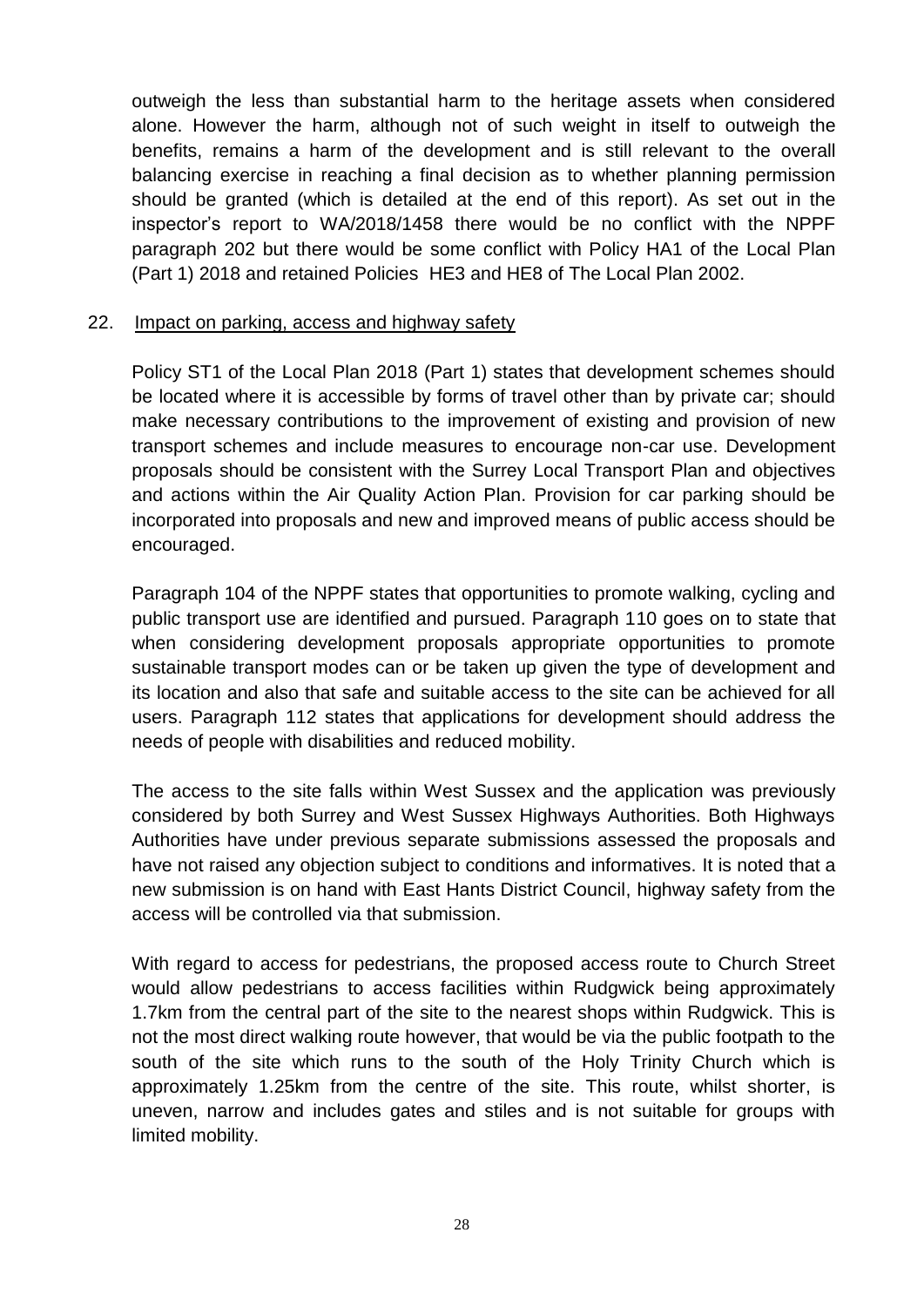Whilst no alterations to the public footpath network are proposed both Surrey County Council and West Sussex County Council Public Rights of Way officers have expressed a desire under application WA/2018/1458 that a public bridleway link between Church Street and Public Bridleway 1395 be created. This would allow connect to the popular Downs Link bridleway. In addition local residents would then be able to access the Downs Link without having to use the local road network. Whilst details would need to be secured via a 106 agreement the applicant has indicated that the link should be considered as a benefit of the scheme and is still part of the proposed scheme.

Overall, whilst the development is located approximately 1.7-2km from local services and schools (via the proposed access and along Church Street), it would be possible to undertake this route safely on foot or by non-motorised forms of transport. Given the above, it is considered that the proposed development would not conflict with Policy ST1 of the Local Plan (Part 1) 2018 and policies within the NPPF with regards to access.

With regard to parking standards, the relevant requirements would be met and the Highway Authority have no objection. The applicant has provided a parking plan to confirm that the parking spaces would be allocated to the affordable units at the same ratio as to the private units.

It is therefore considered that the proposal complies with Policy ST1 of the Local Plan (Part 1) 2018 and the relevant requirements of the NPPF (2021).

## 23. Impact upon trees

Policy NE2 of the Local Plan (Part 1) 2018 states that the Council will seek, where appropriate, to maintain and enhance existing trees, woodland and hedgerows within the Borough. Retained Policies D6 and D7 of the Local Plan 2002 are attributed full and significant weight respectively due to their level of consistency with the NPPF 2021.

The tree loss would be very similar to that proposed in relation to the previous application, with the loss of one oak tree assessed within the submitted report as category B for a access road and some smaller trees to allow the spine road within the existing boundary between the two fields.

This tree loss is regrettable but is considered acceptable in this instance given the proposed tree planting and biodiversity nett gain across the scheme, this is line with the principle established with the previous application.

There is some conflict with the above mentioned policies due to tree loss. However, this is considered acceptable given the proposed replacement planting.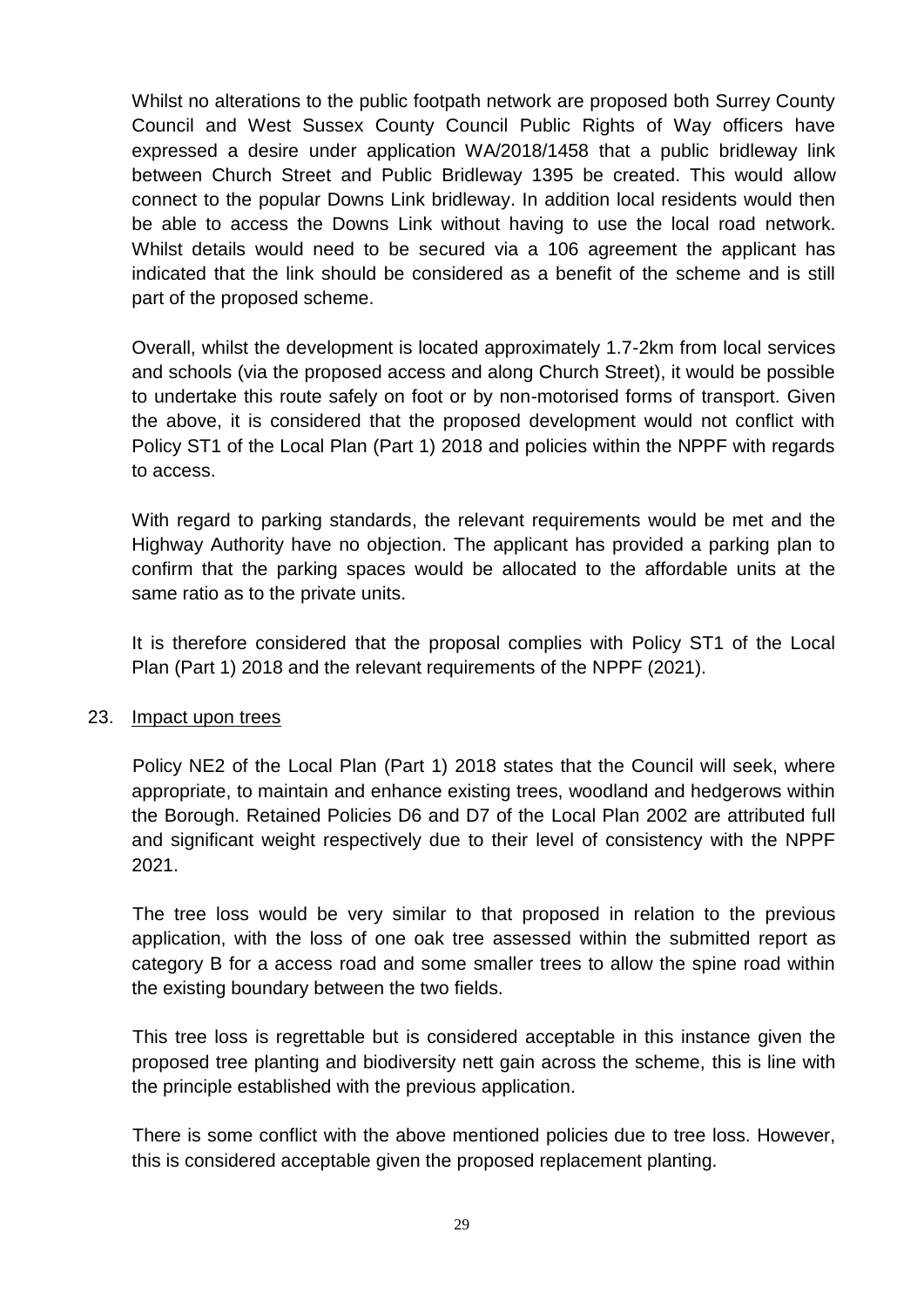# 24. Drainage and Flood Risk

Policy CC4 of the Local Plan (Part 1) 2018 relates to flood risk management and states that development must be located, design and laid out to ensure that the risk from flooding is minimised whilst not increasing the risk of flooding elsewhere. The Policy also states that sustainable drainage systems (SuDS) will be required on major developments.

This site is located in flood zone 1 and is not at high risk of flooring. It is noted that some surface water flooding does occur in a limited part of the site to the north. However, this could be addressed by a comprehensive drainage scheme being provided for the development. The applicant has submitted a Flood Risk Assessment and details of sustainable urban drainage. SCC as the Local Lead Flood Authority has been consulted, and have highted some areas where the scheme submitted would need to be revised, as for instance there is an over reliance on underground storage. It is considered that this could be addressed through conditions should the application be recommended for approval.

Subject to conditions the application would be acceptable with regards to flood risk and surface water drainage.

## 25. Planning Benefits of the Scheme

The applicant's agent has via e-mailed on the 17/12/2021 have set out what they consider to be a list of the benefits of the scheme. In the planning balance regard will be had to any benefits that the scheme secures. For the avoidance of doubt the applicant's list is provided below, along with commentary on the weight afforded to each of these benefits in the Councils balancing exercise.

- a) Provision of market houses substantial weight is afforded to this
- b) 35% affordable housing it is noted that a minimum of 30% would be required by policy. Therefore, substantial weight is attached to the provision of 35% affordable housing within the scheme.
- c) An increased choice of house types moderate weight is given to this, whilst a mixture of housing is proposed there are deviations from the SHMA and therefore the needs of Waverley as a whole.
- d) Sustainable extension of the settlement this is not of significant benefit as it is a prerequisite of an acceptable scheme to be sustainably located, this is considered to be a neutral point.
- e) Provision of a LAP and LEAP It should be noted that the scheme is policy compliant in this regard. It is recognised that these would be available for people outside of the development and therefore does provide some limited wider benefit, and afforded some limited weight.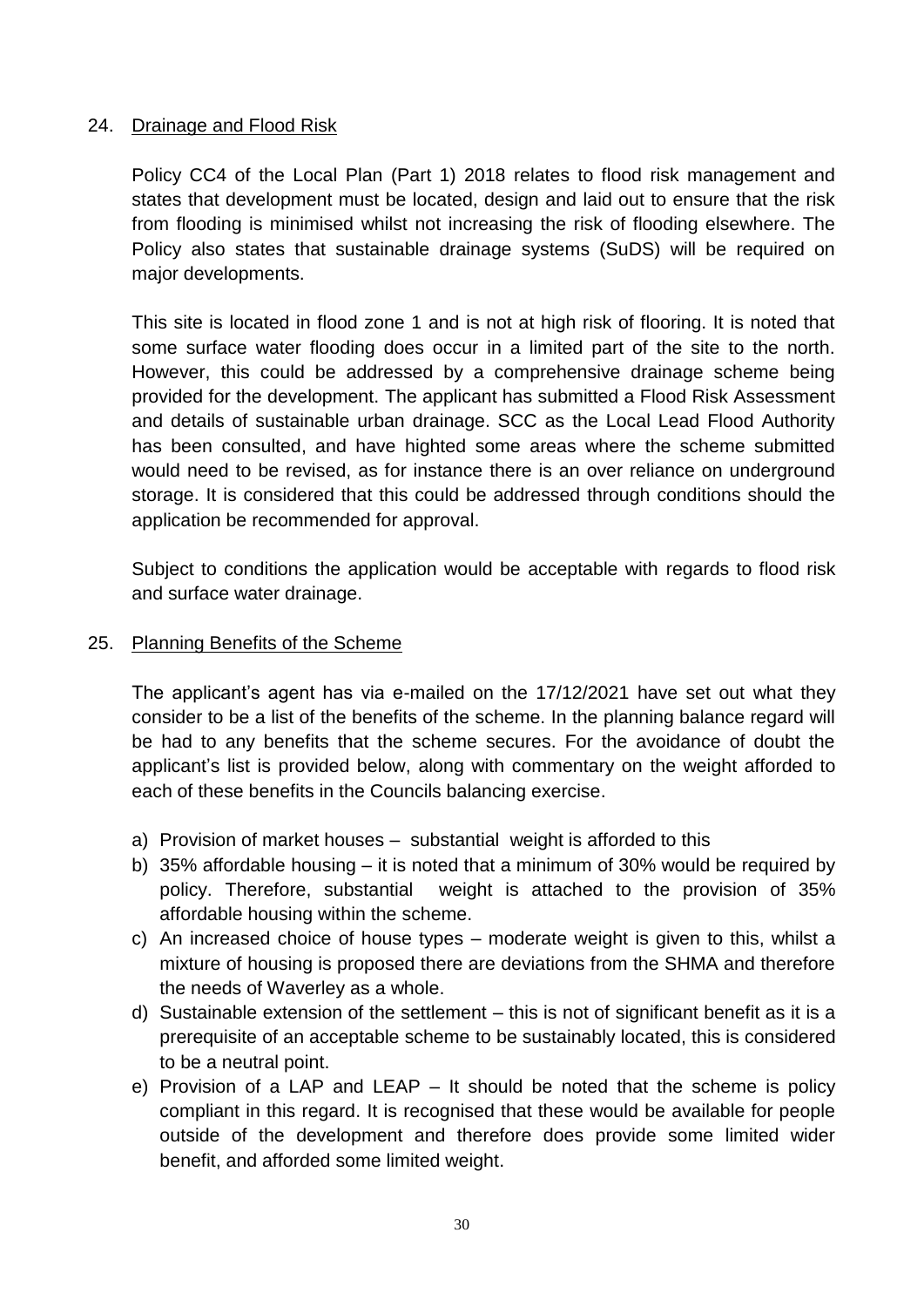- f) Direct construction jobs this is a scheme for 37 dwellings and therefore the build out programme is not so substantial that there would be a significant level of employment. Notwithstanding this, there would be a limited short-term benefit in this regard.
- g) Additional economic benefit through Gross Value Added (GVA) over the build period – Similar to the construction jobs above, this is considered to be a limited short-term benefit.
- h) Residential expenditure by new homeowners brought into the local economy It is accepted that there is some long term benefit on local services, however taking into account the scale of development this is considered to be of limited benefit.
- i) New homes bonus This applies to all new housing, taking into account the scale of the development this would be a limited short term benefit.
- j) Bridleway Improvements into the village centre and wider countryside This was considered by the Planning Inspector for WA/2018/1458 to represent a benefit of the scheme. There is no reason why this should not again, as set out by the Inspector, be considered as a benefit of moderate weight.
- k) Significant biodiversity net gain –This is considered as a significant benefit of the scheme.

# 26. Housing Land Supply

The Council published its latest Five-Year Housing Land Supply Position Statement, with a base date of the 1st of April 2021 on the 3rd November 2021. It concluded the Council had a housing land supply of 5.2 years.

Since the publication of the Councils 5YHLS position statement and a factual update to the Five Year Supply Position Statement (December 2021), several appeal decisions have also been issued which examine the Council's five year supply. Many conclude that the Council cannot currently demonstrate a five year supply. The Council accepts this but considers some of the sites discounted by recent Planning Inspectors should remain in the supply. On this basis, the Council calculates it currently has 4.3 years' worth of housing land supply.

This conclusion has the effect of engaging paragraph 11 of the NPPF (2021) and indicating that the Policies most relevant to the determination of the application could be considered out of date. This has the affect of creating what is often termed a 'tilted balance' meaning that planning permission should be granted unless the harms of the development significantly and demonstrably outweigh the benefits.

## 27. Legal obligations, including request for contribution to heath facilities

The following matters would need to be secured by legal agreement, before planning permission could be granted –

- 1. The provision of affordable housing
- 2. The maintenance of play space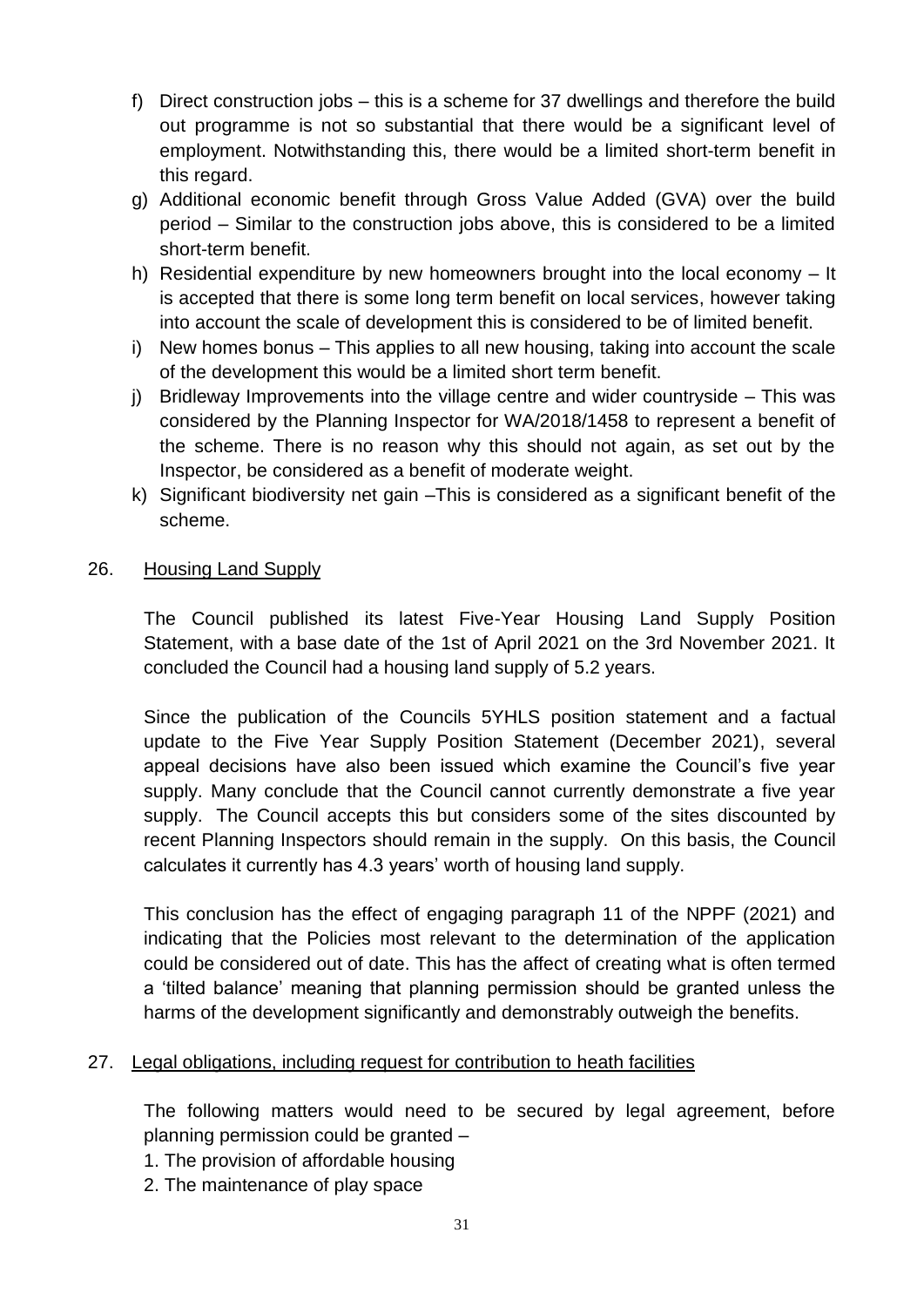- 3. The maintenance of the Sustainable Urban Drainage System (SUDS)
- 4. The maintenance of open space including off site landscaping buffer
- 5. The provision and monitoring of a travel plan
- 6. The provision of a new public bridleway

NHS Royal Surrey requested a financial contribution towards healthcare in relation to the development. This was calculated on a pro-rota basis. Given the Council's CIL charging schedule, there isn't policy support for the Local Planning Authority to request pro rata healthcare contributions which do not relate specifically to the site or proposal. Healthcare providers are, however, able to bid for CIL funding for appropriate proposals, and this bidding process would facilitate addressing the healthcare needs of the development.

## 28. Conclusion and planning balance assessment

The proposal would be acceptable with regards to the impact on neighbouring amenity, proposed layout and density, ecology and flood risk. It is also noted that there are a number of benefits to the scheme listed in the section above. These include but are not limited to provision of market and affordable housing, links to the local public footpath network and short term economic benefits.

There are also a number of conflicts with the development plan, the proposal would harm the intrinsic character and beauty of the countryside, have adverse impacts on the AGLV and rural character of the area and be out of character with the surroundings. The Proposal would also conflict with the Councils; spatial strategy and result in less than substantial harm to designated heritage assts.

At the present time the Council cannot demonstrate a five year supply and therefore a tilted balance is applied. Recent appeal decisions have indicated that the impacts of the titled balance are significant and that the bar is set very high for demonstrating that harms significantly and demonstrably outweigh benefits, within the context of the greater weight attributed to the provision of housing. Overall on balance, given the substantial benefits of the provision of market and affordable housing, and particularly the reduced landscape harm, it is considered that the resultant harms would not significantly and demonstrably outweigh the benefits.

It is therefore recommended that planning permission is granted.

## 29. Recommendation

That the application is GRANTED subject to legal agreement as outlined above and the following conditions and informatives:

1. The development hereby permitted shall be begun either before the expiration of three years from the date of this permission, or before expiration of two years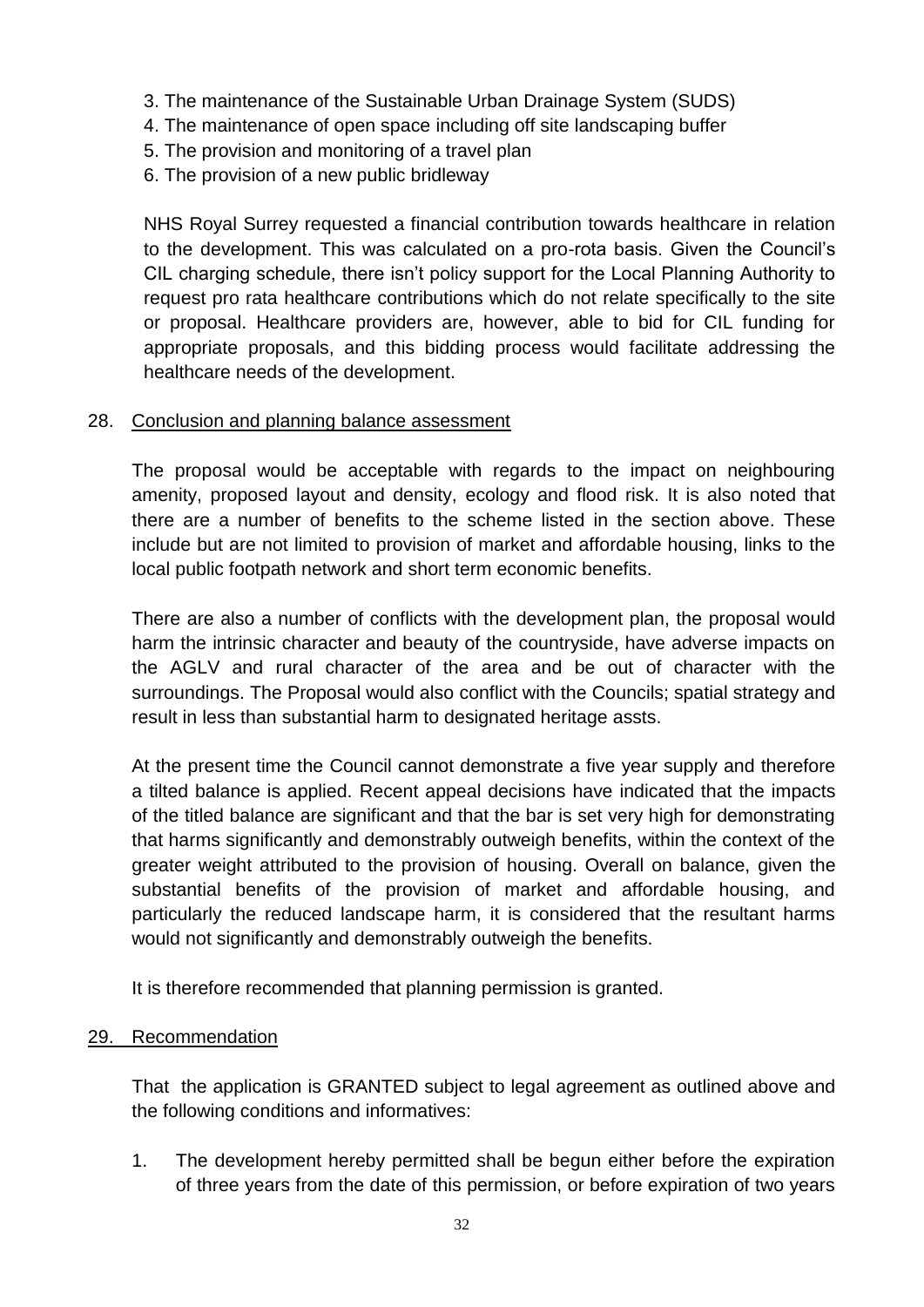from the date of approval of the last of the reserved matters to be approved, whichever is the later.

Reason: To comply with the requirements of Town and Country Planning Act 1990 (as amended).

2. Details of the appearance, landscaping, internal building layout and scale of the development, hereinafter called "the reserved matters" shall be submitted to and approved in writing by the local planning authority before any development begins and the development shall be carried out as approved.

Reason: To comply with the requirements of Town and Country Planning Act 1990 (as amended).

3. Application for approval of the reserved matters shall be made to the local planning authority before the expiration of two years from the date of this permission.

Reason: To comply with the requirements of Town and Country Planning Act 1990 (as amended).

4. The development hereby permitted shall be carried out in accordance with the following approved plans: 5578 202 B; 20-017-003-P02; 004-PO2; 005-P02; 006-P07; 007-P06; 009-P03; Landscape Strategy Plan; W10 11a; W11; W12; W13

Reason: To provide a satisfactory standard of development in accordance with Policy SP1 of the Waverley Local Plan (Part 1) 2018.

5. Before the commencement of any above ground works to construct any building hereby approved details and samples of the proposed external facing and roofing materials and all hard surfacing materials shall have been submitted to and approved in writing by the local planning authority. The development shall be carried out in accordance with the approved details and samples.

Reason: To provide a satisfactory appearance and durability in accordance with Policy TD1 of the Waverley Local Plan (Part 1) 2018.

6. No development shall take place until details of existing and proposed finished site levels and finished floor levels of the buildings to be erected have been submitted to, and approved in writing by, the local planning authority. The constructed development shall not vary from the approved levels unless first agreed in writing by the local planning authority.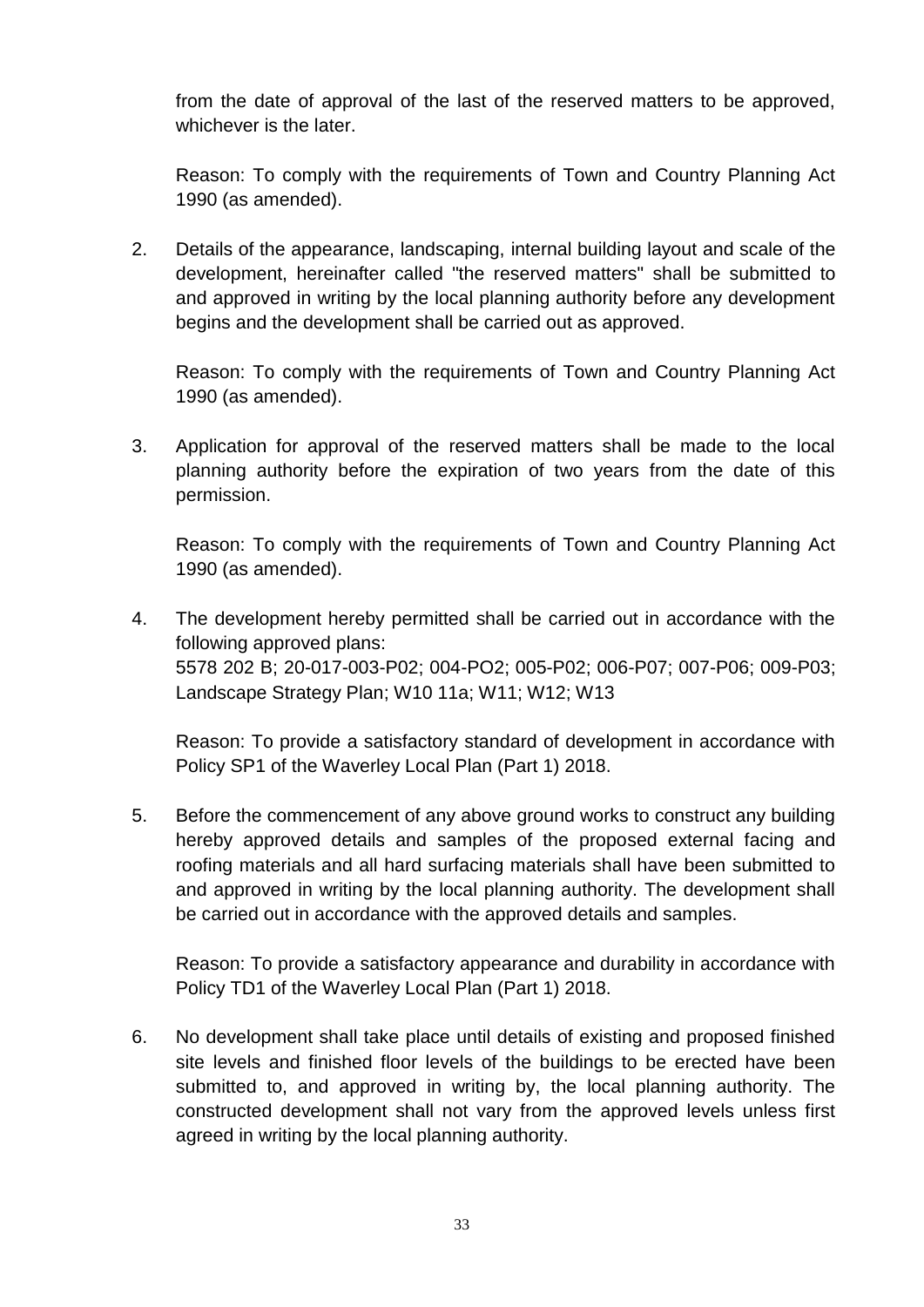Reason: To provide a satisfactory design in accordance with Policy TD1 of the Waverley Local Plan (Part 1) 2018.

It is necessary to receive the details prior to the commencement of the development because the finished floor levels will be determined prior to the construction process.

7. Prior to the first occupation of any dwelling hereby approved full details of both hard and soft landscape proposals shall be submitted to and approved in writing by the Local Planning Authority. Such details shall include a schedule of maintenance for a minimum period of 10 years, including long term design objectives, management responsibilities and maintenance schedules for all landscape areas.

Reason: To soften and naturalise the appearance of the development in accordance with Polices NE2, SP1, TD1 and RE3 of the Waverley Plan (Part 1) 2018.

8. Prior to the first occupation of any dwelling hereby approved, a Landscape Phasing Plan shall be submitted to and agreed in writing by the Local Planning Authority. The landscaping shall be provided in accordance with the details approved under condition 7 and in accordance with the timescales within the approved Landscape Phasing Plan. Thereafter, all hard landscaping shall be retained in the form specified for the lifetime of the development, and all planting shall be maintained for a period of 5 years from planting (with any plants which die, become seriously diseased of damaged being replaced with plants which meet the original approved specification)

Reason: To soften and naturalise the appearance of the development in accordance with Polices NE2, SP1, TD1 and RE3 of the Waverley Plan (Part 1) 2018.

9. Prior to the first occupation of any dwelling hereby approved hereby approved, details of the proposed Local Equipped Area for Play (LEAP) and Local Area of Play (LAP) shall be submitted to, and approved in writing by, the local planning authority. Such details shall include layout, surfacing, fencing and details of equipment. The provision of the LEAP and LAP shall be carried out in accordance with the approved details, prior to the occupation of the 10th dwelling, or in accordance with a timescale that has first been agreed in writing by local planning authority.

Reason: To make suitable provision for childrens' play in accordance with Policies LRC1 and TD1 of the Waverley Local Plan (Part 1) 2018.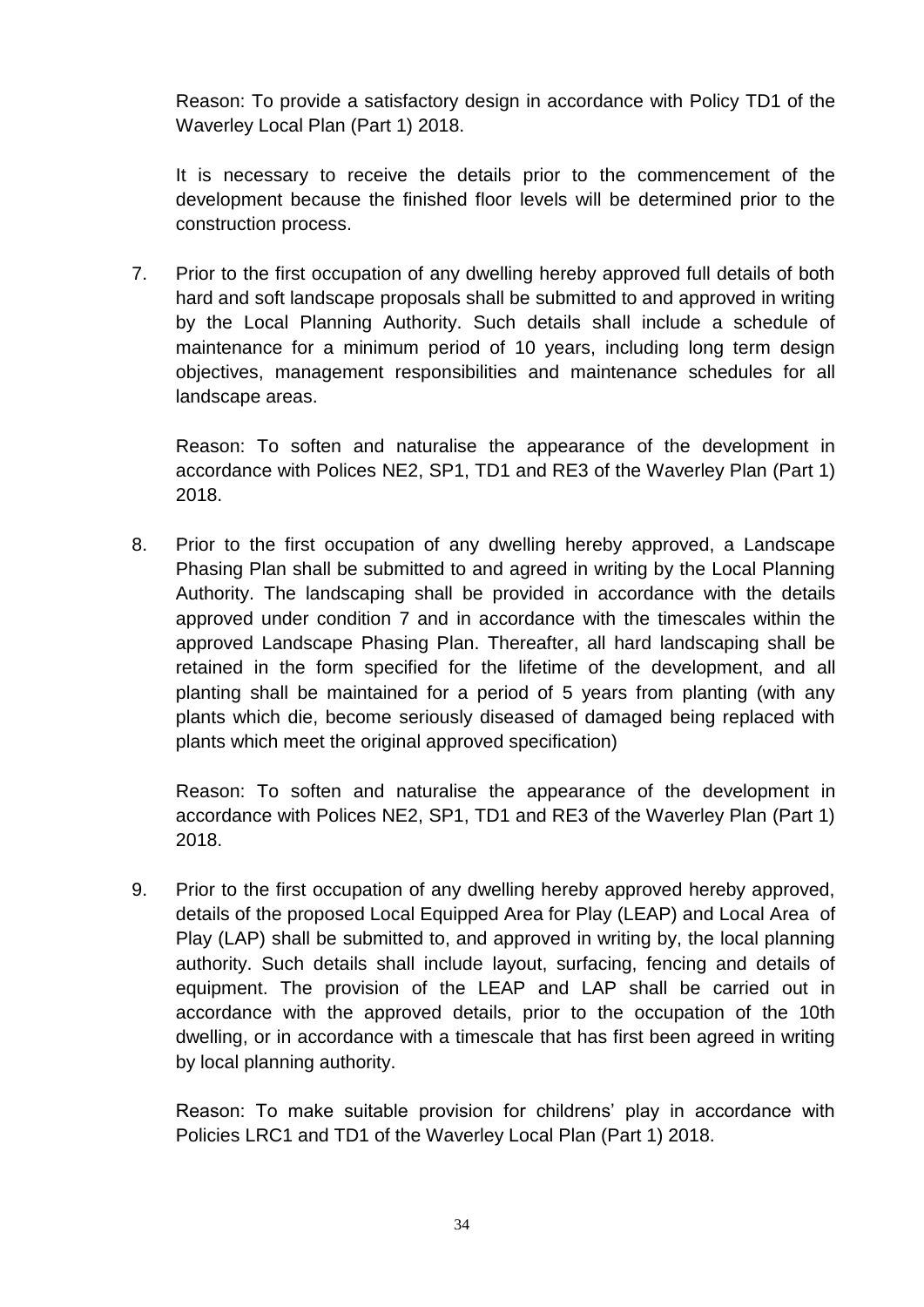10. No development shall take place until an Arboricultural Method Statement (detailing all aspects of construction and staging of works) and a Tree Protection Plan in accordance with British Standard 5837:2005 (or any later revised standard) has been submitted to and approved in writing by the local planning authority. The development shall be carried out in accordance with the agreed method statement and no equipment, machinery or materials shall be brought onto the site for the purposes of the development until fencing has been erected in accordance with the Tree Protection Plan. Within any area fenced in accordance with this condition, nothing shall be stored, placed or disposed of above or below ground, the ground level shall not be altered, no excavations shall be made, nor shall any fires be lit, without the prior written consent of the local planning authority. The fencing shall be maintained in accordance with the approved details, until all equipment, machinery and surplus materials have been moved from the site.

Reason: To prevent harm to trees of landscape value in accordance with Policy NE2 of the Waverley Local Plan (Part 1) 2018.

The details are necessary prior to commencement as the earliest works on site, including preparatory works such the assembly of materials, have potential to cause harm to trees.

11. Prior to the first occupation of any dwelling hereby approved details of all boundary treatments shall have been submitted to and approved in writing by the local planning authority. The boundary treatments to the main site shall be provided in accordance with the approved details prior to the first occupation of any dwelling hereby approved. The boundary treatment relating to each dwelling shall be implemented in accordance with the approved details prior to the first occupation of that dwelling or phased as agreed in writing by the local planning authority.

Reason: To provide a satisfactory design in accordance with Policy TD1 of the Waverley Local Plan (Part 1) 2018.

- 12. The development hereby permitted shall not commence until details of the design of a surface water drainage scheme have been submitted to and approved in writing by the planning authority. The design must satisfy the SuDS Hierarchy and be compliant with the national Non Statutory Technical Standards for SuDS, NPPF and Ministerial Statement on SuDS. The required drainage details shall include:
	- a) The results of infiltration testing completed in accordance with BRE Digest: 365 and confirmation of groundwater levels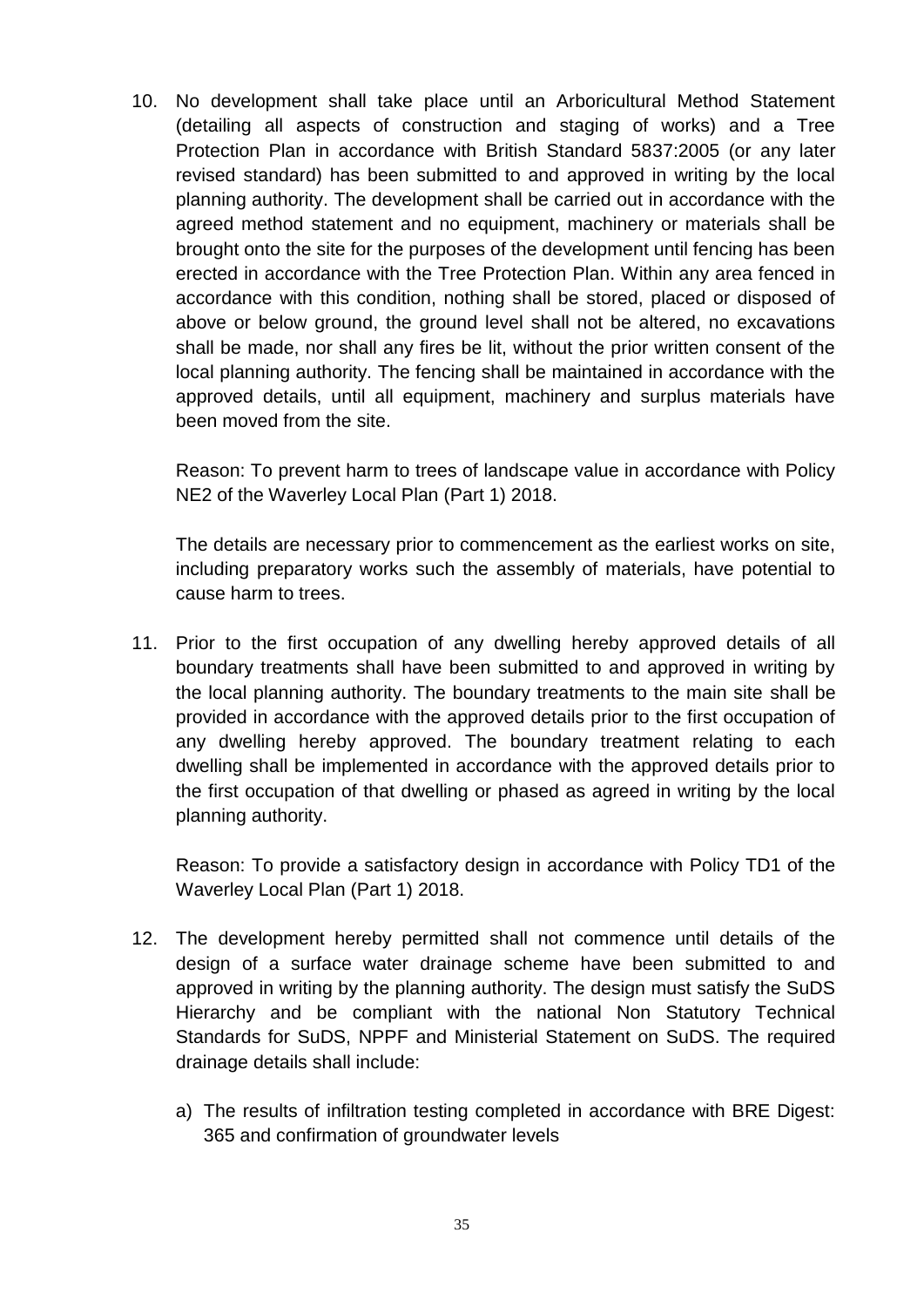- b) Evidence that the proposed solution will effectively manage the 1 in 30 & 1 in 100 (+40% allowance for climate change) storm events including a 10% allowance for urban creep, during all stages of the development (Pre, Post and during), associated discharge rates and storages volumes shall be provided using a Greenfield Qbar rural discharge rate. Network Asset Management Highways Laboratory and Information Centre Merrow Lane Guildford Surrey GU4 7BQ
- c) Detailed drainage design drawings and calculations to include: a finalised drainage layout detailing the location of drainage elements, pipe diameters, levels, and long and cross sections of each element including details of any flow restrictions and maintenance/risk reducing features (silt traps, inspection chambers etc.)
- d) A plan showing details of the wider catchment area (approx. 9ha) affecting the existing pond.
- e) Details of how the drainage system will be protected during construction and how runoff (including any pollutants) from the development site will be managed before the drainage system is operational.
- f) Details of drainage management responsibilities and maintenance regimes for the drainage system.
- g) A plan showing exceedance flows (i.e. during rainfall greater than design events or during blockage) and how property on and off site will be protected.

Reason: To facilitate Sustainable Urban Drainage and prevent increased surface water flooding in the locality in accordance with Policy CC4 of the Waverley Local Plan (Part 1) 2018.

The details need to be submitted prior to the commencement of the development because parts of the SUDS to be provided may need to be implemented prior to the construction of any dwellings.

13. No development shall take place until the applicant has secured the implementation of a programme of archaeological work in accordance with a Written Scheme of Investigation which has been submitted by the applicant and approved by the Planning Authority. The archaeological investigations shall be carried out in accordance with the approved details prior to the commencement of works, and a report detailing the findings of the investigations shall be submitted to the Local Planning Authority for written approval. Works shall not commence on site until it has been confirmed that the archaeological investigations of the site have been concluded to a satisfactory degree and that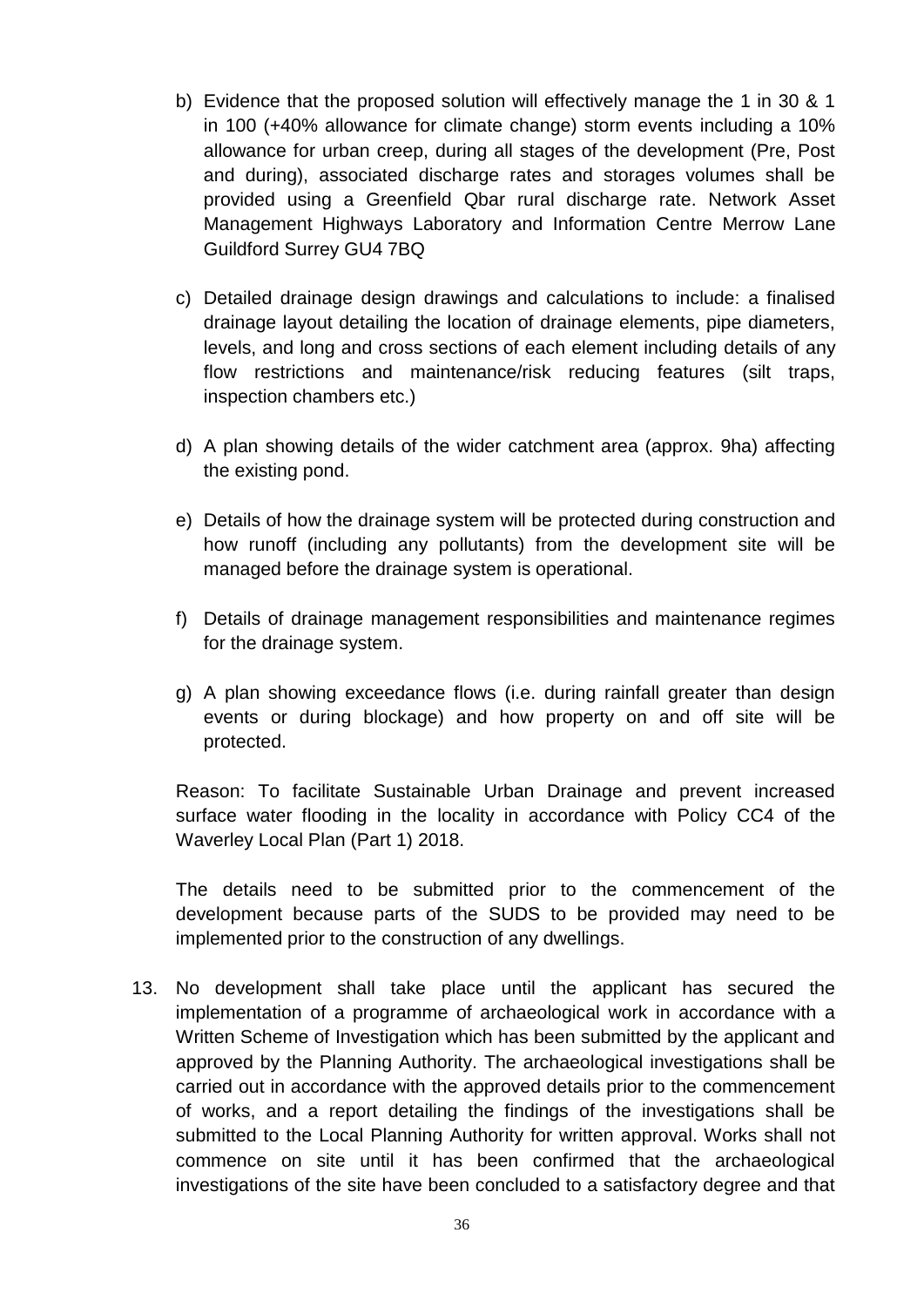the development would not result in residual harm to archaeological features of merit.

Reason: To prevent harm to archaeological assets of value in accordance with Policy HA1 of the Waverley Local Plan (Part 1) 2018.

It is necessary for this condition to require details and investigations prior to the commencement of works because below ground archaeological assets could otherwise be disturbed by the earliest groundworks on site.

14. No development shall take place until a Landscape and Ecological Management Plan (LEMP) has been submitted to and approved in writing by the Local Planning Authority. Development shall be carried out in accordance with the approved detail unless otherwise first agreed in writing by the Local Planning Authority.

Reason: To mitigate and compensate for the impacts of the development upon protected species and other wildlife in accordance with Policy NE1 of the Waverley Local Plan (Part 1) 2018.

Submission and approval of the LEMP prior to the commencement of the development is necessary because the earliest works on the site have the potential to lead to harm to ecology.

15. The development hereby approved shall not be first occupied unless and until space has been laid out within the site in accordance with the approved plans (Drawing No. 20-017 WDF MHA ZZ 00 DR A 009 P03) for vehicles to be parked and for vehicles to turn so that they may enter and leave the site in forward gear. Thereafter the parking and turning areas shall be retained and maintained for their designated purposes for the lifetime of the development.

Reason: To make suitable provisions for parking and turning in accordance with Policy ST1 of the Waverley Local Plan (Part 1) 2018.

- 16. No development shall commence until a Construction Transport Management Plan, to include details of:
	- (a) parking for vehicles of site personnel, operatives and visitors
	- (b) loading and unloading of plant and materials
	- (c) storage of plant and materials
	- (d) programme of works (including measures for traffic management)
	- (e) provision of boundary hoarding behind any visibility zones
	- (f) HGV deliveries and hours of operation
	- (g) vehicle routing
	- (h) measures to prevent the deposit of materials on the highway
	- (i) before and after construction condition surveys of the highway and a commitment to fund the repair of any damage caused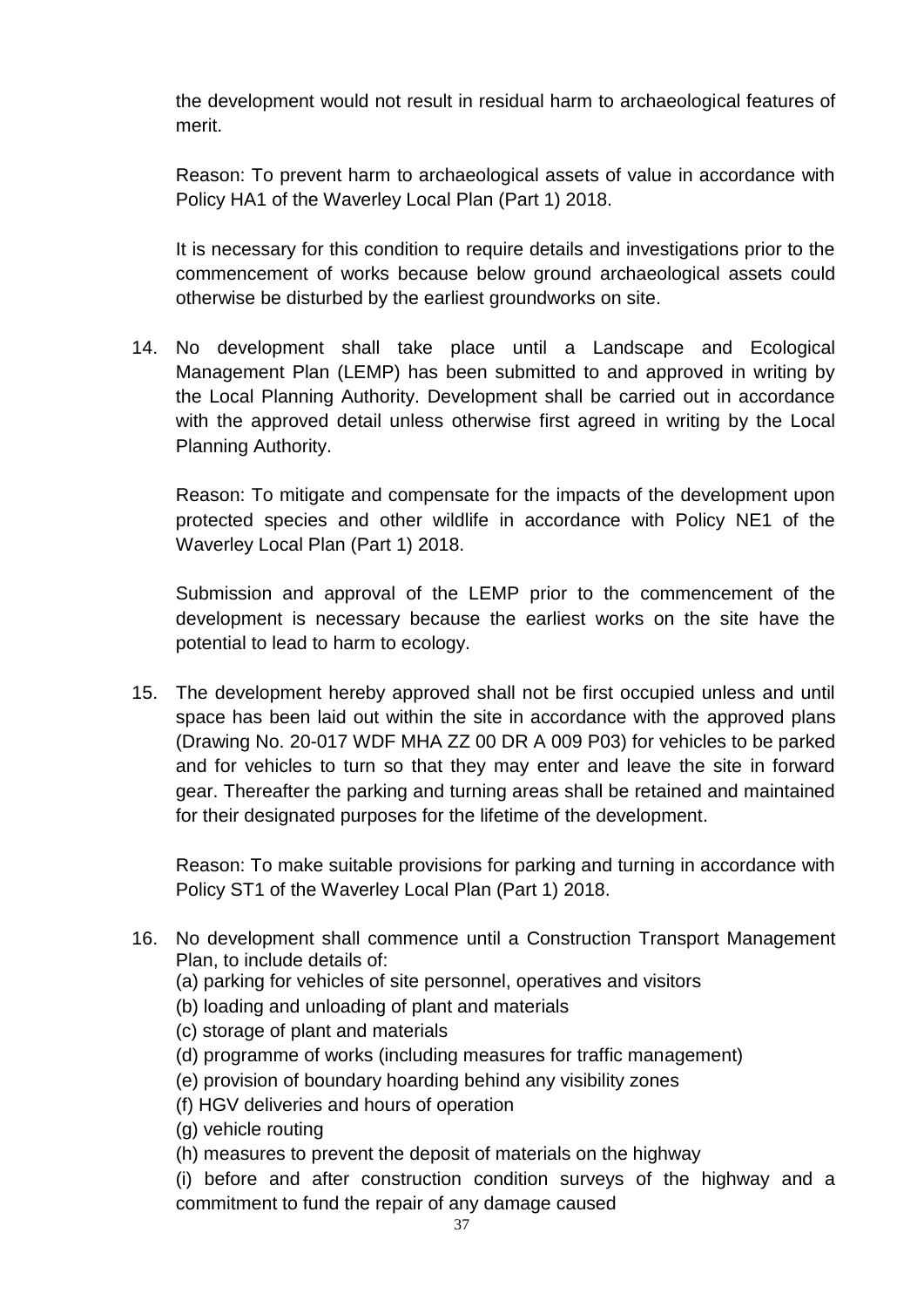(j) on-site turning for construction vehicles

has been submitted to and approved in writing by the Local Planning Authority. Only the approved details shall be implemented during the construction of the development.

Reason: To make the development acceptable in accordance with Policy ST1 of the Waverley Local Plan (Part 1) 2018.

17. The development hereby approved shall not be first occupied unless and until the following have been provided in accordance with a scheme to be submitted to and approved in writing by the Local Planning Authority for: (a) The secure parking of bicycles within the development site, (b) Travel Plan Welcome Packs to be provided to first time occupiers.

Reason: To make the development acceptable in accordance with Policy ST1 of the Waverley Local Plan (Part 1) 2018.

18. The development hereby approved shall not be occupied unless and until each of the proposed dwellings and at least 10% of all visitor parking bays are provided with a fast charge socket (current minimum requirements - 7 kw Mode 3 with Type 2 connector - 230v AC 32 Amp single phase dedicated supply) in accordance with a scheme to be submitted and approved in writing by the Local Planning Authority and thereafter retained and maintained to the satisfaction of the Local Planning Authority.

Reason: To make the development acceptable in accordance with Policy ST1 of the Waverley Local Plan (Part 1) 2018.

19. The development hereby approved shall not be commenced unless and until the layout of internal roads, footways and cycle routes has been constructed in accordance with a scheme to be submitted to and approved in writing by the Local Planning Authority. Such details shall include the provision of visibility splays (including pedestrian inter-visibility splays) for all road users, pram crossing points and any required signage and road markings. Once agreed the approved details shall be implemented to the satisfaction of the Local Planning Authority. There shall be no obstruction to visibility splays between 0.6m and 2m high above ground level.

Reason: To make the development acceptable in accordance with Policy ST1 of the Waverley Local Plan (Part 1) 2018.

20. Prior to the occupation of Plots No. 29-33, the proposed footway connection to Public Footpath 1391 shall be constructed in accordance with a scheme to be submitted to and approved in writing by the Local Planning Authority. Thereafter, the footway shall be retained and maintained to the satisfaction of the Local Planning Authority.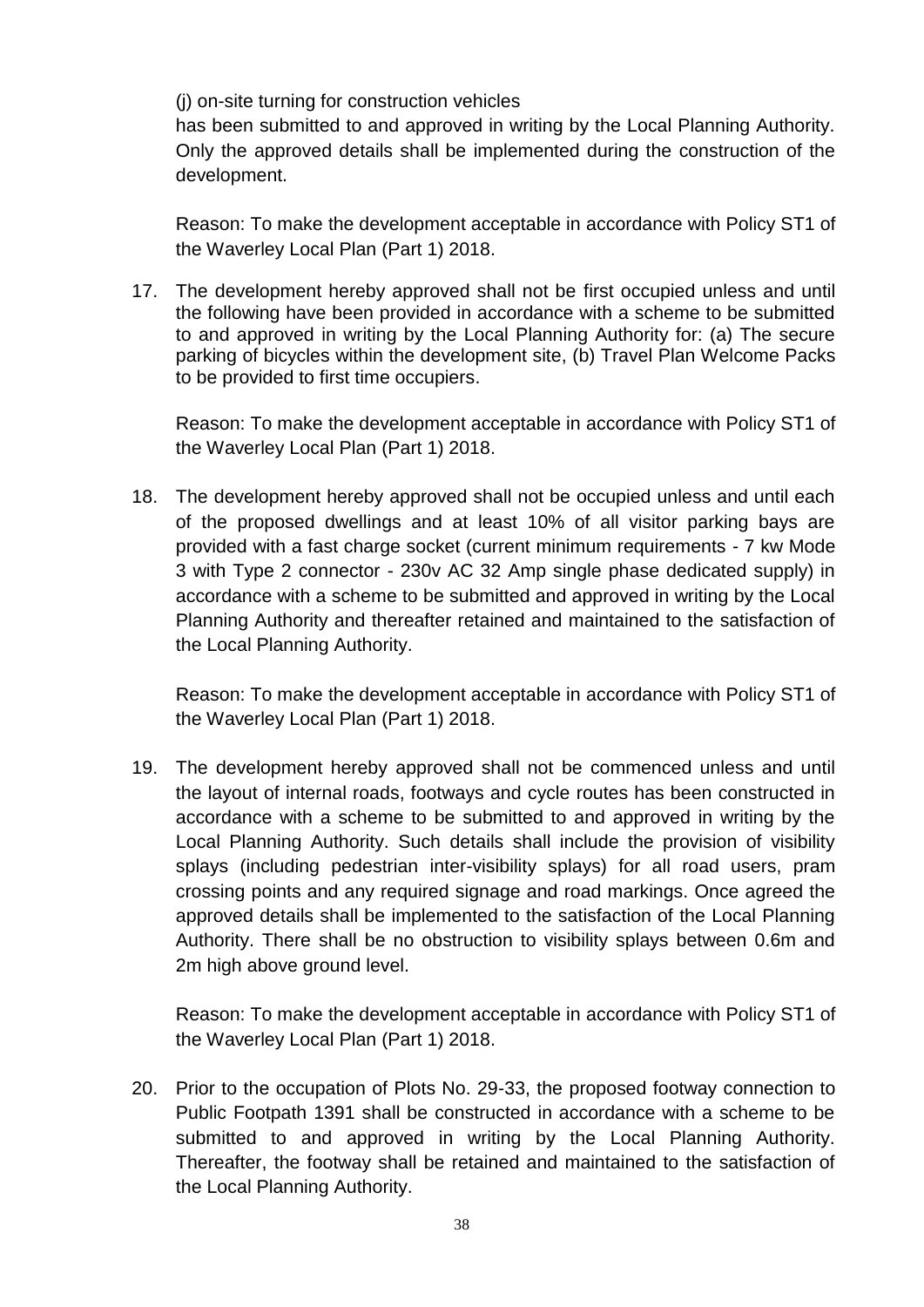Reason: To make the development acceptable in accordance with Policy ST1 of the Waverley Local Plan (Part 1) 2018.

21. Prior to the first occupation of the development, a verification report carried out by a qualified drainage engineer must be submitted to and approved by the Local Planning Authority. This must demonstrate that the drainage system has been constructed as per the agreed scheme (or detail any minor variations), provide the details of any management company and state the national grid reference of any key drainage elements (surface water attenuation devices/areas, flow restriction devices and outfalls).

Reason: To ensure that the suitable drainage has been provided in accordance with Policy CC4 of the Waverley Local Plan (Part 1) 2018.

22. Notwithstanding the provisions of the Town and Country Planning (General Permitted Development) Order 2015 (as amended) or any Order revoking or reenacting or amending that Order with or without modification), no gates, fences, walls or other means of enclosure, other than those shown on the approved plans or details, shall be erected or placed forward of any wall of the dwelling(s) (including a rear or side wall) which fronts onto a highway, carriageway or footpath).

Reason: To provide a satisfactory appearance in accordance with Policy TD1 of the Waverley Local Plan (Part 1) 2018

23. No properties shall be occupied until confirmation has been provided that either:- all water network upgrades required to accommodate the additional flows from the development have been completed; or - a housing and infrastructure phasing plan has been agreed with Thames Water to allow additional properties to be occupied. Where a housing and infrastructure phasing plan is agreed no occupation shall take place other than in accordance with the agreed housing and infrastructure phasing plan.

Reason: Thames Water have identified an inability of the existing water network infrastructure to accommodate the needs of this development proposal. The condition is therefore necessary to ensure suitable water infrastructure in accordance with Policy CC2 of the Waverley Local Plan (Part 1) 2018.

24. Development shall not commence until a foul drainage strategy detailing any on and/or off site drainage works, has been submitted to and approved by the local planning authority in writing. The drainage shall be provided in accordance with the approved details.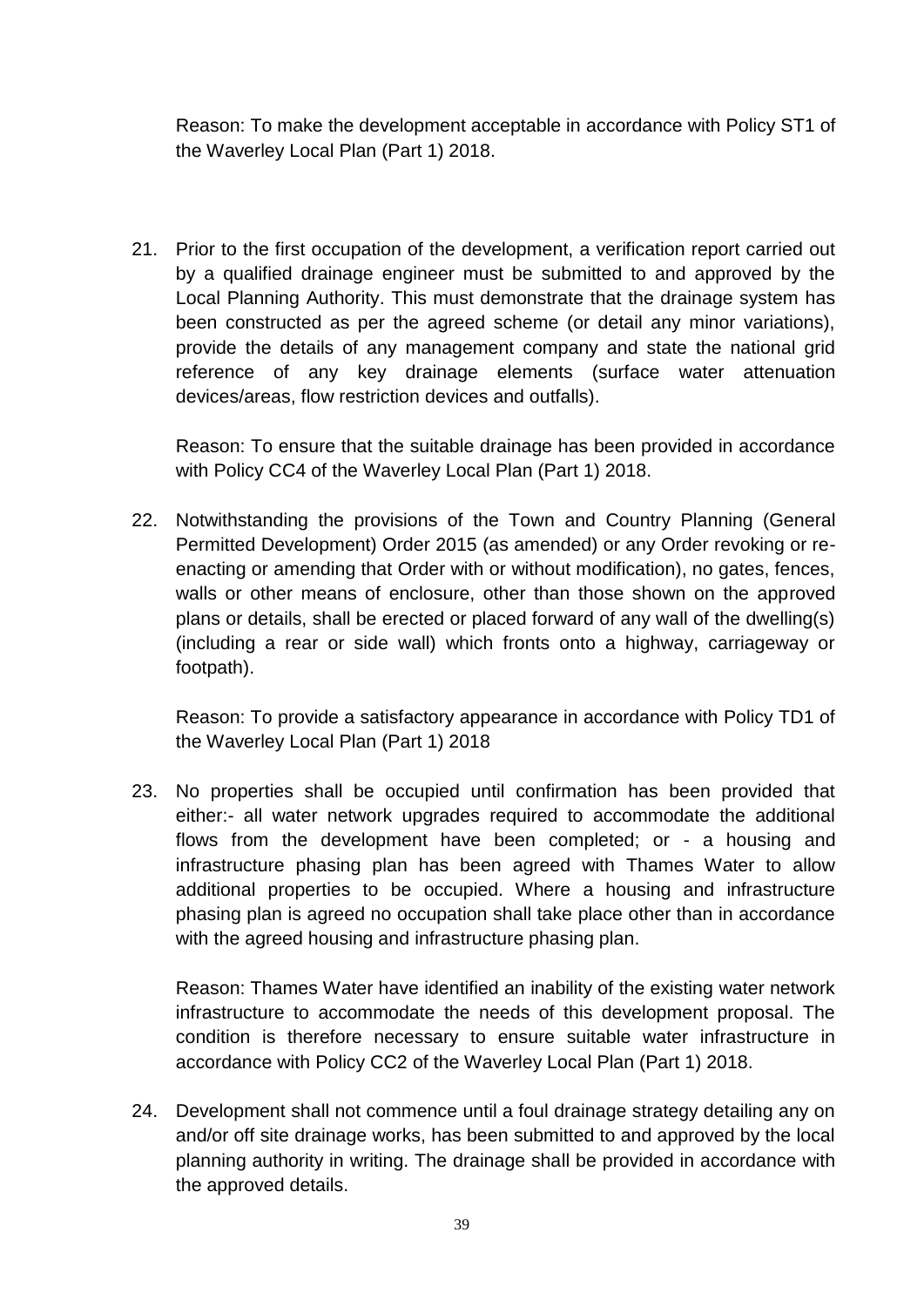Reason: The application was not accompanied by sufficient details as to allow Thames Water to assess the impact of the proposal upon foul sewerage infrastructure. The details are therefore necessary to ensure that the foul sewerage demands of the development are satisfactorily met on site.

These details are necessary prior to the commencement of works because the foul water drainage works will need to take place before construction can commence.

25. No development shall take place until a Construction Environmental Management Plan (providing details of how highways, visual and polluting impacts will be mitigated) has been submitted to, and approved in writing by, the Local Planning Authority. The approved Plan shall be adhered to throughout the construction period.

Reason: In the interest of highways safety, local amenity and air quality, in accordance with retained Policies ST1 and NE1 of the Waverley Local Plan (Part 1) 2018.

This is a pre-commencement condition as it relates to the development works themselves.

26. Construction works pursuant to this permission shall not take place other than between the hours 08:00 and 18:00 Mondays to Fridays and between 08:00 and 13:00 on Saturdays. No works shall take place on Sundays or Bank Holidays.

Reason: Having regard to the amenities of neighbouring occupiers and to accord with Policy TD1 of the Waverley Local Plan (Part 1) 2018.

27. Prior to the occupation of the dwellings, details shall be submitted to and be approved in writing by the Local Planning Authority to confirm that the dwellings have been completed to meet the requirement of 110 litres of water per person per day.

Reason: To ensure sustainable construction and design in accordance with Policy CC2 of the Waverley Local Plan 2018 (Part 1).

28. The development shall achieve Secure By Design accreditation. Prior to the first occupation of the development, or within such other timescale as has been previously agreed by the Local Planning Authority in writing, certification shall be submitted to the Local Planning Authority to confirm that accreditation has been achieved.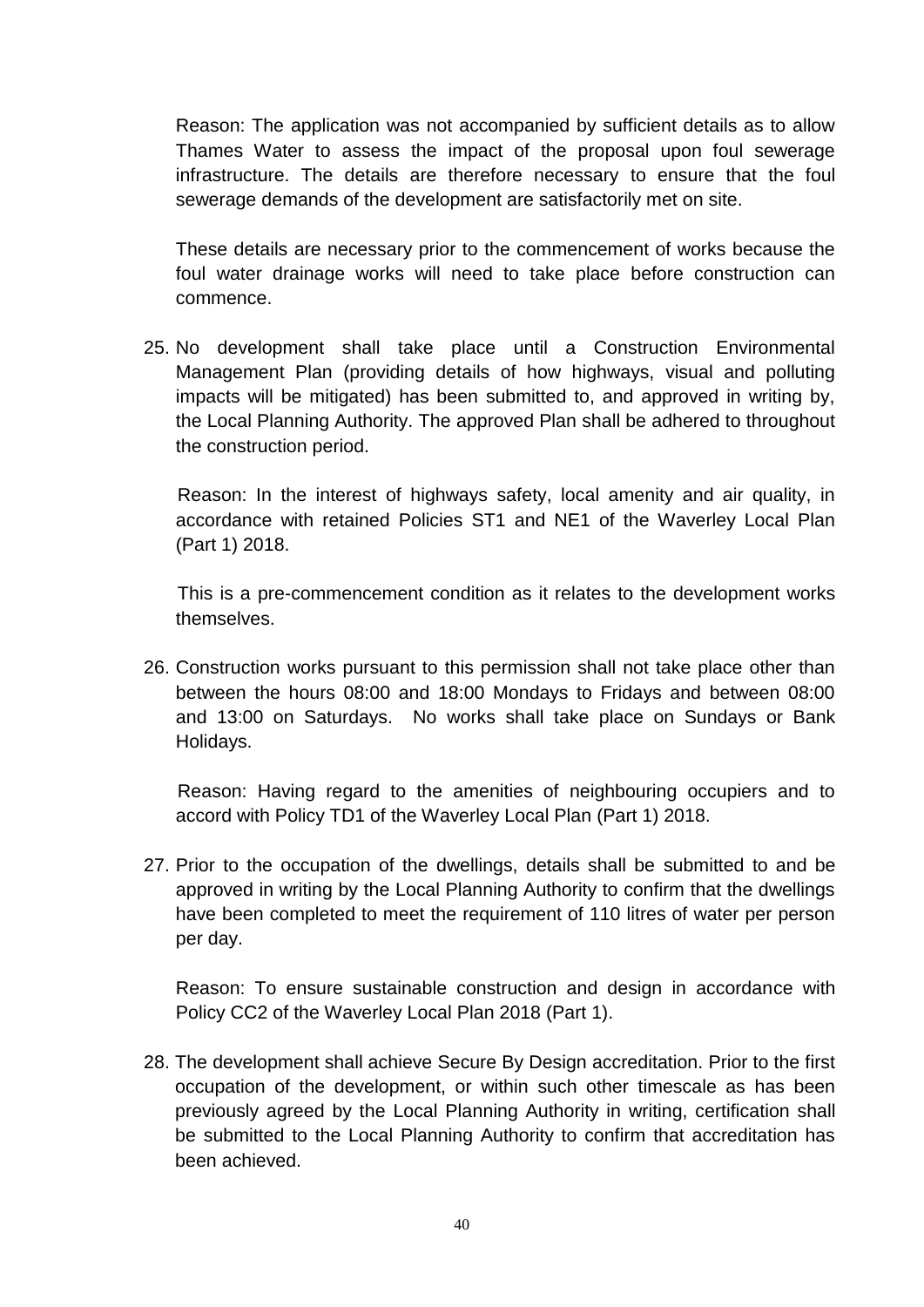Reason: To provide a safe development in accordance with Policy TD1 of the Waverley Local Plan (Part 1) 2018.

29. The water supply to serve the development shall be taken from Cox Green and shall be provided by Thames Water.

Reason: To prevent potential adverse impact on the water resources within the Arun Valley Special Protection Area.

30. Prior to the commencement of the development, reptile and amphibian mitigation and relocation shall be carried out wholly in accordance with a strategy which has previously been submitted to and approved in writing by the Local Planning Authority.

Reason: To prevent harm to protected species in accordance with the Habitat Regulations.

# **Informatives:**

1. The Highway Authority has no objection to the proposed development, subject to the above conditions but, if it is the applicant's intention to offer any of the roadworks included in the application for adoption as maintainable highways, permission under the Town and Country Planning Act should not be construed as approval to the highway engineering details necessary for inclusion in an Agreement under Section 38 of the Highways Act 1980. Further details about the post-planning adoption of roads may be obtained from the Transportation Development Planning Division of Surrey County Council.

2. Details of the highway requirements necessary for inclusion in any application seeking approval of reserved matters may be obtained from the Transportation Development Planning team at Surrey County Council.

3. The developer is advised that Public Footpath Number 449 runs nearby the application site and it is an offence to obstruct or divert the route of a right of way unless carried out in complete accordance with appropriate legislation.

4. Section 59 of the Highways Act permits the Highway Authority to charge developers for damage caused by excessive weight and movements of vehicles to and from a site. The Highway Authority will pass on the cost of any excess repairs compared to normal maintenance costs to the applicant/organisation responsible for the damage.

5. The developer would be expected to agree a programme of implementation of all necessary statutory utility works associated with the development, including liaison between Surrey County Council Streetworks Team, the relevant Utility Companies